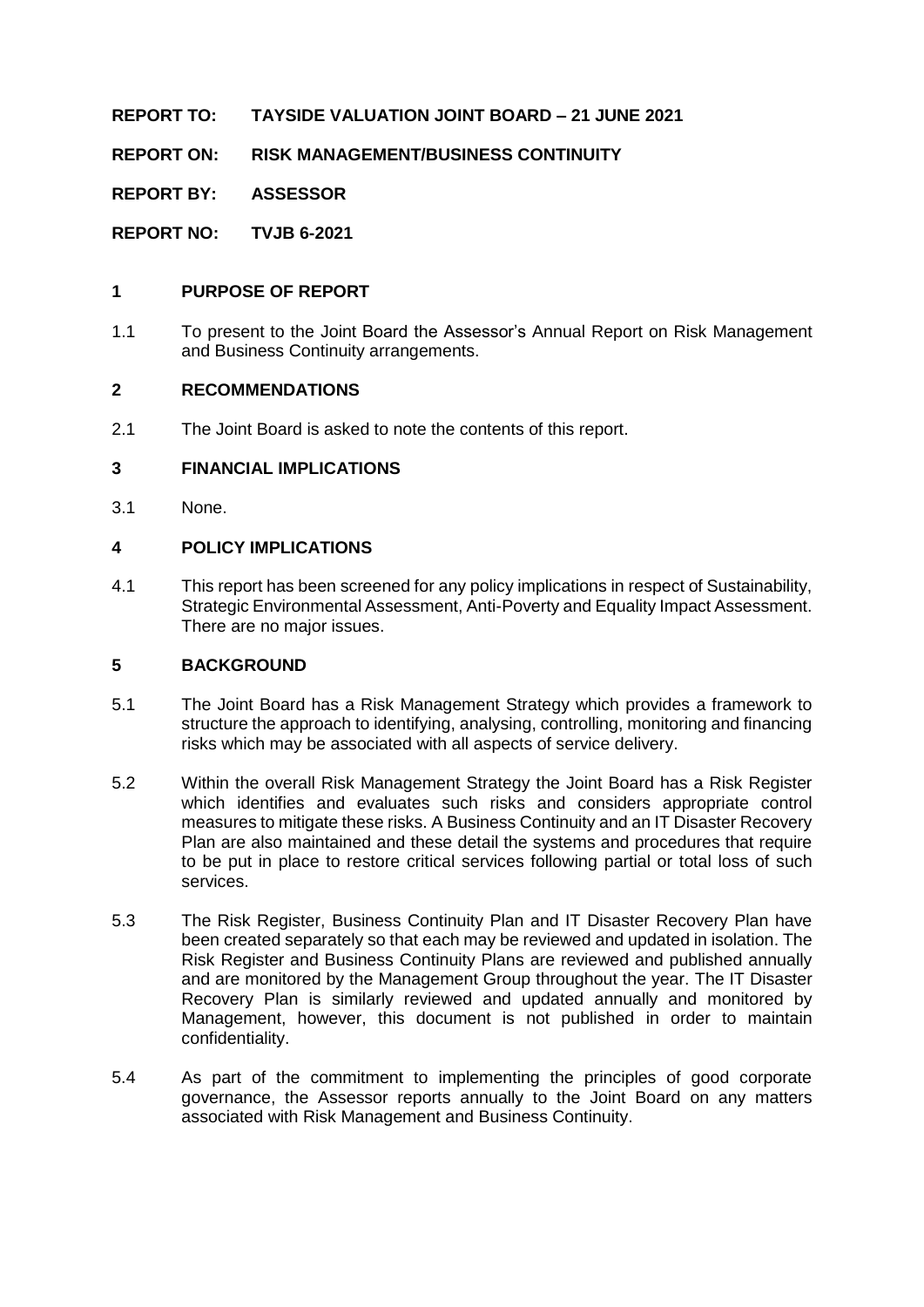#### **6 RISK MANAGEMENT AND BUSINESS CONTINUITY ARRANGEMENTS**

- 6.1 The Assessor's internal Governance Working Group, whose remit includes Risk Management and Business Continuity, continues to meet on a regular basis under the chairmanship of the Assistant Assessor, East Division. Minutes of group meetings are formally recorded and presented at the next appropriate Management Team meeting for discussion and action as required.
- 6.2 The Assessor continues to be represented at meetings of the Scottish Assessors' Association, which include consideration of governance and risk management issues relating to Assessors throughout Scotland.
- 6.3 The Joint Board's overall Risk Management Strategy, Risk Register, Business Continuity Plan and IT Disaster Recovery Plan are reviewed periodically by Internal Audit, the last such review took place in January 2019.
- 6.4 The Joint Board's Risk Register is monitored on an ongoing basis by the Governance Working Group. The Risk Register is also a standing agenda item at Management Team meetings and any emerging issues are discussed as appropriate. In addition, the Risk Register is reviewed and updated annually. The most recent review was undertaken in April 2020 and the updated Register is attached as Appendix 1. The Risk Register will be made publically available on the Joint Board's website.
- 6.5 The Joint Board's Business Continuity Plan is also monitored on an ongoing basis by the Governance Working Group and any issues are reported at Management Team meetings. The most recent review took place in April 2020 and the updated Plan is attached as Appendix 2. The Business Continuity Plan is held by all relevant officers as detailed in the Plan. Copies of the plan are also held in each of the Joint Board's Divisional Offices and off-site by all members of the Assessor's Management Team, the Administration Managers and the IT Manager. It is also available on the Joint Board's website. All staff have been advised to familiarise themselves with the Plan, in particular their individual areas of responsibilities.
- 6.6 The Joint Board's IT Disaster Recovery Plan is also monitored by the Governance Working Group and is reviewed annually. The IT Disaster Recovery Plan is held by all IT staff members and is available to Headquarters staff.
- 6.7 The Assessor will continue to monitor the Joint Board's Risk Management and Business Continuity arrangements and will provide a further report to the Joint Board in 2020.

#### 7 **CONSULTATION**

7.1 The Clerk and Treasurer to the Joint Board have been consulted on this report.

### 8 **BACKGROUND PAPERS**

8.1 None.

**ALASTAIR KIRKWOOD Assessor June 2021**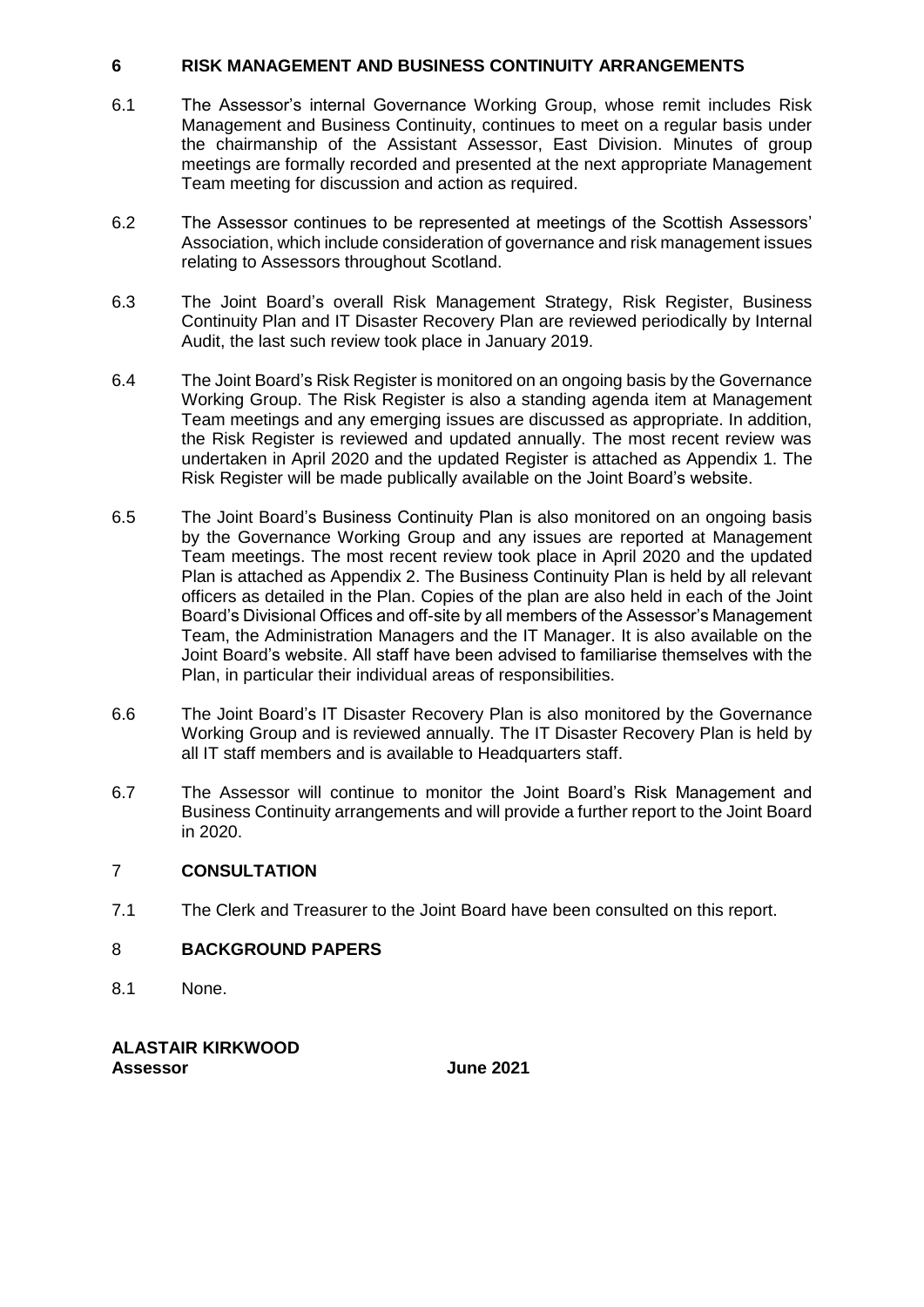# **APPENDIX 1** Tayside Valuation Joint Board

# Risk Register

Date: May 2021

Author: Donald Allan

# **Implementation and Review**

Responsibility for the implementation and annual review of this policy together with the communication of any resultant amendments across the Board and to relevant third parties is assigned to the Information Asset Owner (currently the Assessor).

#### Revision History

| <b>Version</b>   | Author      | <b>Summary of Changes</b>                                            | Date of approval | <b>Review</b><br><b>Frequency</b> | <b>Next Review</b><br>Date |
|------------------|-------------|----------------------------------------------------------------------|------------------|-----------------------------------|----------------------------|
| 1.0 <sub>1</sub> | R Michalski | Revision of scoring levels to match ER.                              | 16/05/14         | Annually                          | 15/05/15                   |
|                  |             | Incorporation of ER Risk Register as<br>$\overline{2}$<br>Section 6. |                  |                                   |                            |
| 1.1              | R Michalski | Revision to reflect provision of IT Network                          | 14/05/15         | Annually                          | 14/05/16                   |
|                  |             | monitoring service.                                                  |                  |                                   |                            |
|                  |             | $\overline{2}$<br>Updating of ER Section to reflect provision        |                  |                                   |                            |
|                  |             | of forms on internet.                                                |                  |                                   |                            |
| 1.2              | R Michalski | Update to show the arrangements now in<br>1.3                        | 03/05/16         | Annually                          | 14/05/17                   |
|                  |             | place for Disabled people visiting office.                           |                  |                                   |                            |
|                  |             | Revision of back up services.<br>3.4                                 |                  |                                   |                            |
|                  |             | Revision of back up services.<br>3.5                                 |                  |                                   |                            |
|                  |             | Revision of back up services.<br>3.6                                 |                  |                                   |                            |
|                  |             | Replacement text regarding the leavers<br>4.3                        |                  |                                   |                            |
|                  |             | survey questionnaires.                                               |                  |                                   |                            |
|                  |             | Deletion of further action required.<br>4.4                          |                  |                                   |                            |
|                  |             | Replacement wording to highlight<br>6.2.1                            |                  |                                   |                            |
|                  |             | Disaster Recovery Plan.                                              |                  |                                   |                            |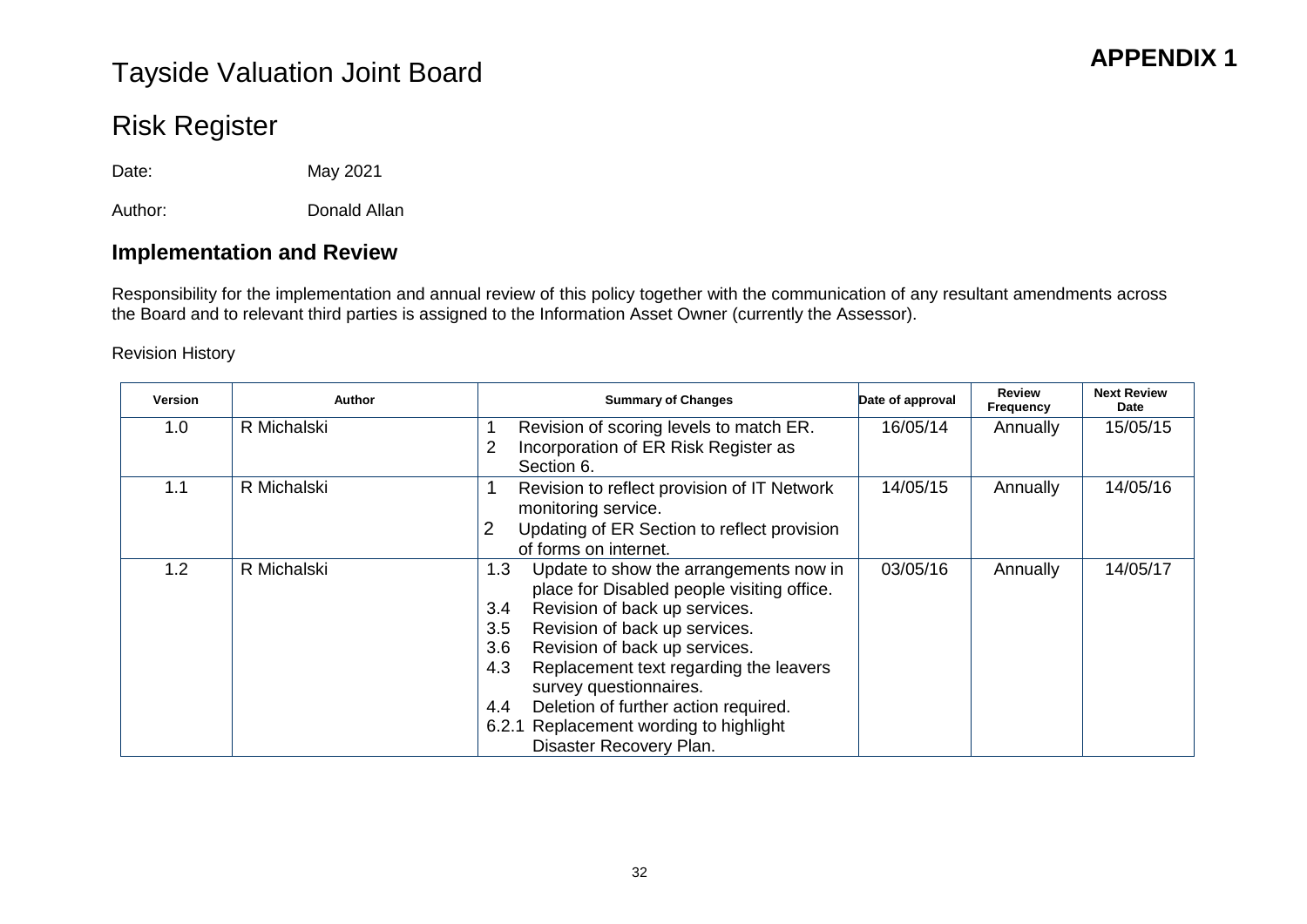# Revision History (contd)

| <b>Version</b> | Author                   | <b>Summary of Changes</b>                                                                                                                                                                                                                                                                                                                                                                                             | Date of approval | <b>Review</b><br>Frequency | <b>Next Review</b><br><b>Date</b>           |
|----------------|--------------------------|-----------------------------------------------------------------------------------------------------------------------------------------------------------------------------------------------------------------------------------------------------------------------------------------------------------------------------------------------------------------------------------------------------------------------|------------------|----------------------------|---------------------------------------------|
| 1.3            | R Michalski              | 3.2<br>Impact amended.<br>4.4<br>Deletion of Depute Assessor.<br>5.2<br>Deletion of Depute Assessor.<br>6.4.2 Review of procedures for receipt of<br><b>Registration Forms/Postal Vote</b><br>applications not being received before<br>deadline.<br>6.7.6 Additional Item - Canvassers Tablets lost<br>or stolen.                                                                                                    |                  | 10/5/17                    | 10/05/18                                    |
| 1.4            | A Kirkwood & R Michalski | 1.3<br>Updated to reflect proposed re-location<br>5.1<br>Additional item - Barclay Review<br>7.0<br>Additional item - Office Re-Location                                                                                                                                                                                                                                                                              |                  | May 2018                   | Following<br>Completion<br>of<br>Relocation |
| 1.5            | R Michalski              | 1.3<br>Updated to reflect proposed re-location<br>6.3.1 Update to reflect relocation<br>7<br>Update to reflect relocation<br><b>Additional Item - Brexit</b><br>8                                                                                                                                                                                                                                                     |                  | <b>July 2018</b>           | March 2019                                  |
| 1.6            | D Allan                  | 1.3<br>Deleted to reflect office move<br>5.2<br>6.4.1<br>6.6.2<br>6.7.6<br>$\overline{7}$<br>Update to reflect office                                                                                                                                                                                                                                                                                                 |                  | March 2019                 | March 2020                                  |
| 1.7            | A Kirkwood               | 3.1<br>Updated to reflect potential risk to<br>telecom & IT links<br>5.2<br>6.4.1                                                                                                                                                                                                                                                                                                                                     |                  | May 2019                   | March 2020                                  |
| 1.8            | D Allan                  | Minor corrections of text<br>4.3 Change leavers' survey to leaver's interview<br>4.5 Removal of reference to particular<br>circumstances<br>6.2.1 Reference to East Division made<br>6.7.1 Alter effect of pandemic and actions<br>7. Delete issues related to office relocation<br>8. Renumbered to No. 7. as above<br>8.1 renumbered to 7.1 and score reviewed and<br>text altered to reflect current circumstances |                  | April 2020                 | March 2021                                  |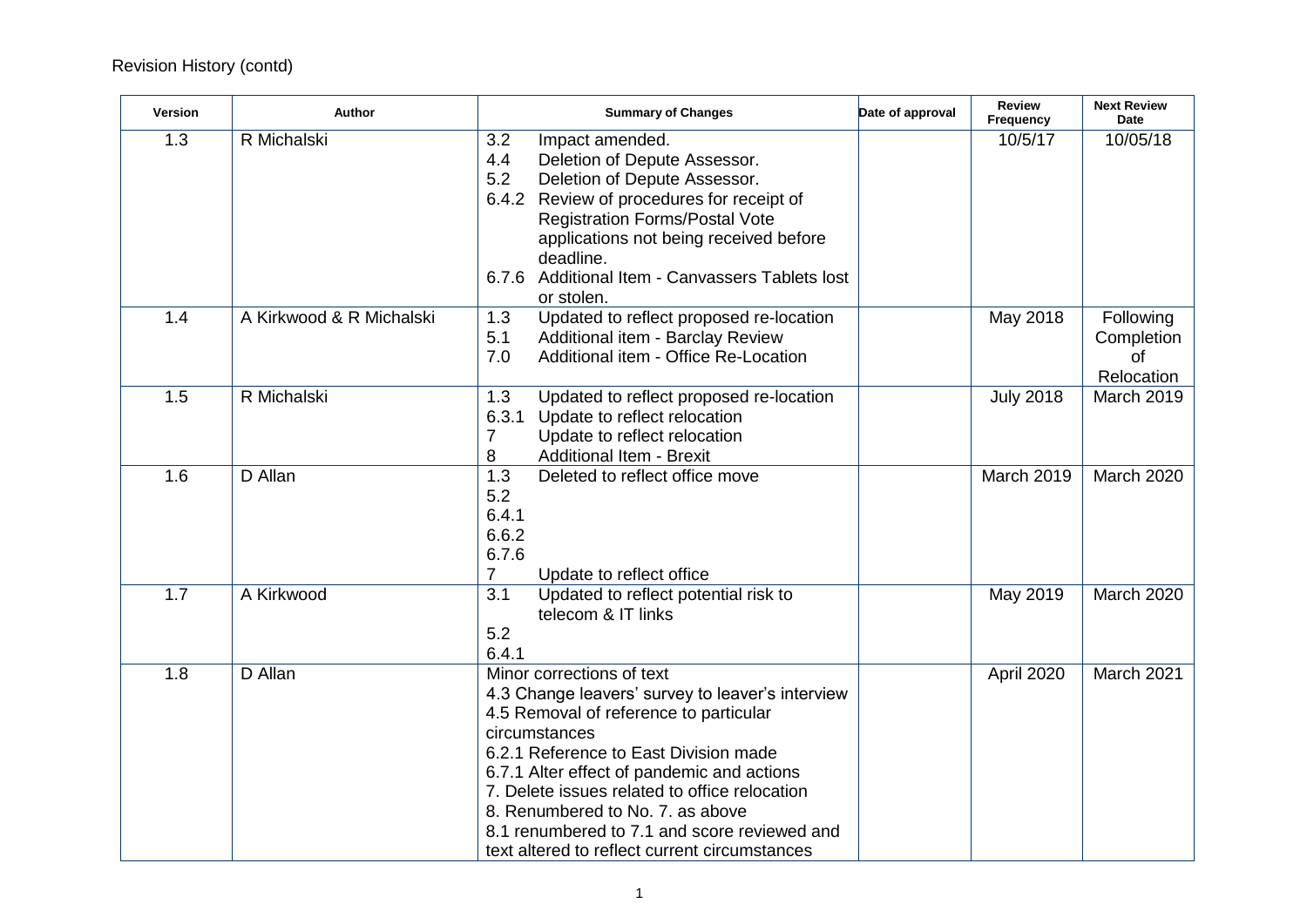| 1.9  | A Kirkwood | 8. Separate section added to reflect Covid-19    | August     | March 2021 |
|------|------------|--------------------------------------------------|------------|------------|
|      |            | Issue recorded on Issues Register                | 2020       |            |
| 1.10 | D Allan    | 6.7 Amend agency staff to temporary staff        | March 2021 | March 2022 |
|      |            | 8.2 Revise scoring. Insert statement on          |            |            |
|      |            | Homeworking policy                               |            |            |
|      |            | 8.3 Insert Risk relative to closure of office to |            |            |
|      |            | enable deep clean 3 days after outbreak          |            |            |
| 1.11 | A Kirkwood | 1.3 added to reflect lease arrangements at       | May 2021   | Sep 2021   |
|      |            | Robertson House, Perth                           |            |            |
|      |            | 3.2 & 3.3 Risk of computer virus / malware       |            |            |
|      |            | increased, requirement to install intrusion      |            |            |
|      |            | detection & intrusion prevention systems noted.  |            |            |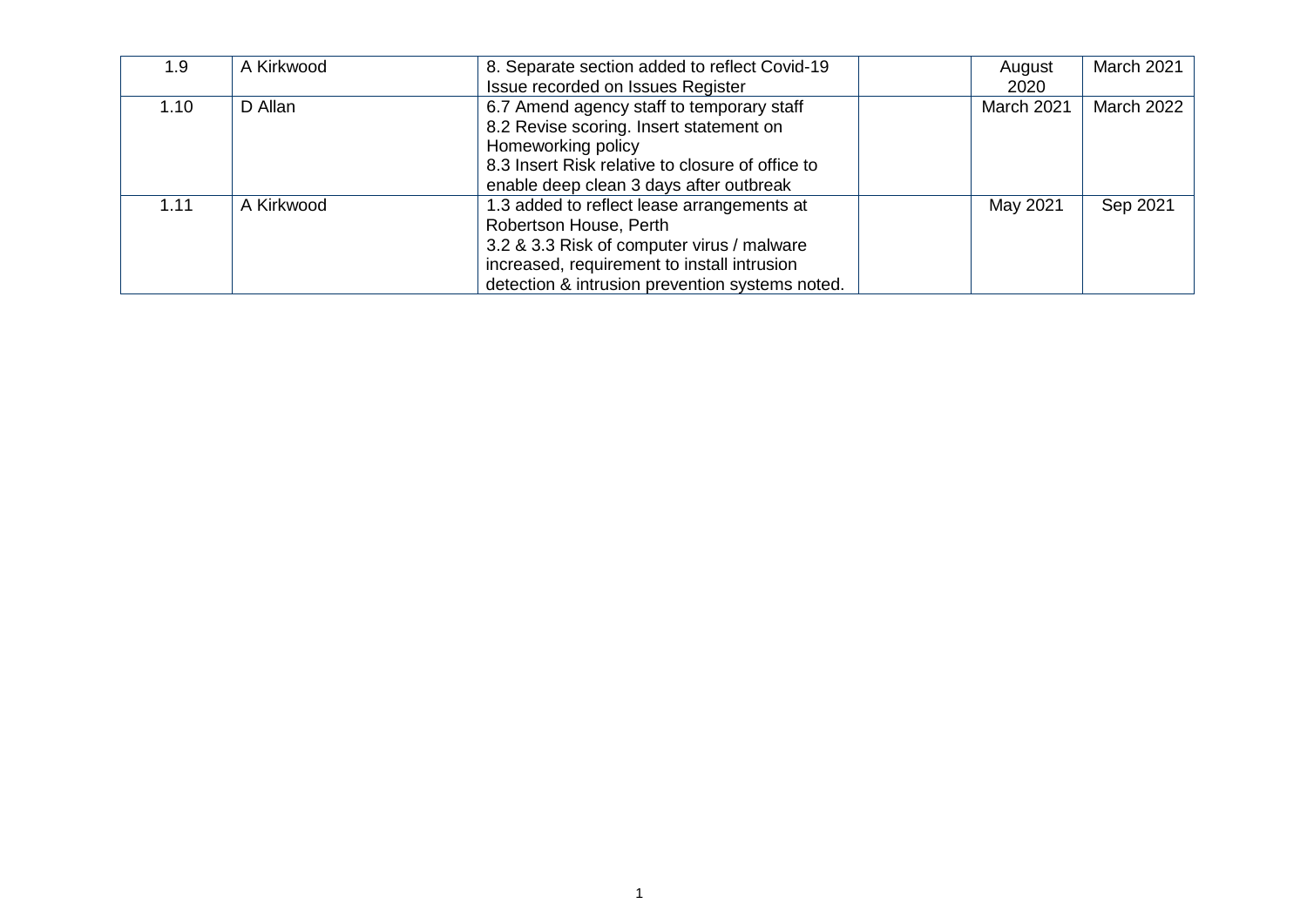# **Defining the level of impact and likelihood of risk**

The risk register identifies the various activities carried out by Tayside Valuation Joint Board and assesses the likelihood and impact of any risks which may be encountered. The resultant risk rating permits identification of priorities in dealing with potential risks.

#### **Inherent risk evaluation**

How **likely** is it that the risk going to happen?

- **1 Unlikely** Likelihood of occurrence is relatively slim less than10% chance of occurrence
- **2 Possible** Quite possible that the risk could occur, especially if control measures are inadequate 10% to 50% chance of occurrence
- **3 Probable**  More likely to happen than not more than 50% chance of occurrence

What would the **impact** be if the risk was to crystallise?

- **1 Minor** Unlikely to have a permanent or significant effect
- **2 Moderate** Potential impact on performance and service delivery. May be adequately managed through existing processes
- **3 Significant** Severe impact on performance through a reduced ability to deliver.

The 3x3 matrix below can be used to calculate the overall risk score:

|               | <b>Significant</b> | (Significant &<br>Unlikely) | (Significant &<br>Possible) | (Significant &<br>Probable)   |
|---------------|--------------------|-----------------------------|-----------------------------|-------------------------------|
| <b>IMPACT</b> | <b>Moderate</b>    | (Moderate &<br>Unlikely)    | (Moderate &<br>Possible)    | 6<br>(Moderate &<br>Probable) |
|               | <b>Minor</b>       | (Minor & Unlikely)          | (Minor & Possible)          | (Minor & Probable)            |
|               |                    | 1 - Unlikely                | 2 - Possible                | 3 - Probable                  |
|               |                    |                             | <b>LIKELIHOOD</b>           |                               |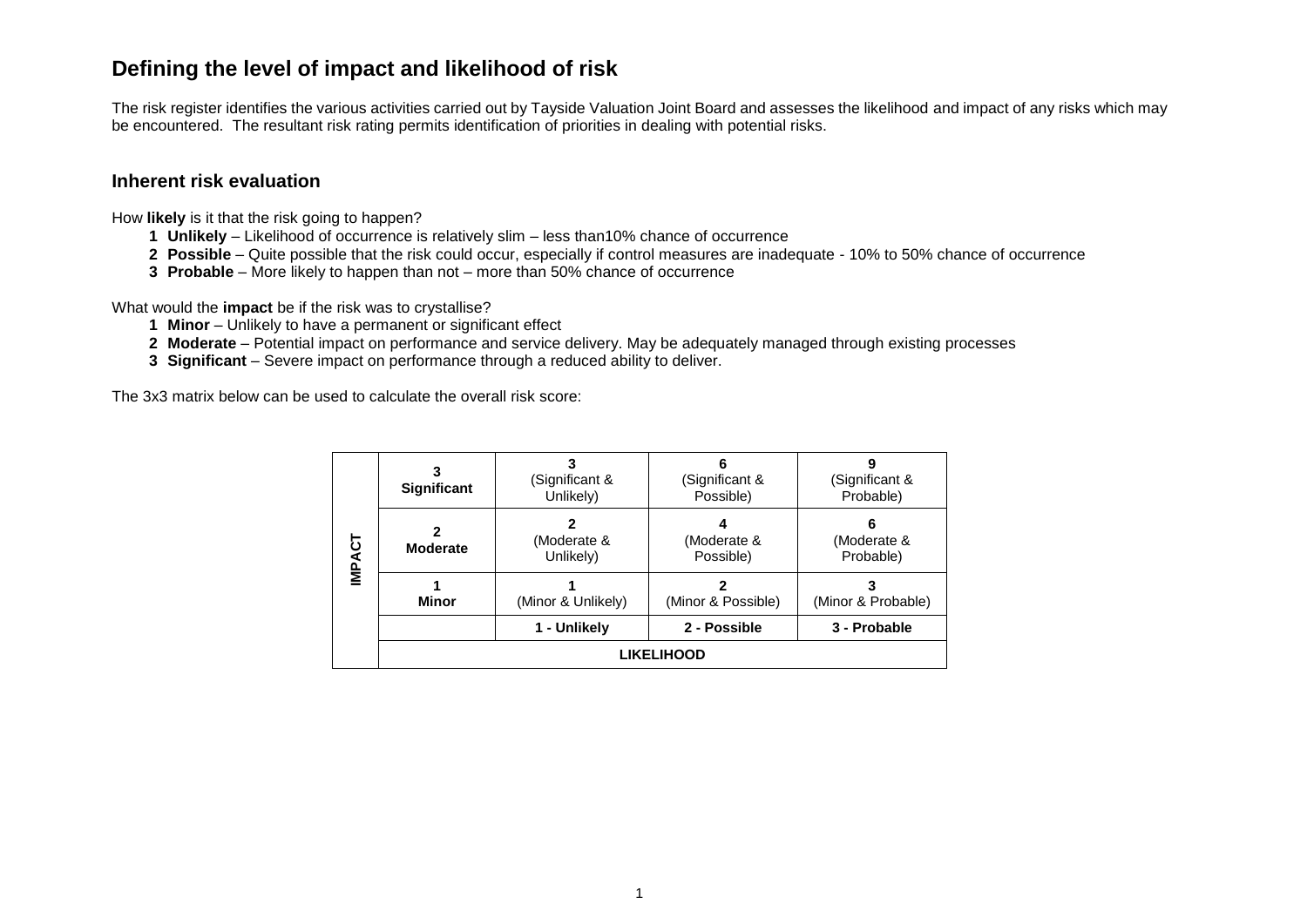# **Residual risk evaluation**

Once the appropriate action has been identified to address an individual risk, the action is given a score of 1 to 3 based on an assessment of how likely it is to be effective in reducing the risk (not all risks are capable of being reduced).

The risk owner will need to make an assessment as to whether the **control** measures are:

- **1 Poor** no control measures in place as yet, although actions may be planned
- **2 Average** some controls in place but further actions to be planned and/or executed
- **3 Good** control measures are fully in place, agreed by line manager and form part of everyday activity

The initial (inherent) risk score is then divided by the score for the control action to give a residual risk score. This is the ultimate assessment of the scale of the risk and whether it is Red, Amber or Green.

## **How to use this register**

This risk register contains the risks and associated mitigating actions that have been identified in relation to activities of Tayside Valuation Joint Board. If additional risks are identified these should be reported to the report author and the management team so that the register can be updated and appropriate mitigating actions considered. This document also contains an issues register to log any issues that arise and subsequent action taken.

As a requirement to meet Electoral Registration performance standard 9 – planning for rolling registration and the annual canvass, the documents plans must contain identification of risks and subsequent mitigating actions.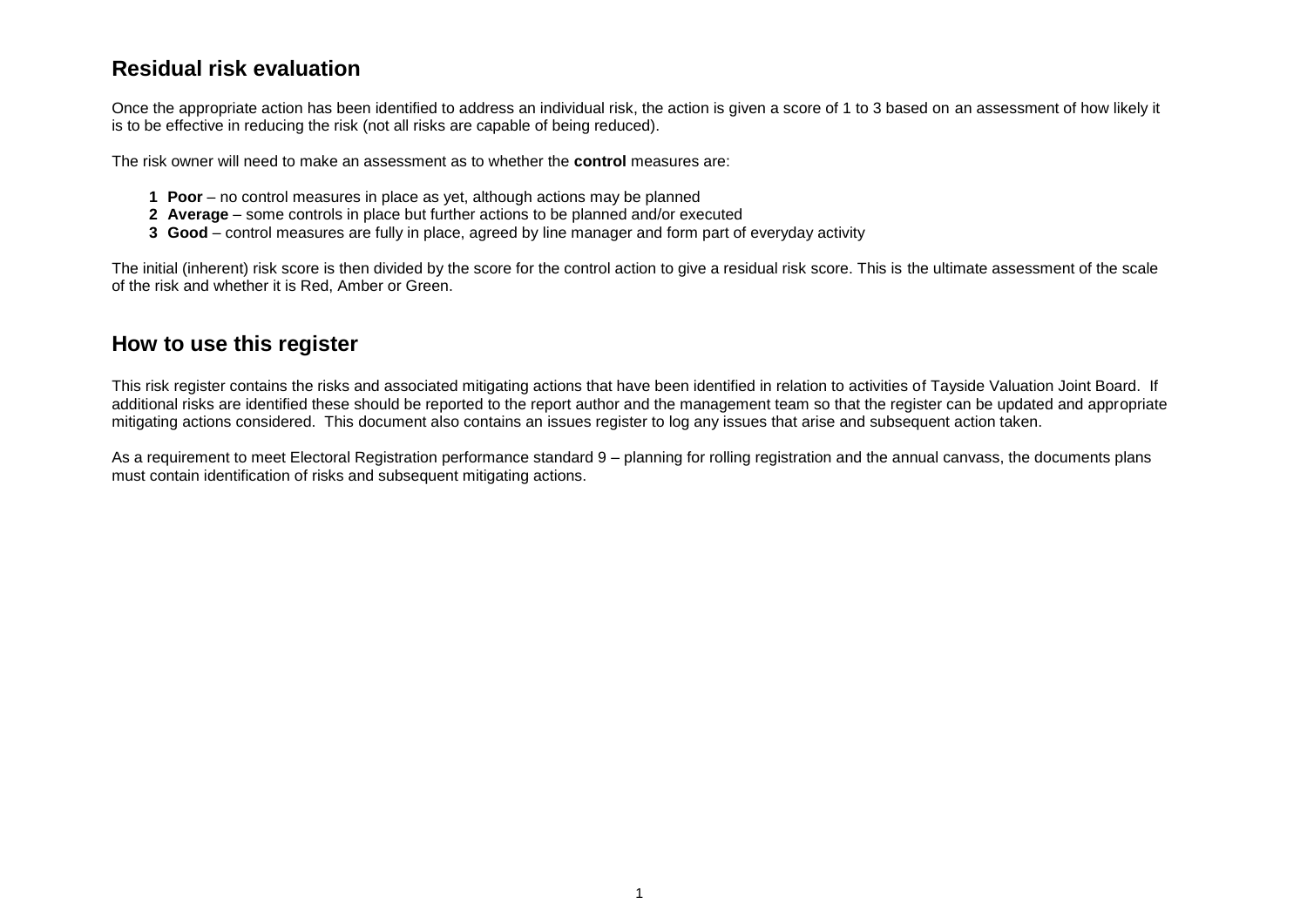| Number | <b>Risk</b>                                   | Cause                                                                                                                                                                 | Impact                                                                                                              | Likelihood     | Impact | rating<br>Inherent | Mitigation / current controls                                                                                                                                         | Score<br>Control | Rating<br>Residual | Further action required                                                                                                                                                                        | <b>Lead Officer</b>                                                                                                     | Completion/<br><b>Review Date</b>    | <b>Related to</b><br><b>Service Plan</b><br><b>Core Objective</b> |
|--------|-----------------------------------------------|-----------------------------------------------------------------------------------------------------------------------------------------------------------------------|---------------------------------------------------------------------------------------------------------------------|----------------|--------|--------------------|-----------------------------------------------------------------------------------------------------------------------------------------------------------------------|------------------|--------------------|------------------------------------------------------------------------------------------------------------------------------------------------------------------------------------------------|-------------------------------------------------------------------------------------------------------------------------|--------------------------------------|-------------------------------------------------------------------|
| 1      | <b>PREMISES</b>                               |                                                                                                                                                                       |                                                                                                                     |                |        |                    |                                                                                                                                                                       |                  |                    |                                                                                                                                                                                                |                                                                                                                         |                                      |                                                                   |
| 1.1    | Total loss of<br>premises                     | Due to:<br>Fire<br>Flood,<br><b>Structural Damage</b>                                                                                                                 | Unable to fulfill<br>statutory duties.<br>Loss of records.                                                          |                | 3      | 3                  | The Board has a detailed<br><b>Business Continuity and</b><br>Disaster Recovery Plan.<br>Ensure inventories are<br>kept up to date.                                   | 3                | $\overline{1}$     |                                                                                                                                                                                                | Assessor                                                                                                                | Annual                               | All                                                               |
|        |                                               | Loss of Tenure                                                                                                                                                        | Unable to fulfill<br>statutory duties.<br>Loss of records.                                                          |                | 3      | 3                  | Ensure compliance with<br>lease terms.                                                                                                                                | 3                |                    |                                                                                                                                                                                                | Assessor                                                                                                                |                                      | $\overline{All}$                                                  |
| 1.2    | Total loss of<br>access to/use<br>of building | Due to:<br>Fire<br>Flood<br><b>Structural Damage</b><br>Vandalism/Civil<br>Unrest<br><b>Power Failure</b><br><b>Heating Failure</b><br><b>Water Supply</b><br>Failure | Unable to fulfill<br>statutory duties.<br>Loss of records.                                                          | $\overline{1}$ | 3      | 3                  | The Board has a detailed<br><b>Business Continuity and</b><br>Disaster Recovery Plan.<br>Ensure inventories are<br>kept up to date.                                   | 3                |                    | Periodic testing of<br>various scenarios and<br>possibility of home<br>working.                                                                                                                | Assistant<br>Assessors for<br>local issues.<br>Assessor &<br>Administration<br>Managers for<br>funding and<br>resources | Annual                               | $\overline{All}$                                                  |
| 1.3    | Loss of<br>Robertson<br>House, Perth          | Lease is due to<br>terminate on 30<br>March 2022                                                                                                                      | Unable to fulfill<br>statutory duties.<br>Expense for<br>temporary<br>accommodation<br>and $/$ or<br>dilapidations. | 2              | 3      | 6                  | Discussions underway<br>with advisors regarding<br>options including lease<br>renewal and alternative<br>accommodation.<br>Arrangements in place for<br>home working. | $\overline{2}$   | 3                  | Detailed discussions<br>with existing landlords<br>of both existing and<br>alternative<br>accommodation.<br>Financial provision to<br>be set aside for<br>dilapidations /<br>removal expenses. | Assessor                                                                                                                | $\overline{30}$<br>September<br>2021 | $\overline{All}$                                                  |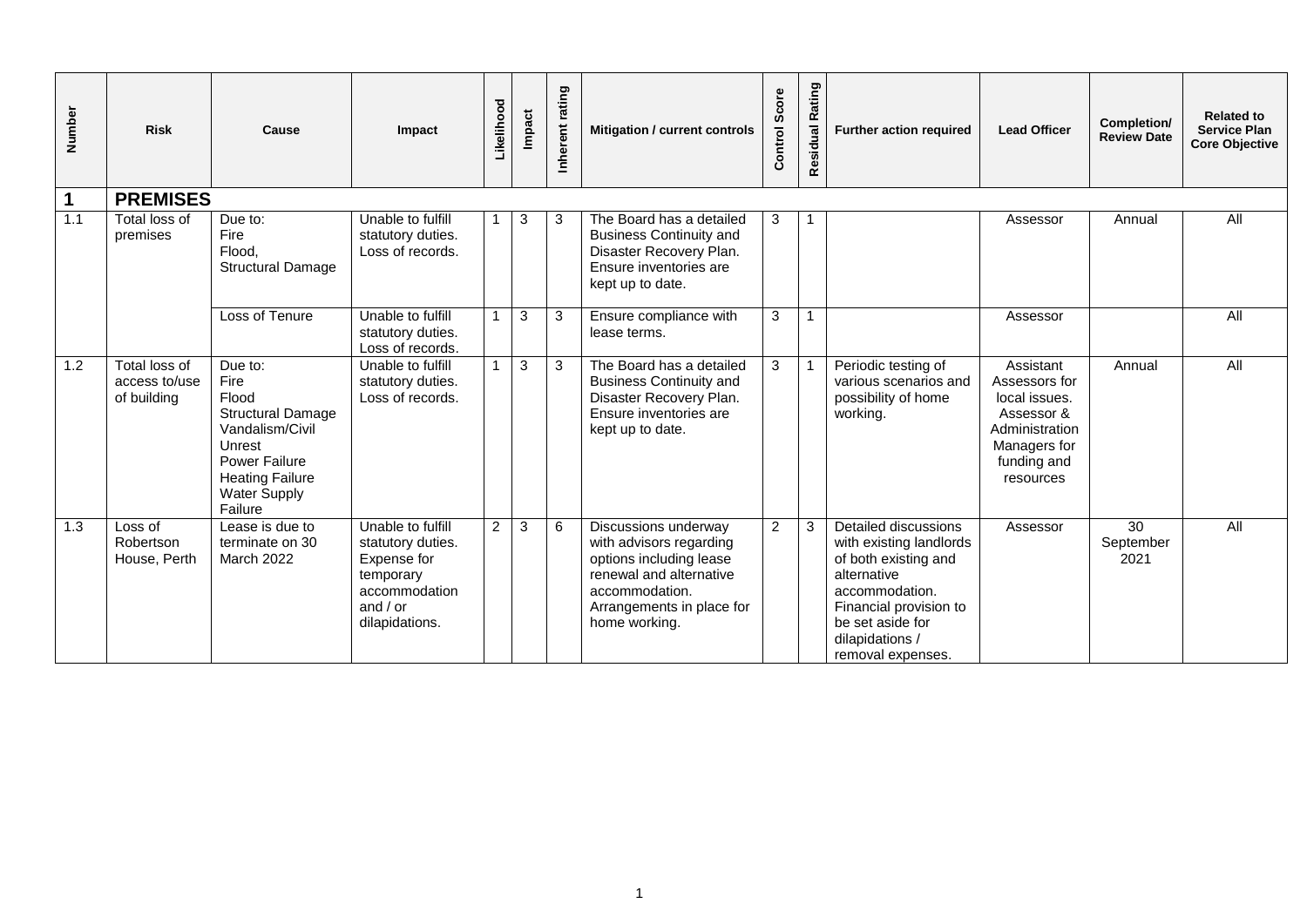| Number           | <b>Risk</b>                                                      | Cause                                                                     | Impact                                                                                        | Likelihood | Impact         | Inherent rating | Mitigation / current controls                                                                                                                                                                                                                | Score<br>Control | Rating<br>Residual | Further action required                                                                                                                       | <b>Lead Officer</b>                                  | Completion/<br><b>Review Date</b> | <b>Related to</b><br><b>Service Plan</b><br><b>Core Objective</b> |
|------------------|------------------------------------------------------------------|---------------------------------------------------------------------------|-----------------------------------------------------------------------------------------------|------------|----------------|-----------------|----------------------------------------------------------------------------------------------------------------------------------------------------------------------------------------------------------------------------------------------|------------------|--------------------|-----------------------------------------------------------------------------------------------------------------------------------------------|------------------------------------------------------|-----------------------------------|-------------------------------------------------------------------|
| $\overline{2}$   | <b>FINANCE</b>                                                   |                                                                           |                                                                                               |            |                |                 |                                                                                                                                                                                                                                              |                  |                    |                                                                                                                                               |                                                      |                                   |                                                                   |
| $\overline{2.1}$ | Failure to<br>receive<br>required<br>funding                     | Insufficient budget<br>allocated.                                         | Depletion of funds<br>required to ensure<br>that full statutory<br>duties are carried<br>out. |            | 3              | 3               | A structured budgetary<br>process should ensure<br>adequate funding and<br>provides adequate control.<br>Close contact with Board<br>Treasurer and constituent<br><b>Authorities Finances</b><br>Directors.                                  | 3                |                    | Monitor draft<br>legislation for likely<br>budgetary<br>consequences. Take<br>appropriate action<br>when additional<br>duties are identified. | Assessor                                             | Ongoing                           | All                                                               |
| $\overline{2.2}$ | Unexpected<br>Expenditure<br>leading to<br>cash flow<br>problems | Unplanned<br>purchases or<br>invoices.                                    | Depletion of funds<br>required to ensure<br>that full statutory<br>duties are carried<br>out. |            | $\overline{1}$ | $\overline{1}$  | Budget expenditure is<br>regularly monitored.<br>Quarterly reports provided<br>to Board. Immediate<br>contact with Treasurer<br>and Board.<br>The Board maintains an<br>adequate level of reserves<br>to ensure that any risk is<br>minimal. | 3                |                    |                                                                                                                                               | Administration<br>Manager<br>(Finance/<br>Personnel) | Ongoing                           | All                                                               |
| 2.3              | Unauthorised<br>Expenditure                                      | Items or services<br>purchased without<br>following correct<br>procedure. | Depletion of funds<br>required to ensure<br>that full statutory<br>duties are carried<br>out. |            | $\overline{1}$ | $\overline{1}$  | Ensure adherence to<br>authorised limits as set<br>out in<br>Purchasing/Procurement<br>document. Monitoring of<br>invoices and receipts. Full<br>tender procedures and<br>financial regulations are in<br>place.                             | 3                |                    | Monitor tender<br>procedures,<br>purchasing<br>procedures and<br>financial regulations<br>for updating as<br>required.                        | Administration<br>Manager<br>(Finance/<br>Personnel) | Ongoing                           | All                                                               |
| 2.4              | Fraud                                                            | Staff expenses<br>claims.                                                 | Depletion of funds<br>required to ensure<br>that full statutory<br>duties are carried<br>out. |            | $\overline{1}$ | $\overline{1}$  | Validation and<br>authorisation procedures<br>are in place. Fraud<br>quidelines are also in<br>place.                                                                                                                                        | 3                |                    | Periodic audit of<br>procedures.                                                                                                              | Administration<br>Manager<br>(Finance/<br>Personnel) | Ongoing                           | 8.1                                                               |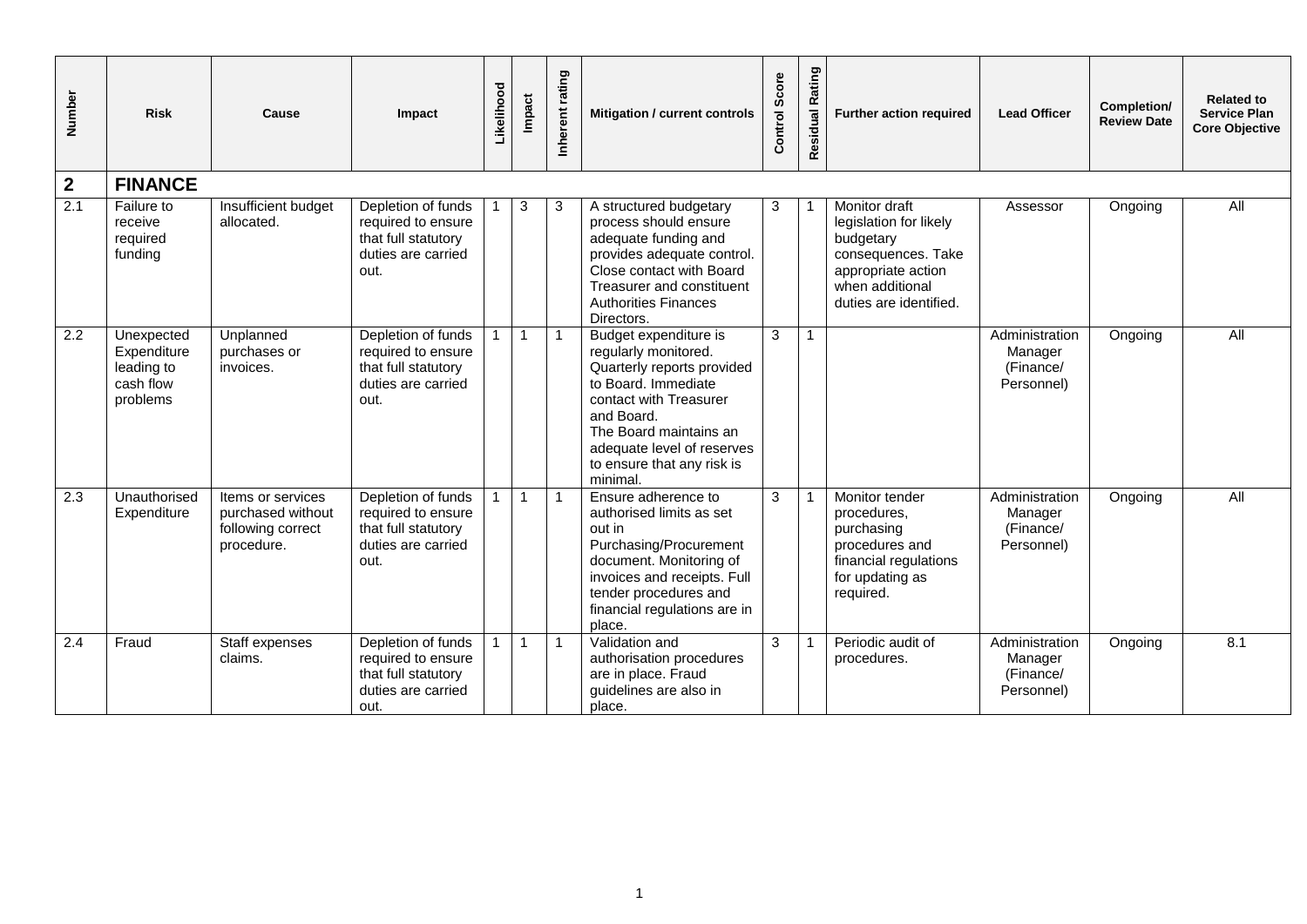| Number | <b>Risk</b>             | Cause                       | Impact                                                                                                                                                    | Likelihood | Impact         | ating<br>nherent | <b>Mitigation / current controls</b>                                                                                                                                                                                                                                                                             | မိ<br>Control | Rating<br>esidual<br>œ | <b>Further action required</b> | <b>Lead Officer</b>                                                                                                                                        | Completion/<br><b>Review Date</b> | <b>Related to</b><br><b>Service Plan</b><br><b>Core Objective</b> |
|--------|-------------------------|-----------------------------|-----------------------------------------------------------------------------------------------------------------------------------------------------------|------------|----------------|------------------|------------------------------------------------------------------------------------------------------------------------------------------------------------------------------------------------------------------------------------------------------------------------------------------------------------------|---------------|------------------------|--------------------------------|------------------------------------------------------------------------------------------------------------------------------------------------------------|-----------------------------------|-------------------------------------------------------------------|
| 2.5    | Inadequate<br>Insurance | Failure to review<br>cover. | Unable to replace<br>lost or damaged<br>items leading to<br>depletion of funds<br>required to ensure<br>that full statutory<br>duties are carried<br>out. |            | $\overline{2}$ | $\overline{2}$   | Annual review of<br>requirements ensures<br>adequate provision is<br>made.<br>Service Level Agreement<br>with Dundee City Council<br>with Insurance Section<br>provides necessary<br>advice.<br>Procedures and practices<br>are in place and provided<br>to staff to minimise error<br>and claims of negligence. | 3             |                        |                                | Assessor for<br>Service Level<br>Agreement &<br>Administration<br>Manager<br>(Finance/<br>Personnel) to<br>ensure that<br>adequate<br>cover is in<br>place | Ongoing                           | 8.1                                                               |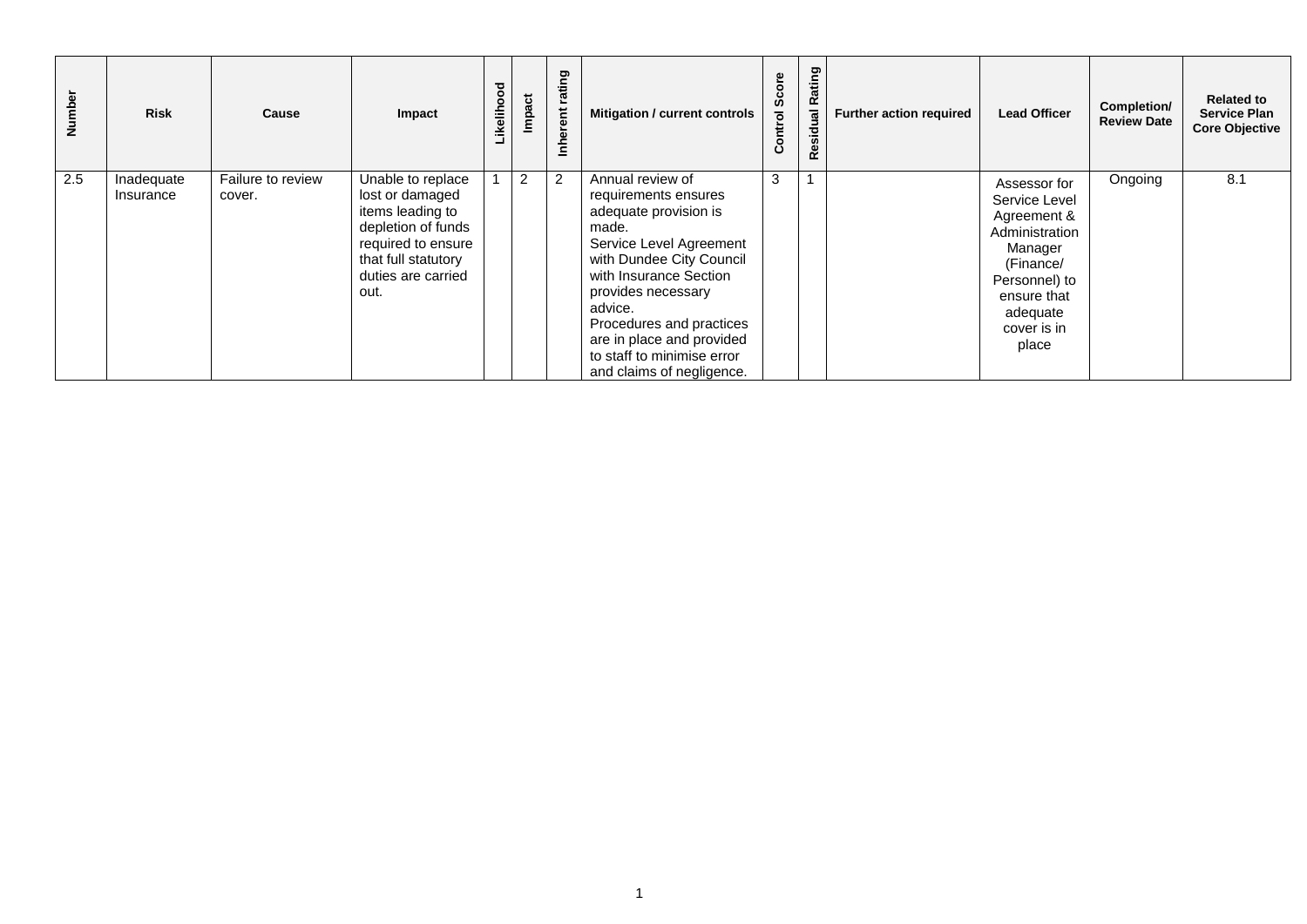| <b>Number</b>    | <b>Risk</b>                                                                                                                                | Cause                                                   | Impact                                                                                | Likelihood     | Impact       | Inherent rating | Mitigation / current controls                                                                                                                                                                                                                      | Score<br>Control | Residual Rating | <b>Further action</b><br>required                                                                                                                                                                                         | <b>Lead Officer</b>                                                     | Completion/<br><b>Review Date</b> | <b>Related to</b><br><b>Service Plan</b><br><b>Core Objective</b> |
|------------------|--------------------------------------------------------------------------------------------------------------------------------------------|---------------------------------------------------------|---------------------------------------------------------------------------------------|----------------|--------------|-----------------|----------------------------------------------------------------------------------------------------------------------------------------------------------------------------------------------------------------------------------------------------|------------------|-----------------|---------------------------------------------------------------------------------------------------------------------------------------------------------------------------------------------------------------------------|-------------------------------------------------------------------------|-----------------------------------|-------------------------------------------------------------------|
| $\mathbf{3}$     | IT                                                                                                                                         |                                                         |                                                                                       |                |              |                 |                                                                                                                                                                                                                                                    |                  |                 |                                                                                                                                                                                                                           |                                                                         |                                   |                                                                   |
| 3.1              | Failure of<br>third party<br>system<br>providers<br>e.g. Electoral<br>Registration<br>Service<br>Providers or<br>IT / Telecom<br>Providers | Bankruptcy or<br>could no longer<br>provide service.    | Other provider of<br>similar service<br>would be required.                            | $\overline{2}$ | 3            | 6               | Contractual arrangements<br>and system maintenance<br>agreements are in place.<br>In-house IT Manager and<br>staff provide immediate<br>assistance.                                                                                                | $\overline{2}$   | 3               | Liaise with alternative<br>providers of these<br>services.<br>Retain as much<br>control as possible in-<br>house.<br>Maintain effective<br>back up provisions -<br>e.g. mobile phones,<br>4G routers                      | Assessor & IT<br>Development<br>Manager                                 | Ongoing                           | 3.4                                                               |
| 3.2              | Malicious<br>damage to<br>systems                                                                                                          | Office break-in.<br>Hacking, viruses.                   | Equipment may<br>be required to be<br>replaced.                                       | 3              | 3            | 9               | Back-up procedures are in<br>place. Spare hardware<br>located in divisional<br>offices. Refer to IT<br><b>Business Continuity Plan.</b>                                                                                                            | 3                | 5               | Weekly back-ups<br>taken and stored out<br>with the Network.<br>Provision of intrusion<br>detection and<br>intrusion prevention<br>systems.                                                                               | IT<br>Development<br>Manager                                            | Ongoing                           | All                                                               |
| $\overline{3.3}$ | Attempted<br>breach of<br>security                                                                                                         | Hacking, viruses.                                       | Systems could<br>cease to operate.                                                    | 3              | $\mathbf{3}$ | 9               | Back-up procedures are in<br>place. Third Party Network<br>company provides<br>network monitoring<br>service. Firewall and Anti<br>Virus software provisions<br>are in place. Systems are<br>password protected. Staff<br>guidelines are in place. | 3                | 5               | Periodic testing.<br>Weekly back-ups<br>taken and stored out<br>with the Network.<br>Regular review of<br>data protection<br>requirements.<br>Provision of intrusion<br>detection and<br>intrusion prevention<br>systems. | IT.<br>Development<br>Manager /<br>Assessor &<br>Assistant<br>Assessors | Ongoing                           | All                                                               |
| 3.4              | Failure of<br>back-up<br>procedures                                                                                                        | Faulty tape drive/<br>media/<br>communication<br>lines. | Work carried out<br>on the failed date<br>could be lost if<br>systems<br>malfunction. | $\mathbf{1}$   | 3            | 3               | Databases are backed up<br>in each divisional office.<br>Please see IT Policy<br>PRC04 Back-up plan.                                                                                                                                               | 3                |                 | Weekly back-ups<br>taken and stored out<br>with the Network.                                                                                                                                                              | $\overline{\mathsf{I}\mathsf{T}}$<br>Development<br>Manager             | Ongoing                           | All                                                               |
| 3.5              | Failure of<br>internal<br>applications                                                                                                     | Poor coding or<br>Network failure.                      | Information could<br>not be stored on<br>systems.                                     | $\mathbf{1}$   | 3            | 3               | Databases are backed up<br>in each divisional office.<br>Please see IT Policy<br>PRC04 Back-up plan.                                                                                                                                               | 3                | $\mathbf{1}$    |                                                                                                                                                                                                                           | IT.<br>Development<br>Manager                                           | Ongoing                           | All                                                               |
| 3.6              | Major internal<br>system failure                                                                                                           | Network failure.                                        | Nothing can be<br>processed.                                                          | $\mathbf{1}$   | $\mathbf{3}$ | 3               | Fail over to another office<br>is in place. Please see IT                                                                                                                                                                                          | 3                | $\mathbf{1}$    |                                                                                                                                                                                                                           | IT<br>Development<br>Manager                                            | Ongoing                           | All                                                               |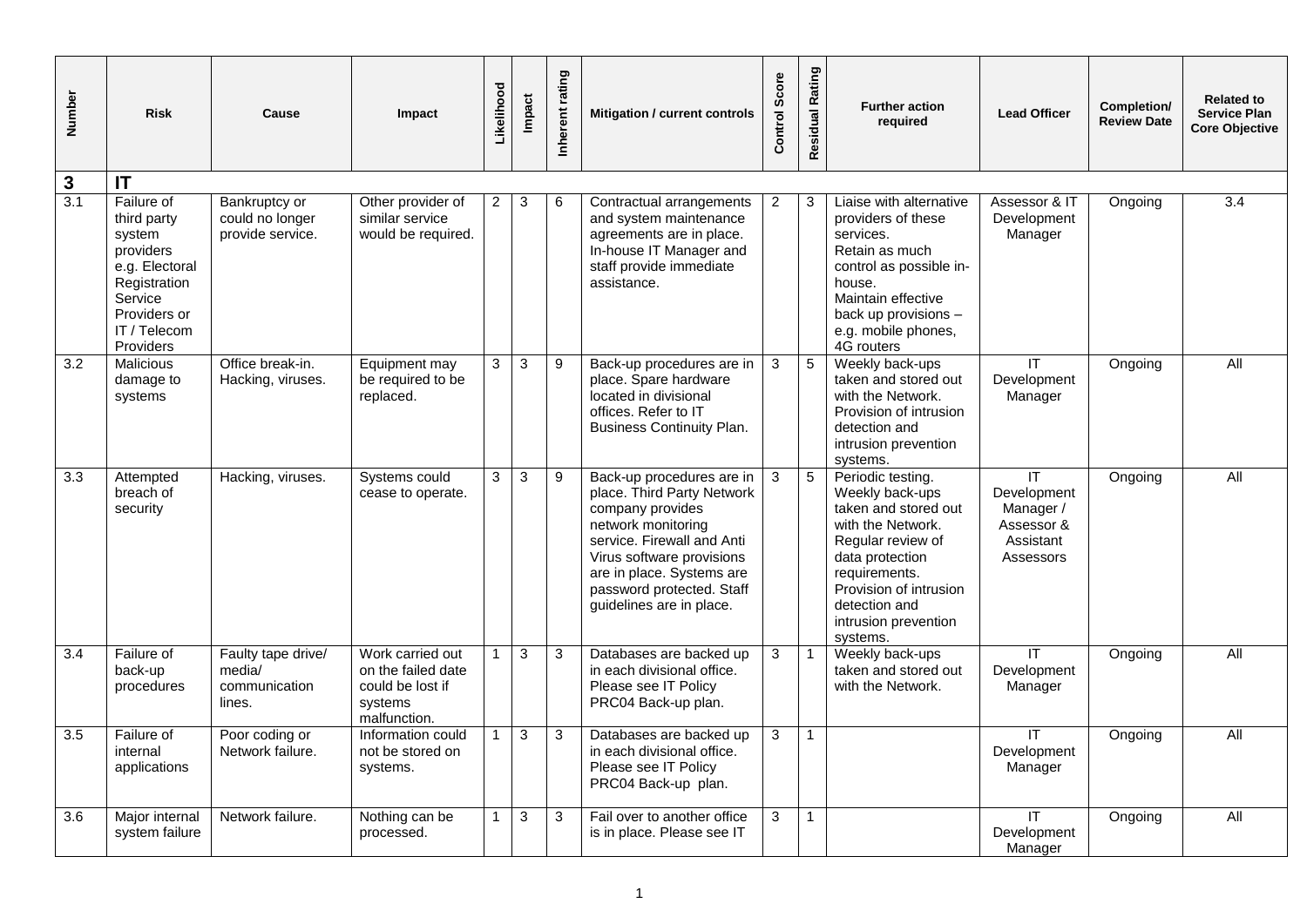| Number | <b>Risk</b>                                           | Cause                                                                      | Impact                                                                                        | Likelihood     | Impact         | rating<br>Inherent | Mitigation / current controls                                                                                                                                                                                                                     | Score<br>Control | Residual Rating | <b>Further action</b><br>required                    | <b>Lead Officer</b>                                                                                                                      | Completion/<br><b>Review Date</b> | <b>Related to</b><br><b>Service Plan</b><br><b>Core Objective</b> |
|--------|-------------------------------------------------------|----------------------------------------------------------------------------|-----------------------------------------------------------------------------------------------|----------------|----------------|--------------------|---------------------------------------------------------------------------------------------------------------------------------------------------------------------------------------------------------------------------------------------------|------------------|-----------------|------------------------------------------------------|------------------------------------------------------------------------------------------------------------------------------------------|-----------------------------------|-------------------------------------------------------------------|
|        |                                                       |                                                                            |                                                                                               |                |                |                    | Policy PRC04 Back-up<br>plan.                                                                                                                                                                                                                     |                  |                 |                                                      |                                                                                                                                          |                                   |                                                                   |
| 3.7    | Theft of<br>equipment                                 | Office break-in.                                                           | Replacement<br>equipment/<br>furniture.                                                       | 2              | $\overline{c}$ | $\overline{4}$     | Inventories of all IT<br>equipment are<br>maintained. A full Asset<br>Register of all the Board's<br>equipment and furniture is<br>maintained. Each division<br>has separate<br>arrangements for office<br>security including intruder<br>alarms. | 3                |                 |                                                      | IT<br>Development<br>Manager for IT<br>equipment &<br>Assistant<br>Assessors for<br>all other<br>equipment                               | Ongoing                           | $\overline{All}$                                                  |
| 3.8    | Inappropriate<br>use of<br>Internet/Email<br>by staff | Staff do not adhere<br>to guidelines set<br>out for<br>Email/Internet use. | Potentially brings<br>Board into<br>disrepute or<br>renders it liable for<br>legal sanctions. | $\overline{2}$ | $\overline{c}$ | $\overline{4}$     | Guidelines on e-mail and<br>Internet use are in place.<br>All staff must confirm that<br>they have read these<br>guidelines. All internet and<br>e-mail traffic is recorded<br>and may be monitored.                                              | 3                |                 |                                                      | Management<br>Team to<br>ensure that<br>guidelines are<br>followed & IT<br>Development<br>Manager to<br>identify<br>inappropriate<br>use | Ongoing                           | 8.1                                                               |
| 3.9    | Failure of<br>hardware                                | Old/faulty<br>equipment.                                                   | System down until<br>faulty hardware<br>fixed or replaced.                                    | $\overline{2}$ | $\overline{2}$ | $\overline{4}$     | Maintenance contacts are<br>in place. Hardware is<br>replaced/ upgraded as<br>part of a planned<br>programme.                                                                                                                                     | 3                |                 | Check that priority is<br>given to key<br>equipment. | IT<br>Development<br>Manager                                                                                                             | Ongoing                           | $\overline{All}$                                                  |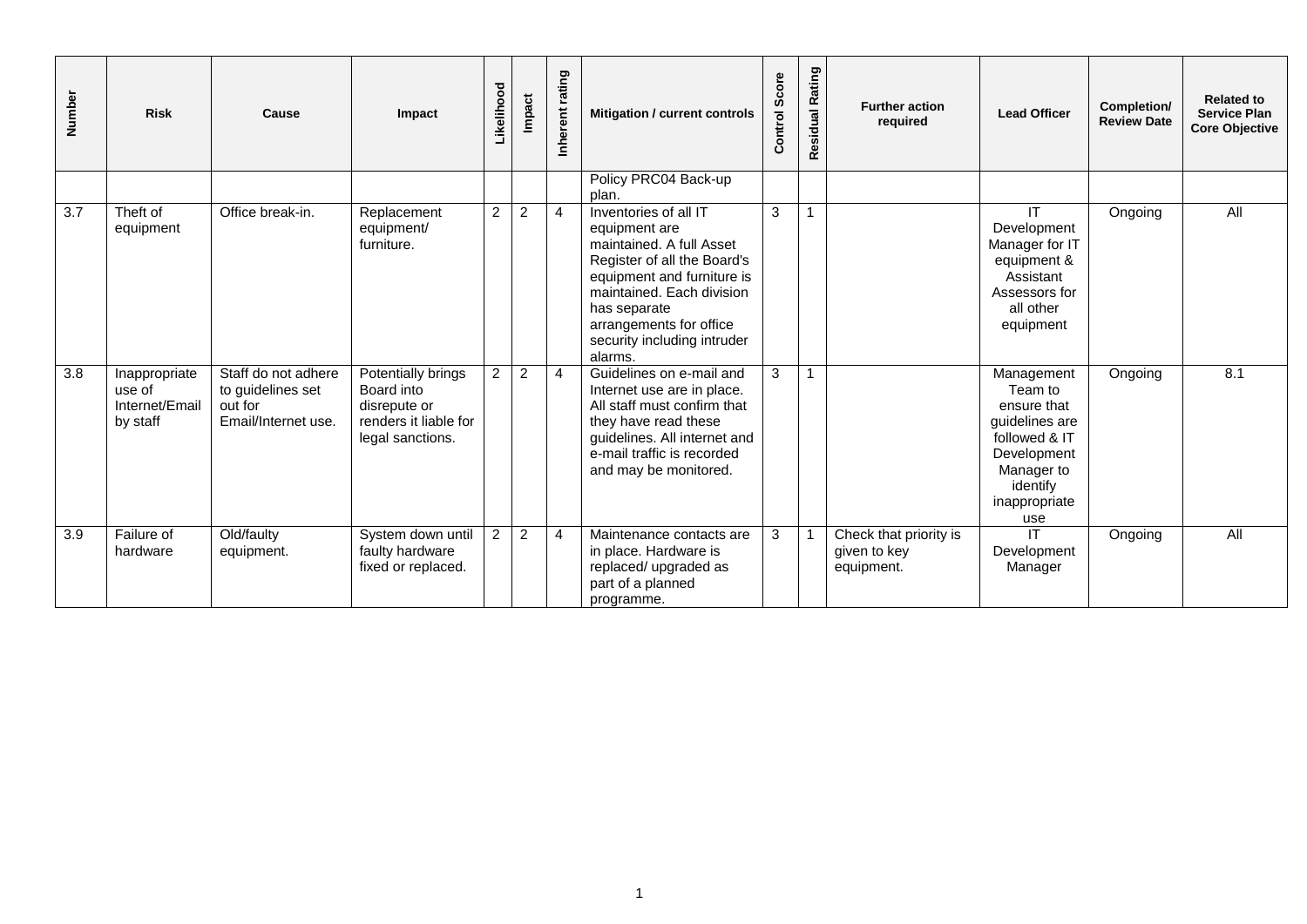| Number | <b>Risk</b>                                                                          | Cause                                                                                   | Impact                                                                    | Likelihood     | Impact         | Inherent rating | Mitigation / current controls                                                                                                                                                                                                                                                                                                                                            | Score<br>Control | Rating<br>Residual | <b>Further action required</b>                                                                                                                                                  | <b>Lead Officer</b>                                                                          | Completion/<br><b>Review Date</b> | <b>Related to</b><br><b>Service Plan</b><br><b>Core Objective</b> |
|--------|--------------------------------------------------------------------------------------|-----------------------------------------------------------------------------------------|---------------------------------------------------------------------------|----------------|----------------|-----------------|--------------------------------------------------------------------------------------------------------------------------------------------------------------------------------------------------------------------------------------------------------------------------------------------------------------------------------------------------------------------------|------------------|--------------------|---------------------------------------------------------------------------------------------------------------------------------------------------------------------------------|----------------------------------------------------------------------------------------------|-----------------------------------|-------------------------------------------------------------------|
| 4      | <b>STAFFING</b>                                                                      |                                                                                         |                                                                           |                |                |                 |                                                                                                                                                                                                                                                                                                                                                                          |                  |                    |                                                                                                                                                                                 |                                                                                              |                                   |                                                                   |
| 4.1    | Industrial<br>Action                                                                 | Poor labour<br>relations or pay<br>claims.                                              | Insufficient<br>number of staff to<br>carry out full<br>statutory duties. | $\mathbf 1$    | -1             |                 | Timing of industrial action<br>is usually known in<br>advance, giving time for<br>ensuring coverage of the<br>key activities of those<br>likely to take part.                                                                                                                                                                                                            | 3                |                    | Skills audit of staff to<br>ensure knowledge of<br>key activities exists.                                                                                                       | Assessor to<br>have overview<br>& Assistant<br>Assessors for<br>local issues                 | Ongoing                           | <b>All</b>                                                        |
| 4.2    | Loss of key<br>members of<br>staff through<br>resignation,<br>retirement.<br>illness | Possibility of<br>disproportionate<br>number of key staff<br>nearing retirement<br>age. | As above.                                                                 | $\mathbf{1}$   | $\overline{2}$ | $\overline{2}$  | Succession planning for<br>key activities/knowledge<br>areas. Policies on<br>managing stress and<br>sickness absence<br>management are in place.<br>In extreme cases advice<br>or assistance is available<br>from any of the other 13<br>Scottish Assessors.<br>Provide written<br>instructions for key<br>activities. Consider the<br>possibility of remote<br>working. | 3                |                    | Establish a leaver's<br>interview and monitor<br>outcomes. Check age<br>profiles of staff-e.g. a<br>number of staff may<br>reach retirement age<br>within a short<br>timescale. | Assessor to<br>have overview<br>&<br>Administration<br>Managers to<br>monitor age<br>profile | Ongoing                           | All                                                               |
| 4.3    | Large scale<br>resignation                                                           | Lottery or pools<br>syndicate win.                                                      | As above.                                                                 | $\mathbf{1}$   | 3              | 3               | Use of notice periods to<br>manage coverage of<br>tasks. Advertise at earliest<br>possible time. Consider<br>secondment from other<br>divisions. Provide written<br>instructions for key<br>activities. Consider the<br>possibility of remote<br>working.                                                                                                                | 3                | $\mathbf{1}$       |                                                                                                                                                                                 | Assessor                                                                                     | Ongoing                           | <b>All</b>                                                        |
| 4.4    | Inability to<br>recruit/retain<br>staff                                              | Unattractive<br>employment terms.                                                       | Insufficient<br>number of staff to<br>carry out full<br>statutory duties. | $\overline{2}$ | 3              | 6               | Recruitment strategies.<br>Career<br>structure/progression.<br>Favourable terms and<br>conditions.                                                                                                                                                                                                                                                                       | $\overline{c}$   | 3                  | Careful monitoring of<br>vacancy levels and<br>applications for<br>advertised vacancies.                                                                                        | Assessor /<br>Management<br>Team                                                             | Ongoing                           | All                                                               |
| 4.5    | Failure to<br>address<br>equality<br>issues                                          | Lack of equality,<br>knowledge or<br>training.                                          | As above.                                                                 | $\mathbf{1}$   | $\sqrt{2}$     | $\overline{2}$  | Policies/Guidelines are in<br>place.                                                                                                                                                                                                                                                                                                                                     | $\mathbf{3}$     | -1                 | Continue to monitor<br>and implement<br>relevant legislation.                                                                                                                   | Assessor /<br>Management<br>Team                                                             | Ongoing                           | 8.2                                                               |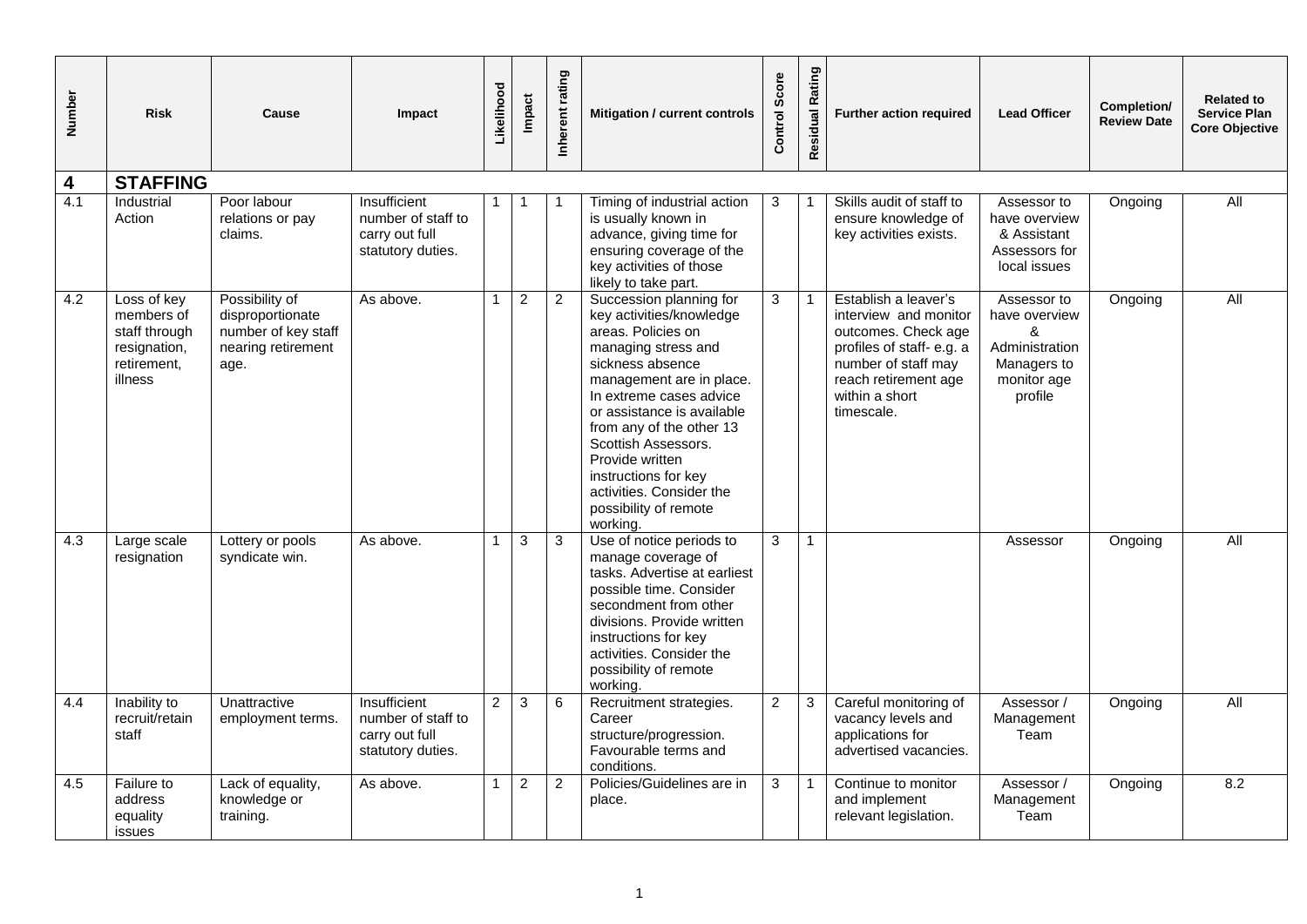| Number | <b>Risk</b>                                        | Cause                                         | Impact                                              | ikelihood | act<br>Ĕ | ting<br><b>ro</b><br>$\overline{5}$<br>$\overline{\mathbf{a}}$<br>Ě | Mitigation / current controls                                                                                                                                | Ø,<br>$\mathbf c$ | Rating<br>g<br>Resid | <b>Further action required</b>                                | <b>Lead Officer</b>                                | Completion/<br><b>Review Date</b> | <b>Related to</b><br><b>Service Plan</b><br><b>Core Objective</b> |
|--------|----------------------------------------------------|-----------------------------------------------|-----------------------------------------------------|-----------|----------|---------------------------------------------------------------------|--------------------------------------------------------------------------------------------------------------------------------------------------------------|-------------------|----------------------|---------------------------------------------------------------|----------------------------------------------------|-----------------------------------|-------------------------------------------------------------------|
| 4.6    | Failure to<br>address<br>Health &<br>Safety issues | Insufficient Health<br>& Safety<br>knowledge. | Contravention of<br>Health & Safety<br>legislation. |           | 2        | $\overline{2}$                                                      | Policies/Guidelines are in<br>place covering Health &<br>Safety and Safe Working<br>Arrangements. Health &<br>Safety advice obtained<br>from lead authority. |                   |                      | Continue to monitor<br>and implement<br>relevant legislation. | Health &<br>Safety<br>Working<br>Group<br>Chairman | Ongoing                           | 8.1                                                               |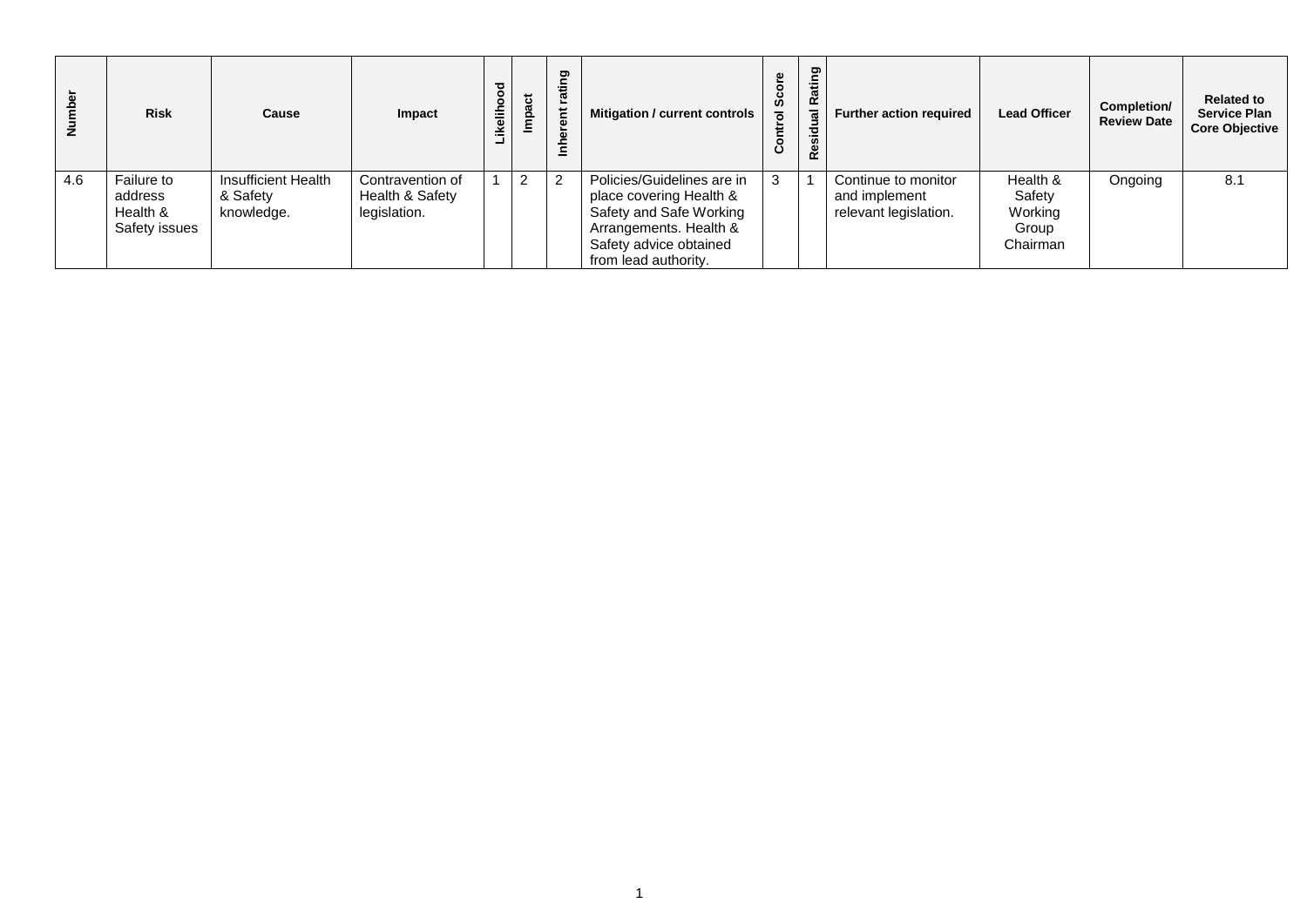| Number         | <b>Risk</b>                                                | Cause                                                                                                                                           | Impact                                                                                                                                                | Likelihood     | Impact         | rating<br>Inherent      | <b>Mitigation / current</b><br>controls                                                                                                                                                                                          | Control Score  | Residual Rating | <b>Further action</b><br>required                                                                                                                                     | <b>Lead Officer</b>              | Completion/<br><b>Review Date</b> | <b>Related to</b><br><b>Service Plan</b><br><b>Core Objective</b> |
|----------------|------------------------------------------------------------|-------------------------------------------------------------------------------------------------------------------------------------------------|-------------------------------------------------------------------------------------------------------------------------------------------------------|----------------|----------------|-------------------------|----------------------------------------------------------------------------------------------------------------------------------------------------------------------------------------------------------------------------------|----------------|-----------------|-----------------------------------------------------------------------------------------------------------------------------------------------------------------------|----------------------------------|-----------------------------------|-------------------------------------------------------------------|
| $5\phantom{1}$ | <b>SERVICE</b>                                             |                                                                                                                                                 |                                                                                                                                                       |                |                |                         |                                                                                                                                                                                                                                  |                |                 |                                                                                                                                                                       |                                  |                                   |                                                                   |
| 5.1            | Legislative<br><b>Changes</b><br>Affecting:<br>Council Tax | Uncertainty as to<br>legislative intent of<br>future government<br>eg current<br>approach to<br>Council Tax.                                    | Inability to plan<br>with certainty.                                                                                                                  | $\overline{2}$ | $\overline{2}$ | $\overline{4}$          | Maintain contacts with<br>Scottish Government,<br>Electoral Commission,<br>AEA and SAA. Adequate<br>lead-in times usually<br>apply. Personnel advice<br>obtained through Service<br>Level Agreement with<br>Dundee City Council. | 3              | 1               |                                                                                                                                                                       | Assessor /<br>Management<br>Team | Ongoing                           | 9.3                                                               |
|                | Non-<br>Domestic<br>Rates                                  | Additional duties<br>comprising<br>increased service<br>delivery and 3<br>yearly revaluations<br>introduced<br>following the<br>Barclay Report. | Inability to<br>adequately<br>undertake<br>revaluations &<br>resolve appeals<br>within statutory<br>time limits -<br>potential loss of<br>NDR income. | $\overline{2}$ | 3              | 6                       | Review processes and<br>procedures in-house to<br>improve efficiency of<br>service delivery.                                                                                                                                     | $\overline{c}$ | $\mathbf{3}$    | Liaise with Scottish<br>Government &<br>COSLA regarding<br>increased funding<br>requirements.<br>Liaise with<br>colleague Assessors<br>regarding shared<br>provision. | Assessor /<br>Management<br>Team | Ongoing                           | 1.1                                                               |
|                | Personnel                                                  | Changing<br>legislation in<br>relation to staff<br>employment.                                                                                  | Increased<br>requirement for<br>HR.                                                                                                                   | $\overline{2}$ | $\overline{2}$ | $\overline{\mathbf{4}}$ | Maintain contacts with<br>Dundee City Council.<br>Adequate lead-in times<br>usually apply. Personnel<br>advice obtained through<br>Service Level Agreement<br>with Dundee City Council.                                          | 3              | $\mathbf{1}$    |                                                                                                                                                                       | Assessor /<br>Management<br>Team | Ongoing                           | 8.1                                                               |
|                | Board<br>Policies                                          | Changing<br>legislation in<br>relation to<br>governance or<br>other issues.                                                                     | Increased<br>requirement for<br>HR or other<br>support.                                                                                               | $\mathbf{1}$   | $\overline{2}$ | 2                       | Maintain contacts with<br>Dundee City Council.<br>Adequate lead-in times<br>usually apply. Personnel<br>advice obtained through<br>Service Level Agreement<br>with Dundee City Council.                                          | 3              | $\mathbf{1}$    |                                                                                                                                                                       | Assessor /<br>Management<br>Team | Ongoing                           | 8.1                                                               |
|                | <b>General Data</b><br>Protection<br>Legislation<br>(GDPR) | Introduction of<br><b>GDPR Regulations</b><br>and Data<br>Protection Act 2018                                                                   | Increased<br>resources to<br>comply with<br>statutory<br>requirements -                                                                               | 3              | 3              | 9                       | Robust review of all<br>processes & procedures.<br>DPO appointed within<br>DCC. Advice sought                                                                                                                                    | 3              | 3               | Systematic review of<br>all data sharing<br>agreements &<br>provision of new                                                                                          | Assessor /<br>Management<br>Team | Ongoing                           | 6.4                                                               |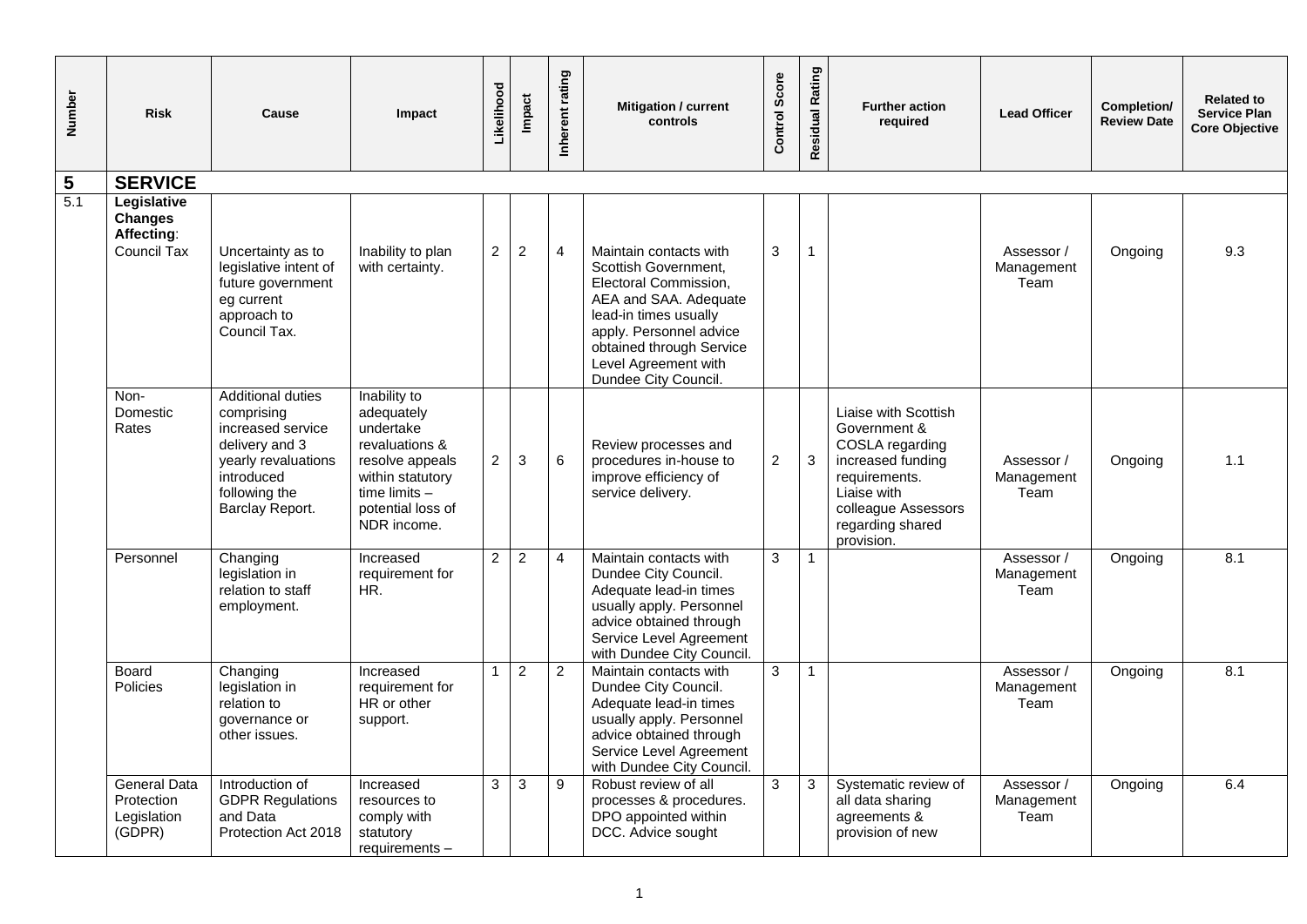| Number | <b>Risk</b>                                                                                                                              | Cause                                                                                                                                          | Impact                                                               | Likelihood   | Impact           | Inherent rating | Mitigation / current<br>controls                                                                                                                                                              | Control Score  | Residual Rating | <b>Further action</b><br>required | <b>Lead Officer</b>                                    | Completion/<br><b>Review Date</b> | <b>Related to</b><br><b>Service Plan</b><br><b>Core Objective</b> |
|--------|------------------------------------------------------------------------------------------------------------------------------------------|------------------------------------------------------------------------------------------------------------------------------------------------|----------------------------------------------------------------------|--------------|------------------|-----------------|-----------------------------------------------------------------------------------------------------------------------------------------------------------------------------------------------|----------------|-----------------|-----------------------------------|--------------------------------------------------------|-----------------------------------|-------------------------------------------------------------------|
|        |                                                                                                                                          |                                                                                                                                                | substantial fines<br>for non-<br>compliance                          |              |                  |                 | through SAA & liaison<br>with the ICO.                                                                                                                                                        |                |                 | agreements where<br>necessary.    |                                                        |                                   |                                                                   |
| 5.2    | <b>Failure of</b><br><b>Information</b><br><b>Provision:</b><br><b>Council Tax:</b><br><b>Buildings</b><br>Warrants                      | Inadequate<br>information<br>provided by Local<br>Authority or<br>government<br>department<br>regarding new, sold<br>and altered<br>dwellings. | Inability to<br>adequately<br>maintain accurate<br>Council Tax List. | 1            | $\boldsymbol{2}$ | $\overline{2}$  | Monitor receipt as noted<br>in Procedural documents.<br>Maintain contacts and<br>formal agreements with<br>information providers.<br>Create Data Sharing<br>Agreements with Data<br>Provider. | 3              | 1               |                                   | Assistant<br>Assessors                                 | Ongoing                           | 3.3                                                               |
|        | Planning<br>Permissions                                                                                                                  | As above.                                                                                                                                      | As above.                                                            | $\mathbf{1}$ | $\mathbf{1}$     | $\overline{1}$  | As above.                                                                                                                                                                                     | $\overline{3}$ | $\mathbf{1}$    |                                   | Assistant<br>Assessors                                 | Ongoing                           | 3.3                                                               |
|        | <b>Land Register</b>                                                                                                                     | As above.                                                                                                                                      | As above.                                                            | $\mathbf{1}$ | 2                | 2               | As above.                                                                                                                                                                                     | 3              | 1               |                                   | Assistant<br>Assessors                                 | Ongoing                           | 3.3                                                               |
|        | Revenues                                                                                                                                 | As above.                                                                                                                                      | As above.                                                            | $\mathbf{1}$ | $\overline{c}$   | 2               | As above.                                                                                                                                                                                     | 3              | 1               |                                   | Administrative<br>Assistant<br>(Finance/<br>Personnel) | Ongoing                           | $\overline{3.3}$                                                  |
|        | <b>Failure of</b><br><b>Information</b><br><b>Provision:</b><br><b>Non</b><br><b>Domestic</b><br>Rating:<br><b>Buildings</b><br>Warrants | Inadequate<br>information<br>provided by Local<br>Authority or<br>government<br>department<br>regarding non<br>domestic property.              | Inability to<br>adequately<br>maintain accurate<br>Valuation Roll.   | $\mathbf{1}$ | $\mathbf{1}$     | $\mathbf{1}$    | Monitor receipt as noted<br>in Procedural documents.<br>Maintain contacts and<br>formal agreements with<br>information providers.<br>Create Data Sharing<br>Agreements with Data<br>Provider. | 3              | 1               |                                   | Assistant<br>Assessors                                 | Ongoing                           | 3.2                                                               |
|        | Planning<br>Permissions                                                                                                                  | As above.                                                                                                                                      | As above.                                                            | $\mathbf{1}$ | $\overline{2}$   | $\overline{2}$  | As above.                                                                                                                                                                                     | 3              | $\mathbf{1}$    |                                   | Assistant<br>Assessors                                 | Ongoing                           | 3.2                                                               |
|        | <b>Land Register</b>                                                                                                                     | As above.                                                                                                                                      | As above.                                                            | $\mathbf{1}$ | $\overline{3}$   | $\mathbf{3}$    | As above.                                                                                                                                                                                     | $\overline{3}$ |                 |                                   | Assistant<br>Assessors                                 | Ongoing                           | 3.2                                                               |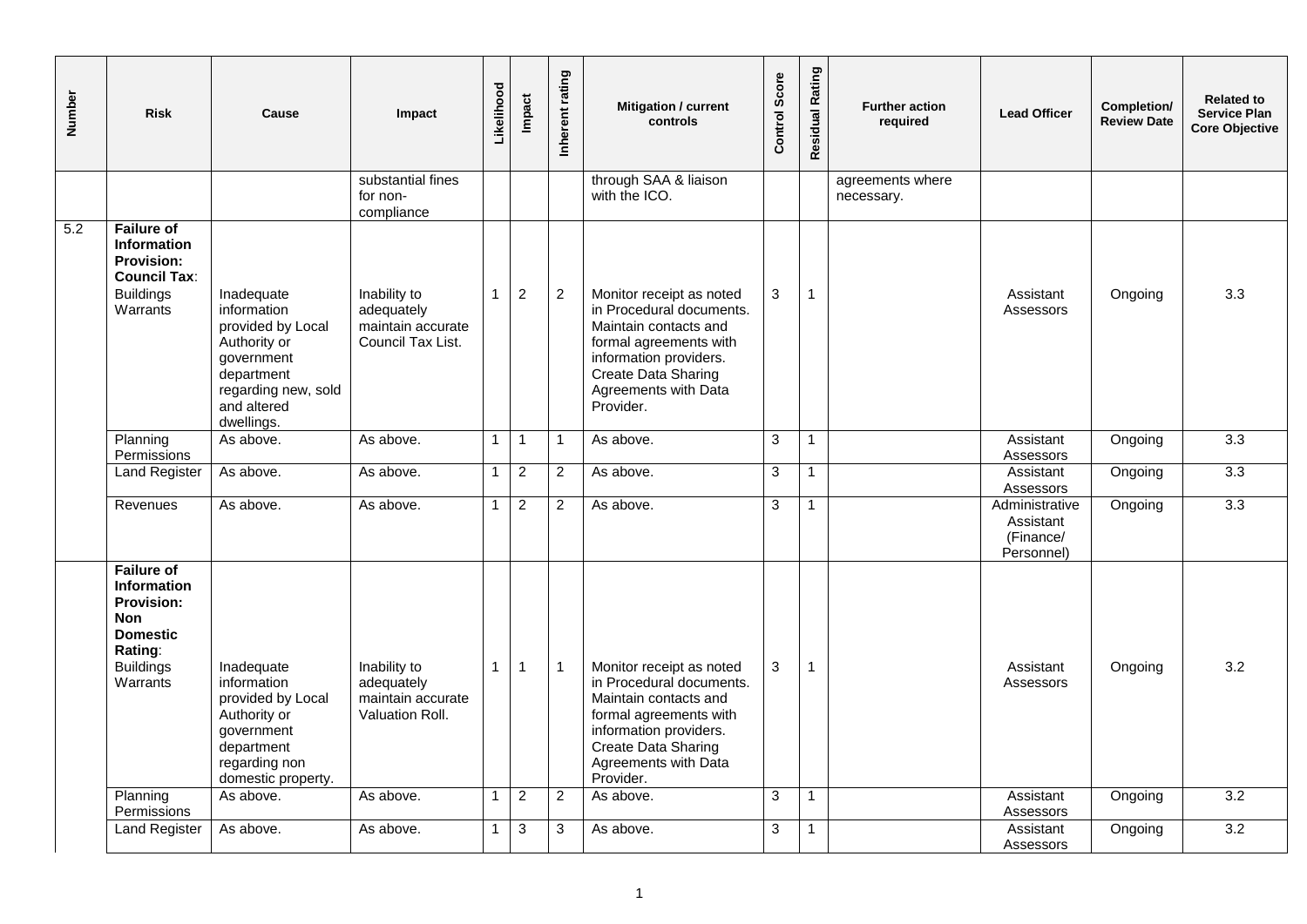| Number | <b>Risk</b>                                                                            | Cause                                         | Impact                                        | Likelihood     | <b>Impact</b>  | Inherent rating | <b>Mitigation / current</b><br>controls                                                                                                                                                                                          | Control Score  | Residual Rating | <b>Further action</b><br>required                                                                                                                                                                    | <b>Lead Officer</b>                                                                                                                  | Completion/<br><b>Review Date</b> | <b>Related to</b><br><b>Service Plan</b><br><b>Core Objective</b> |
|--------|----------------------------------------------------------------------------------------|-----------------------------------------------|-----------------------------------------------|----------------|----------------|-----------------|----------------------------------------------------------------------------------------------------------------------------------------------------------------------------------------------------------------------------------|----------------|-----------------|------------------------------------------------------------------------------------------------------------------------------------------------------------------------------------------------------|--------------------------------------------------------------------------------------------------------------------------------------|-----------------------------------|-------------------------------------------------------------------|
|        | Stakeholders<br>e.g. Lands<br>Valuation<br>Returns, Rent<br>Returns                    | As above.                                     | As above.                                     | $\overline{2}$ | -1             | $\overline{2}$  | Systems are in place to<br>monitor issue and receipt.<br>Reminders are issued as<br>appropriate.                                                                                                                                 | $\overline{3}$ | $\mathbf{1}$    |                                                                                                                                                                                                      | Assistant<br>Assessors to<br>have an<br>overview &<br>Administrative<br>Assistants to<br>monitor                                     | Ongoing                           | 3.2                                                               |
|        | Electoral<br>Registration<br>(See Section<br>6)                                        |                                               |                                               |                |                |                 |                                                                                                                                                                                                                                  |                |                 |                                                                                                                                                                                                      |                                                                                                                                      |                                   |                                                                   |
|        | <b>Failure of</b><br><b>Support</b><br><b>Service</b><br><b>Provision:</b><br>Cleaning | Interruption to<br>supply of any<br>services. | Disruption of<br>normal service<br>provision. | $\mathbf{1}$   | $\overline{1}$ | $\overline{1}$  | Monitor Provision.<br>Maintain agreements/<br>contracts with suppliers.<br>Be aware of alternative<br>providers eg use of<br>mobile phones, alter-<br>native courier services, e-<br>mail. Refer to Business<br>Continuity Plan. | $\mathbf{3}$   | $\overline{1}$  |                                                                                                                                                                                                      | Assistant<br>Assessors for<br>local issues &<br>Administration<br>Manager<br>(Finance/<br>Personnel)<br>for funding<br>and resources | Ongoing                           | All                                                               |
|        | Telephone                                                                              | As above.                                     | As above.                                     | $\overline{2}$ | $\mathbf{3}$   | 6               | As above.                                                                                                                                                                                                                        | $\overline{2}$ | 3               | Liaise with alternative<br>providers of these<br>services.<br>Retain as much<br>control as possible in-<br>house.<br>Maintain effective<br>back up provisions -<br>e.g. mobile phones,<br>4G routers | As above                                                                                                                             | Ongoing                           | <b>All</b>                                                        |
|        | Electricity                                                                            | As above.                                     | As above.                                     | $\mathbf{1}$   | $\overline{2}$ | $\overline{c}$  | As above.                                                                                                                                                                                                                        | $\mathbf{3}$   | $\overline{1}$  |                                                                                                                                                                                                      | As above                                                                                                                             | Ongoing                           | All                                                               |
|        | Heating                                                                                | As above.                                     | As above.                                     | $\mathbf{1}$   | $\overline{2}$ | $\overline{2}$  | As above.                                                                                                                                                                                                                        | $\overline{3}$ | $\overline{1}$  |                                                                                                                                                                                                      | As above.                                                                                                                            | Ongoing                           | All                                                               |
|        | <b>IT</b>                                                                              | As above.                                     | As above.                                     | $\overline{2}$ | $\overline{3}$ | 6               | As above.                                                                                                                                                                                                                        | $\overline{2}$ | 3               | Maintain awareness<br>of alternative<br>providers of these<br>services.<br>Retain as much<br>control as possible in-<br>house.                                                                       | Assistant<br>Assessor<br>(Dundee) for<br>overview & IT<br>Development<br>Manager                                                     | Ongoing                           | All                                                               |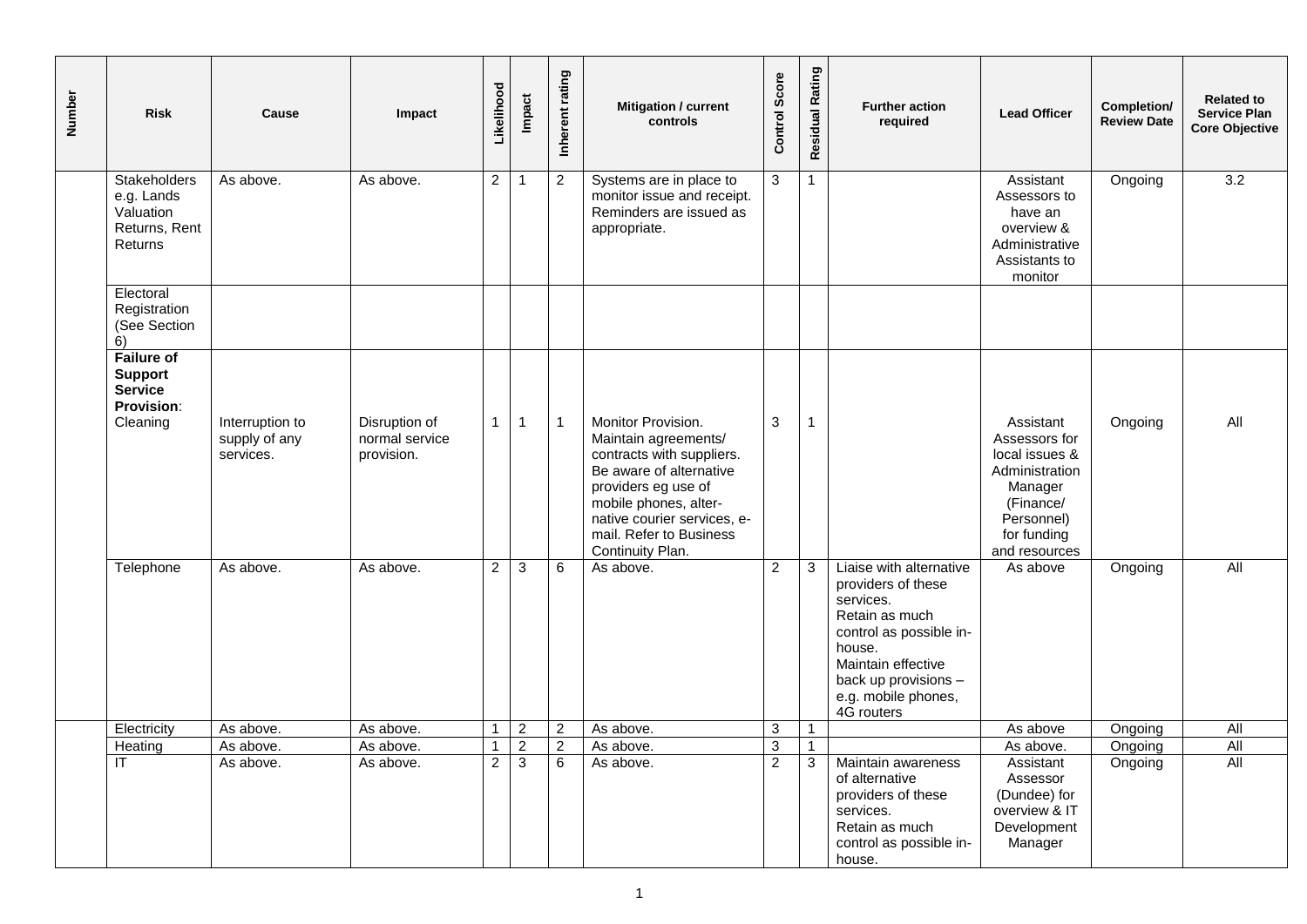| Number | <b>Risk</b>                                                             | Cause                       | Impact                                        | Likelihood     | Impact           | Inherent rating | Mitigation / current<br>controls                                                                                                                     | <b>Control Score</b> | Residual Rating | <b>Further action</b><br>required                                               | <b>Lead Officer</b>                                                   | Completion/<br><b>Review Date</b> | <b>Related to</b><br><b>Service Plan</b><br><b>Core Objective</b> |
|--------|-------------------------------------------------------------------------|-----------------------------|-----------------------------------------------|----------------|------------------|-----------------|------------------------------------------------------------------------------------------------------------------------------------------------------|----------------------|-----------------|---------------------------------------------------------------------------------|-----------------------------------------------------------------------|-----------------------------------|-------------------------------------------------------------------|
|        |                                                                         |                             |                                               |                |                  |                 |                                                                                                                                                      |                      |                 | Maintain effective<br>back up provisions -<br>e.g. mobile phones,<br>4G routers |                                                                       |                                   |                                                                   |
|        | Postal<br>Service                                                       | As above.                   | As above.                                     | $\mathbf{1}$   | $\overline{2}$   | $\overline{2}$  | As above.                                                                                                                                            | 3                    | $\mathbf{1}$    |                                                                                 | Administration<br>Managers                                            | Ongoing                           | All                                                               |
|        | Legal<br>Services                                                       | As above.                   | As above.                                     | $\mathbf{1}$   | $\sqrt{2}$       | $\overline{2}$  | As above.                                                                                                                                            | 3                    | $\mathbf{1}$    |                                                                                 | Assessor                                                              | Ongoing                           | <b>All</b>                                                        |
|        | Personnel                                                               | As above.                   | As above.                                     | $\overline{1}$ | $\overline{2}$   | 2               | As above.                                                                                                                                            | 3                    | 1               |                                                                                 | Administration<br>Manager<br>(Finance/<br>Personnel)                  | Ongoing                           | <b>All</b>                                                        |
|        | Payroll                                                                 | As above.                   | As above.                                     | $\mathbf{1}$   | $\overline{2}$   | 2               | As above.                                                                                                                                            | 3                    | $\mathbf{1}$    |                                                                                 | Administration<br>Manager<br>(Finance/<br>Personnel)                  | Ongoing                           | $\overline{All}$                                                  |
| 5.3    | Partnership/<br><b>Stakeholders</b><br>Council<br>Finance<br>Department | Communication<br>breakdown. | Disruption of<br>normal service<br>provision. | $\mathbf 1$    | $\boldsymbol{2}$ | 2               | Maintain contact details.<br>Monitor statutory service<br>provision. Participate<br>in/arrange regular<br>meetings with each body<br>as appropriate. | 3                    | 1               |                                                                                 | Assistant<br>Assessors                                                | Ongoing                           | 3.2, 3.3                                                          |
|        | Dundee City<br>Council<br>Support<br>Services                           | As above.                   | As above.                                     | $\overline{1}$ | $\overline{2}$   | 2               | As above.                                                                                                                                            | 3                    | $\mathbf{1}$    |                                                                                 | Administration<br>Manager<br>(Electoral<br>Registration/<br>Clerical) | Ongoing                           | All                                                               |
|        | Angus and<br>Perth &<br>Kinross<br>Returning<br>Officers                | As above.                   | As above.                                     | $\mathbf{1}$   | 2                | 2               | As above.                                                                                                                                            | 3                    | $\mathbf{1}$    |                                                                                 | Administration<br>Manager<br>(Electoral<br>Registration/<br>Clerical) | Ongoing                           | $\overline{3.4}$                                                  |
|        | Scottish<br>Assessors'<br>Association                                   | As above.                   | As above.                                     | $\overline{1}$ | $\mathbf{1}$     | -1              | As above.                                                                                                                                            | 3                    | $\mathbf{1}$    |                                                                                 | Assessor                                                              | Ongoing                           | $\overline{All}$                                                  |
|        | Valuation<br>Office Agency                                              | As above.                   | As above.                                     | $\mathbf{1}$   | $\mathbf{1}$     | 1               | As above.                                                                                                                                            | 3                    | $\mathbf{1}$    |                                                                                 | Assessor                                                              | Ongoing                           | $\overline{3.2}$                                                  |
|        | Electoral<br>Commission                                                 | As above.                   | As above.                                     | -1             | $\overline{2}$   | 2               | As above.                                                                                                                                            | 3                    | 1               |                                                                                 | Administration<br>Manager                                             | Ongoing                           | $\overline{3.4}$                                                  |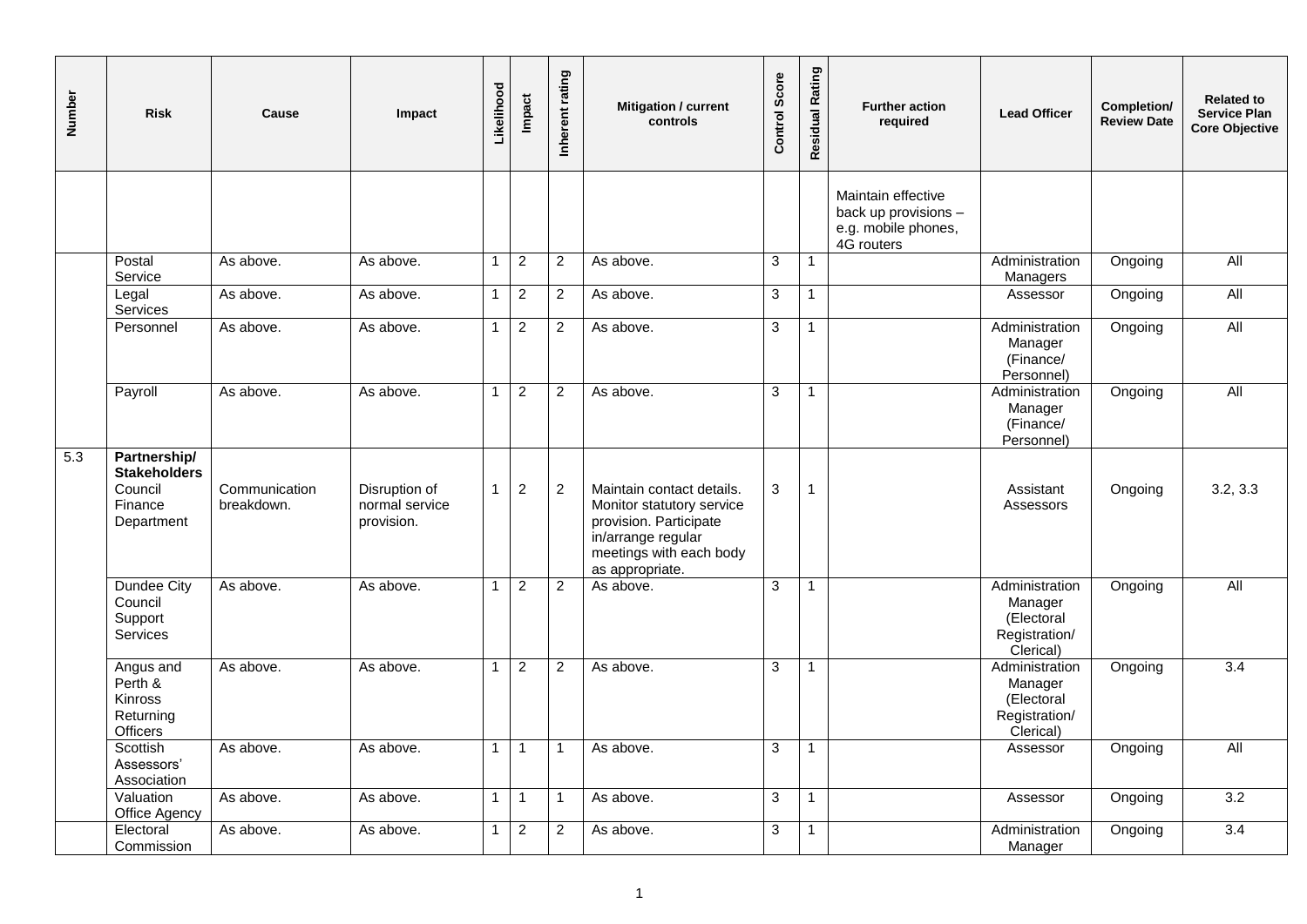| per<br>$\vec{z}$ | <b>Risk</b>            | Cause     | Impact    | Likelihood | ಕ<br>Impa | ting<br>ဇ<br>⊭<br>G)<br>d<br>≘ | <b>Mitigation / current</b><br>controls | Φ<br>-c<br>Ø<br>ပ | Residual Rating | <b>Further action</b><br>required | <b>Lead Officer</b>                      | <b>Completion/</b><br><b>Review Date</b> | <b>Related to</b><br><b>Service Plan</b><br><b>Core Objective</b> |
|------------------|------------------------|-----------|-----------|------------|-----------|--------------------------------|-----------------------------------------|-------------------|-----------------|-----------------------------------|------------------------------------------|------------------------------------------|-------------------------------------------------------------------|
|                  |                        |           |           |            |           |                                |                                         |                   |                 |                                   | (Electoral<br>Registration/<br>Clerical) |                                          |                                                                   |
|                  | Scottish<br>Government | As above. | As above. |            |           |                                | As above.                               | ົ<br>C.           |                 |                                   | Assessor                                 | Ongoing                                  | All                                                               |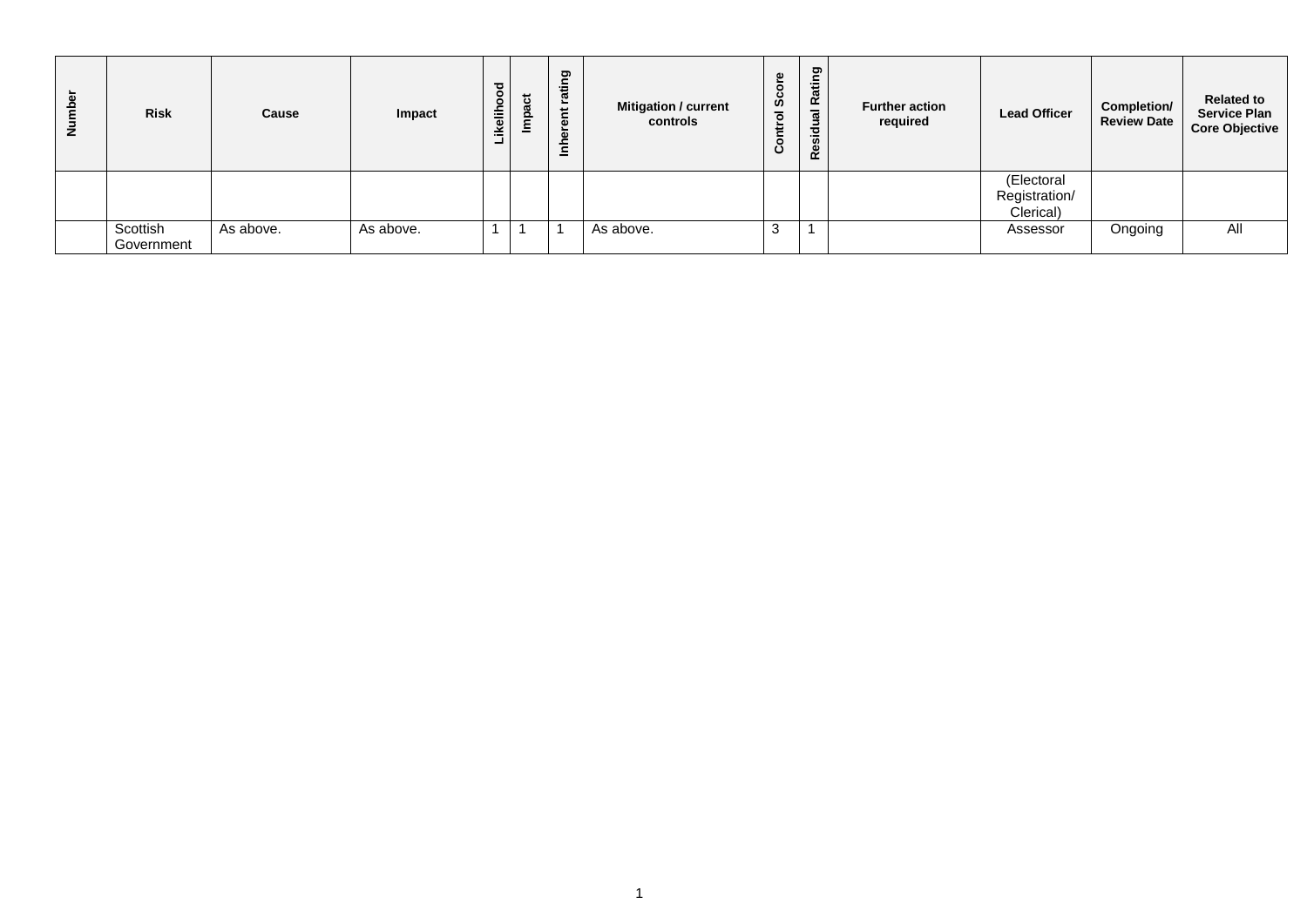| Number | <b>Risk</b>                                          | Cause                                                                                                                                                                                    | Impact                                                                                                               | Likelihood | Impact | Inherent rating | Mitigation / current controls                                                                                                                                                                                                                                                                                                                                                                                                                                                                                                                                                                                                                                                                                                                                                                                                                                                               | Control Score | Rating<br>Residual | Further action required | <b>Lead Officer</b>       | Completion/<br><b>Review Date</b>  | <b>Related to</b><br><b>Service Plan</b><br><b>Core Objective</b> |
|--------|------------------------------------------------------|------------------------------------------------------------------------------------------------------------------------------------------------------------------------------------------|----------------------------------------------------------------------------------------------------------------------|------------|--------|-----------------|---------------------------------------------------------------------------------------------------------------------------------------------------------------------------------------------------------------------------------------------------------------------------------------------------------------------------------------------------------------------------------------------------------------------------------------------------------------------------------------------------------------------------------------------------------------------------------------------------------------------------------------------------------------------------------------------------------------------------------------------------------------------------------------------------------------------------------------------------------------------------------------------|---------------|--------------------|-------------------------|---------------------------|------------------------------------|-------------------------------------------------------------------|
| 6      |                                                      | <b>ELECTORAL REGISTRATION</b>                                                                                                                                                            |                                                                                                                      |            |        |                 |                                                                                                                                                                                                                                                                                                                                                                                                                                                                                                                                                                                                                                                                                                                                                                                                                                                                                             |               |                    |                         |                           |                                    |                                                                   |
| 6.1    |                                                      | PLANNING AND ORGANISATION (ELECTORAL REGISTRATION)                                                                                                                                       |                                                                                                                      |            |        |                 |                                                                                                                                                                                                                                                                                                                                                                                                                                                                                                                                                                                                                                                                                                                                                                                                                                                                                             |               |                    |                         |                           |                                    |                                                                   |
| 6.1.1  | Failure to<br>ensure proper<br>plans are in<br>place | No comprehensive<br>written project plan.<br>Poor planning<br>assumptions.<br>Lessons from<br>previous electoral<br>registration<br>activities are not<br>incorporated into<br>planning. | Necessary actions<br>not completed or<br>completed late.<br>Missed deadlines.<br>Potential breach<br>of legislation. |            | 3      | 3               | Project plans are<br>maintained, reviewed and<br>updated regularly to<br>ensure that all necessary<br>activities are planned and<br>sufficient resources are<br>available when required.<br><b>Electoral Registration</b><br>Working Group (ERWG)<br>meets regularly to<br>consider all requirements<br>and activities, including<br>plans and objectives;<br>evaluation of past activity;<br>performance standards;<br>and training needs.<br>Strategies and timetables<br>are in place for meeting all<br>duties and for delivering<br>an accurate and<br>comprehensive register.<br>The impact of new<br>legislation on existing<br>plans and procedures is<br>considered as required<br>and is communicated to<br>all relevant staff.<br>Ongoing liaison with<br>Returning Officer staff;<br>suppliers of electoral<br>registration software; and<br>suppliers of printing<br>services. | 3             |                    |                         | Administration<br>Manager | Ongoing<br>review of<br>activities | 3.4                                                               |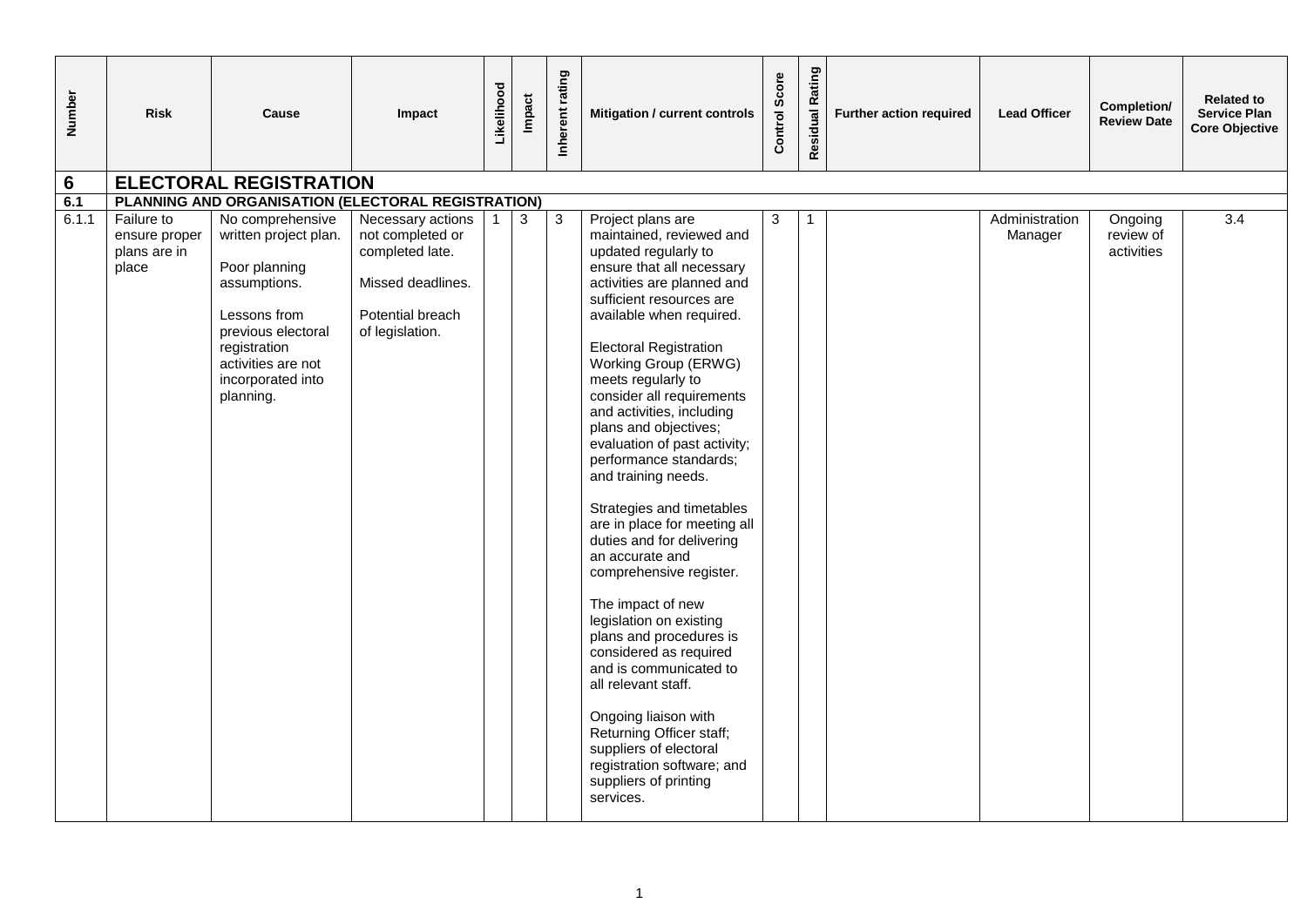| Number | <b>Risk</b>                                                                                        | Cause                                                                                             | Impact                                                        | Likelihood     | <b>Impact</b>  | Inherent rating | Mitigation / current controls                                                                                                                                                                                                                                                                                                                                                                                                                                                                                                                                                                   | Score<br>Control | Rating<br>Residual | Further action required | <b>Lead Officer</b>       | Completion/<br><b>Review Date</b> | <b>Related to</b><br><b>Service Plan</b><br><b>Core Objective</b> |
|--------|----------------------------------------------------------------------------------------------------|---------------------------------------------------------------------------------------------------|---------------------------------------------------------------|----------------|----------------|-----------------|-------------------------------------------------------------------------------------------------------------------------------------------------------------------------------------------------------------------------------------------------------------------------------------------------------------------------------------------------------------------------------------------------------------------------------------------------------------------------------------------------------------------------------------------------------------------------------------------------|------------------|--------------------|-------------------------|---------------------------|-----------------------------------|-------------------------------------------------------------------|
|        |                                                                                                    |                                                                                                   |                                                               |                |                |                 | Liaison with other EROs<br>through SAA ER<br>Committee.<br>Liaison with Cabinet<br>Office and Electoral                                                                                                                                                                                                                                                                                                                                                                                                                                                                                         |                  |                    |                         |                           |                                   |                                                                   |
| 6.1.2  | Electoral<br>Commission<br>require<br>additional<br>information<br>for<br>Performance<br>Standards | Electoral<br>Commission review<br>their timescales for<br>monitoring<br>Performance<br>Standards. | Diversion from<br>other duties to<br>comply with<br>requests. | $\overline{2}$ | $\overline{1}$ | $\overline{2}$  | Commission.<br>Maintain robust recording<br>procedures for all electoral<br>procedures.                                                                                                                                                                                                                                                                                                                                                                                                                                                                                                         | 3                | $\mathbf{1}$       |                         | Administration<br>Manager | Ongoing                           | $\overline{3.4}$                                                  |
| 6.1.3  | Insufficient<br>resources<br>e.g. should<br>UK Cabinet<br>Office funding<br>be removed.            | Insufficient budget<br>allocated.<br>Unexpected<br>expenditure.                                   | Unable to meet<br>statutory<br>responsibilities               | $\overline{2}$ | $\mathbf{3}$   | 6               | Projected costs to meet all<br>activities are identified<br>early in the planning<br>process<br>Robust budgetary<br>processes ensure<br>adequate funding.<br>Close contact with Board<br>Treasurer and constituent<br>Authorities.<br>Budget approved by the<br>Board annually takes<br>account of all planned<br>activities.<br>Consideration is given to<br>changes or potential in costs<br>e.g. postage costs.<br>Costs arising from additional<br>duties, e.g. the introduction<br>of Individual Electoral<br>Registration may be<br>recovered from other<br>sources, e.g. Cabinet Office. | $\mathbf{3}$     | $\overline{2}$     |                         | Administration<br>Manager | Ongoing                           | $\overline{3.4}$                                                  |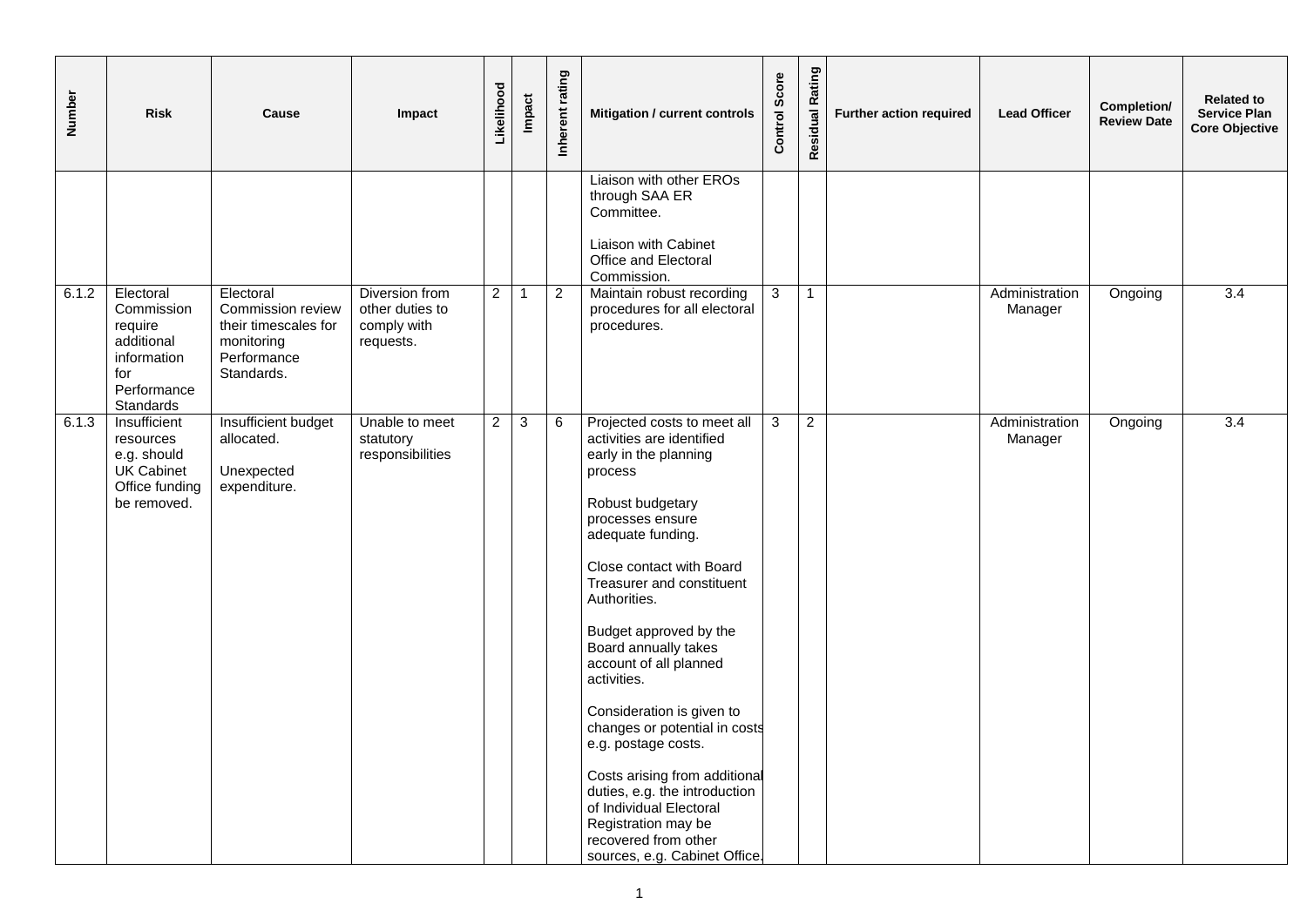| Number       | <b>Risk</b>                                    | Cause                                                                                      | Impact                                                                                                 | Likelihood | Impact     | Inherent rating | Mitigation / current controls                                                                                                                                                                                                                                                                                                                                                                                                                                                      | Control Score | Residual Rating | Further action required | <b>Lead Officer</b>                                                                                 | Completion/<br><b>Review Date</b>         | <b>Related to</b><br><b>Service Plan</b><br><b>Core Objective</b> |
|--------------|------------------------------------------------|--------------------------------------------------------------------------------------------|--------------------------------------------------------------------------------------------------------|------------|------------|-----------------|------------------------------------------------------------------------------------------------------------------------------------------------------------------------------------------------------------------------------------------------------------------------------------------------------------------------------------------------------------------------------------------------------------------------------------------------------------------------------------|---------------|-----------------|-------------------------|-----------------------------------------------------------------------------------------------------|-------------------------------------------|-------------------------------------------------------------------|
| 6.2          |                                                | <b>LOSS OF PREMISES (ELECTORAL REGISTRATION)</b>                                           |                                                                                                        |            |            |                 |                                                                                                                                                                                                                                                                                                                                                                                                                                                                                    |               |                 |                         |                                                                                                     |                                           |                                                                   |
| 6.2.1        | Loss of<br>Electoral<br>Registration<br>office | Office affected by<br>fire, flood, loss of<br>power, etc.                                  | Unable to process<br>applications and<br>data.<br>Loss of data.                                        |            | $\sqrt{3}$ | 3               | The Board has a detailed<br><b>Business Continuity Plan,</b><br>IT Disaster Recovery Plan<br>and associated Risk<br>Registers, which take<br>account of potential loss<br>of buildings.<br>The Business Continuity<br>Plan and IT Disaster<br>Recovery Plan are tested<br>and reviewed regularly.<br>Please see IT Policy<br>DR01 IT Disaster<br>Recovery Plan.                                                                                                                    | 3             |                 |                         | Assistant<br>Assessor<br>(East Division)<br>in conjunction<br>with the IT<br>Development<br>Manager | Ongoing<br>review                         | 3.4                                                               |
|              |                                                |                                                                                            |                                                                                                        |            |            |                 |                                                                                                                                                                                                                                                                                                                                                                                                                                                                                    |               |                 |                         |                                                                                                     |                                           |                                                                   |
| 6.3<br>6.3.1 | Loss of IT<br>capability                       | FAILURE OF IT PROVISION (ELECTORAL REGISTRATION)<br>System, network or<br>hardware failure | Unable to process<br>forms by the<br>required deadlines<br>Need to carry out<br>processes<br>manually. |            | 3          | 3               | A detailed IT Disaster<br>Recovery Plan is in place.<br>In-house IT Manager and<br>staff provide immediate<br>assistance.<br>Robust backup<br>procedures are in place.<br>The data can be reloaded<br>onto servers in each<br>divisional office, where<br>fully configured backup<br>facilities are available.<br>Spare hardware located in<br>divisional offices and also<br>in secure storage.<br>Contractual arrangements<br>and system maintenance<br>agreements are in place. | 3             | $\mathbf{1}$    |                         | $\overline{\mathbb{F}}$<br>Development<br>Manager                                                   | Arrange-<br>ments<br>reviewed<br>annually | $\overline{3.4}$                                                  |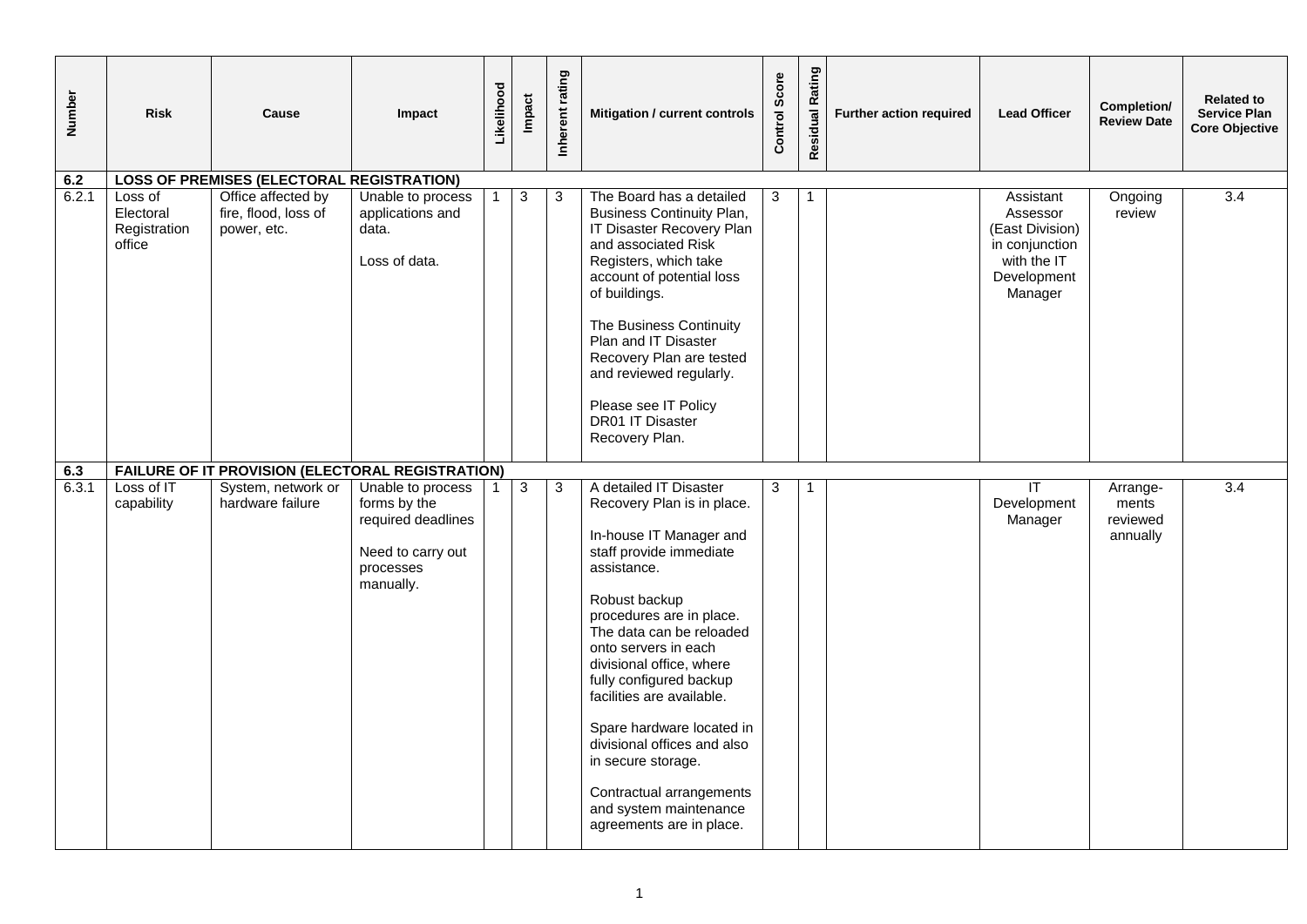| Number       | <b>Risk</b>                                                                            | Cause                                                                                                                                                                       | Impact                                                                                                                                      | Likelihood | <b>Impact</b> | Inherent rating | Mitigation / current controls                                                                                                                                                                                                                                                                                                                                                                                                                              | Score<br>Control | Residual Rating | Further action required                                                                                                                                                                              | <b>Lead Officer</b>                                                                  | Completion/<br><b>Review Date</b> | <b>Related to</b><br><b>Service Plan</b><br><b>Core Objective</b> |
|--------------|----------------------------------------------------------------------------------------|-----------------------------------------------------------------------------------------------------------------------------------------------------------------------------|---------------------------------------------------------------------------------------------------------------------------------------------|------------|---------------|-----------------|------------------------------------------------------------------------------------------------------------------------------------------------------------------------------------------------------------------------------------------------------------------------------------------------------------------------------------------------------------------------------------------------------------------------------------------------------------|------------------|-----------------|------------------------------------------------------------------------------------------------------------------------------------------------------------------------------------------------------|--------------------------------------------------------------------------------------|-----------------------------------|-------------------------------------------------------------------|
|              |                                                                                        |                                                                                                                                                                             |                                                                                                                                             |            |               |                 | Telephones and local area<br>networked workstations<br>will be available in the<br>Operational Base.<br>Vodafone provide line and<br>should be contacted if<br>PSN connectivity is lost.<br>Use ISDN2 line and<br>Virtual Private Network to<br>access ER server should<br>line between ERO and<br>Returning Officer fail.<br>Firewall and Anti Virus<br>software in place.<br>All systems are password<br>protected and staff<br>guidelines are in place. |                  |                 |                                                                                                                                                                                                      |                                                                                      |                                   |                                                                   |
| 6.4<br>6.4.1 | Registration<br>applications<br>and enquiries<br>unable to<br>reach<br>electoral staff | <b>COMMUNICATION (ELECTORAL REGISTRATION)</b><br>Telecom/Fax/<br>IT failure<br>Large volume of<br>calls during the<br>canvass period or<br>in the lead up to an<br>election | Lack of<br>information<br>Voters unable to<br>register or to vote<br>by chosen method<br>(i.e. postal or<br>proxy)<br>Wrong advice<br>given | 3          | 3             | 9               | <b>Refer to Business</b><br>Continuity Plan and IT<br>Disaster Recovery Plan.<br>Maintain work plan<br>specifying roles and<br>responsibilities.<br>Maintain agreements and<br>contracts with suppliers.<br>Be aware of alternative<br>providers e.g. use of<br>mobile phones, email and<br>alternative courier<br>services. Record staff<br>mobile telephone<br>numbers.<br>Arrangements can be<br>made to facilitate staff                               | 2                | 5               | Liaise with alternative<br>providers of these<br>services.<br>Retain as much<br>control as possible in-<br>house.<br>Maintain effective<br>back up provisions -<br>e.g. mobile phones,<br>4G routers | Administration<br>Manager in<br>conjunction<br>with the IT<br>Development<br>Manager | Ongoing                           | $\overline{3.4}$                                                  |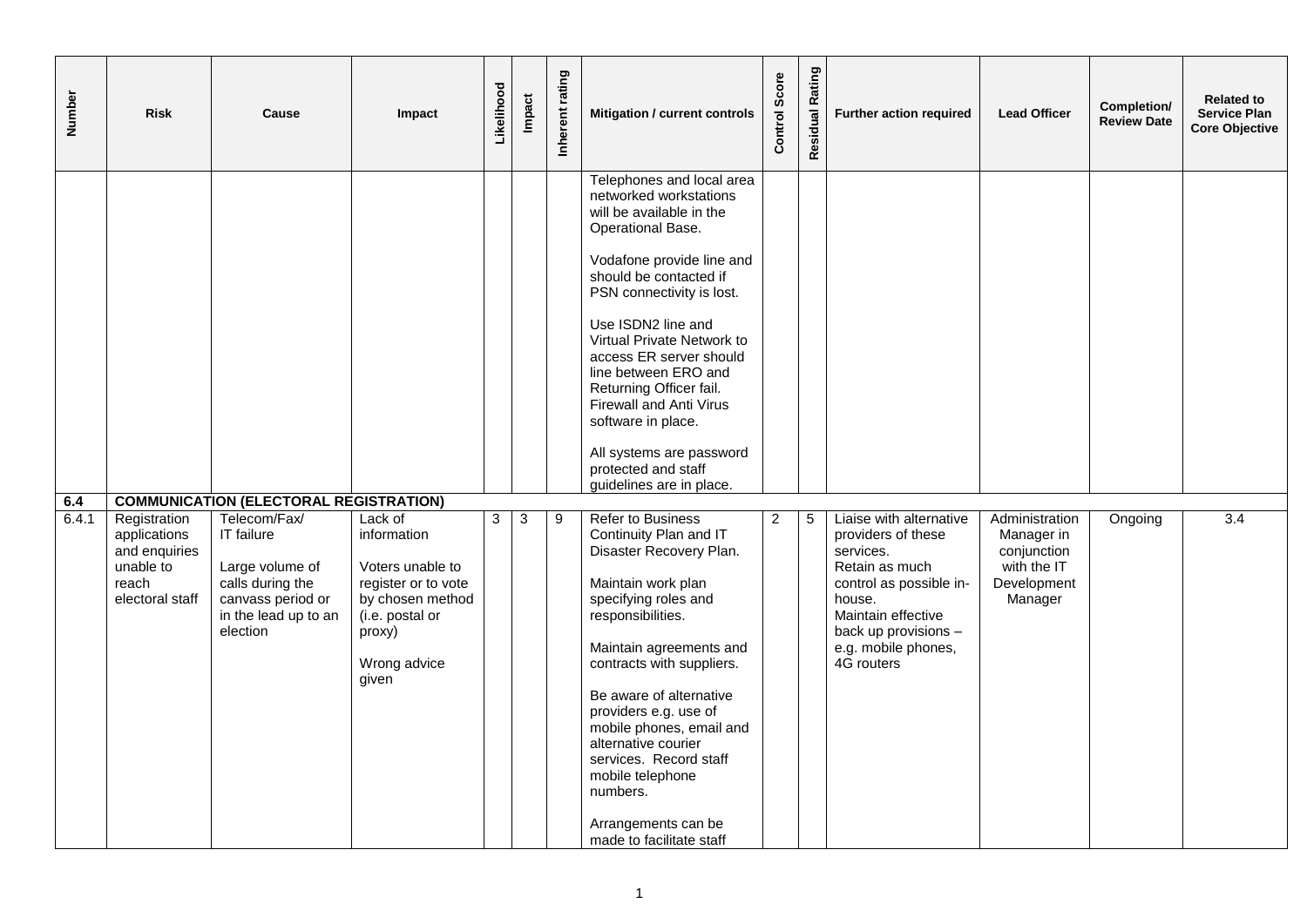| Number | <b>Risk</b>                                                                                            | Cause                                                                                                                     | Impact                                                                                                                                                | Likelihood     | Impact | Inherent rating | Mitigation / current controls                                                                                                                                                                                                                                                                                                                                                                                                                                                                                                                                                                                                                      | Score<br>Control | Residual Rating | Further action required | <b>Lead Officer</b>       | Completion/<br><b>Review Date</b> | <b>Related to</b><br><b>Service Plan</b><br><b>Core Objective</b> |
|--------|--------------------------------------------------------------------------------------------------------|---------------------------------------------------------------------------------------------------------------------------|-------------------------------------------------------------------------------------------------------------------------------------------------------|----------------|--------|-----------------|----------------------------------------------------------------------------------------------------------------------------------------------------------------------------------------------------------------------------------------------------------------------------------------------------------------------------------------------------------------------------------------------------------------------------------------------------------------------------------------------------------------------------------------------------------------------------------------------------------------------------------------------------|------------------|-----------------|-------------------------|---------------------------|-----------------------------------|-------------------------------------------------------------------|
|        |                                                                                                        |                                                                                                                           |                                                                                                                                                       |                |        |                 | travelling to any<br>alternative location.<br>Reciprocal agreements in<br>place with Election Team<br>at Angus Council and<br>Perth & Kinross Council to<br>use each other's facilities.<br>Queries can be dealt with<br>at any of the Boards<br>divisional offices.<br>Frontline staff are<br>provided with a note of<br>frequently asked<br>questions. Complex<br>enquiries are referred to<br>core registration staff.<br>At critical times,<br>announcements can be<br>made in the local press<br>and radio stations to<br>publicise alternative<br>contact details.<br>Information will be placed<br>on the Board's<br>website, if available. |                  |                 |                         |                           |                                   |                                                                   |
| 6.4.2  | Registration<br>forms/postal<br>vote<br>applications<br>do not reach<br>office before<br>the deadlines | Telecom/fax/IT<br>failure<br>Wrong advice given<br>Lack of information<br><b>Government Digital</b><br>System (GDS) fails | Voter confusion<br>Voters unable to<br>register or to vote<br>by chosen method<br>(i.e. postal or<br>proxy)<br>Delay in<br>processing<br>applications | $\overline{2}$ | 3      | 6               | Refer to revised directions<br>from UK<br>Government/Scottish<br>Parliament/Electoral<br>Management Board.<br>Public awareness strategy<br>to make provision for<br>communication of key<br>information, including<br>deadlines.<br>Registration forms can be<br>downloaded from                                                                                                                                                                                                                                                                                                                                                                   | 3                | $\overline{2}$  |                         | Administration<br>Manager | Ongoing                           | 3.4                                                               |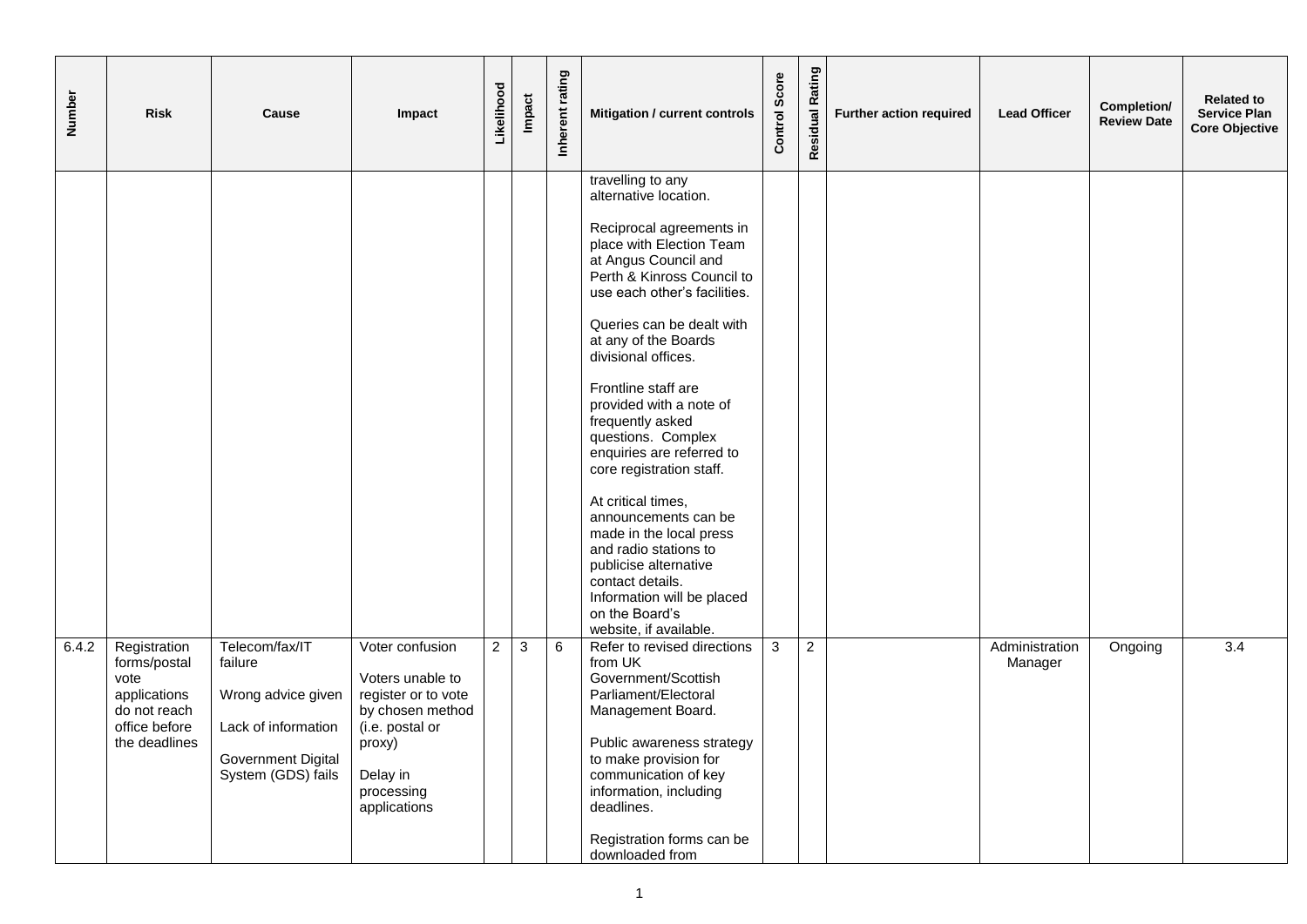| <b>Number</b> | <b>Risk</b>                                                         | Cause                                                                                                          | Impact                                                                                   | Likelihood   | <b>Impact</b> | Inherent rating | Mitigation / current controls                                                                                                                                                                                                                                                                                                                                                                                                                      | Score<br>Control | Residual Rating | <b>Further action required</b> | <b>Lead Officer</b>       | Completion/<br><b>Review Date</b> | <b>Related to</b><br><b>Service Plan</b><br><b>Core Objective</b> |
|---------------|---------------------------------------------------------------------|----------------------------------------------------------------------------------------------------------------|------------------------------------------------------------------------------------------|--------------|---------------|-----------------|----------------------------------------------------------------------------------------------------------------------------------------------------------------------------------------------------------------------------------------------------------------------------------------------------------------------------------------------------------------------------------------------------------------------------------------------------|------------------|-----------------|--------------------------------|---------------------------|-----------------------------------|-------------------------------------------------------------------|
|               |                                                                     |                                                                                                                |                                                                                          |              |               |                 | www.gov.uk/register-to-<br>vote or from<br>aboutmyvote.co.uk.<br>Forms can be delivered or<br>faxed to an alternative<br>office for onward<br>transmission.<br>The Board's alternative<br>office can be used to<br>update records.<br>Notices can be posted on<br>TVJB website to advise<br>public of changes to the<br>telephone, fax and email<br>services.<br>Notify local media outlets<br>of any changes to contact<br>details and deadlines. |                  |                 |                                |                           |                                   |                                                                   |
| 6.4.3         | Electoral<br>registration<br>process is not<br>accessible to<br>all | Information is<br>provided in one<br>format with no<br>account taken of<br>the needs of<br>different audiences | Voters unable to<br>register or to vote<br>by chosen method<br>(i.e. postal or<br>proxy) | $\mathbf{1}$ | 3             | $\mathbf{3}$    | Information is available on<br>the TVJB website and<br>forms can be downloaded<br>from aboutmyvote.co.uk.<br>Forms are available in<br>large print.<br>TVJB mainstreaming<br>equalities report and<br>equalities outcomes<br>published in accordance<br>with specific duties of the<br>Equality Act 2010.<br>Staff training and advice<br>provided in equalities<br>duties.<br>Strategy to advise young<br>voters of registration                  | $\mathbf{3}$     | $\overline{1}$  |                                | Administration<br>Manager | Ongoing                           | $\overline{3.4}$                                                  |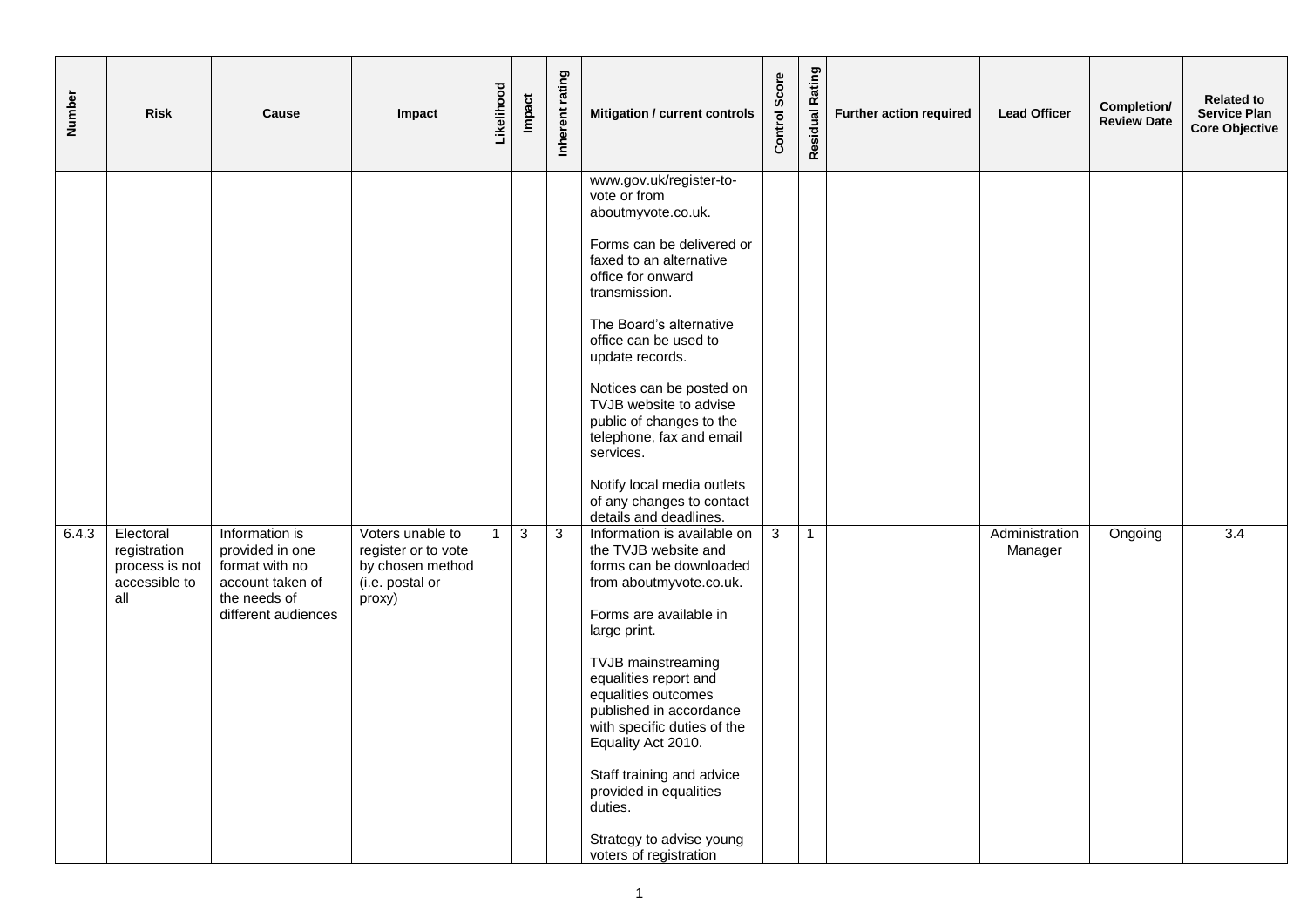| Number       | <b>Risk</b>                                                                                              | Cause                                                                                                                                                                                                | Impact                                                                     | Likelihood     | <b>Impact</b> | Inherent rating | Mitigation / current controls                                                                                                                                                                                                                                                                                                                                                                                                                                                                                                                                                                                                                                | Score<br>Control | Rating<br>Residual | <b>Further action required</b> | <b>Lead Officer</b>       | Completion/<br><b>Review Date</b> | <b>Related to</b><br><b>Service Plan</b><br><b>Core Objective</b> |
|--------------|----------------------------------------------------------------------------------------------------------|------------------------------------------------------------------------------------------------------------------------------------------------------------------------------------------------------|----------------------------------------------------------------------------|----------------|---------------|-----------------|--------------------------------------------------------------------------------------------------------------------------------------------------------------------------------------------------------------------------------------------------------------------------------------------------------------------------------------------------------------------------------------------------------------------------------------------------------------------------------------------------------------------------------------------------------------------------------------------------------------------------------------------------------------|------------------|--------------------|--------------------------------|---------------------------|-----------------------------------|-------------------------------------------------------------------|
|              |                                                                                                          |                                                                                                                                                                                                      |                                                                            |                |               |                 | procedures during annual<br>canvass.<br>Contacts made with<br>minority groups and<br>disabled/visually<br>impaired/mentally<br>impaired electors as per<br>Publicity Campaign plan.                                                                                                                                                                                                                                                                                                                                                                                                                                                                          |                  |                    |                                |                           |                                   |                                                                   |
| 6.5<br>6.5.1 | Non/late<br>delivery and<br>return of<br>Household<br>Enquiry forms<br>and<br>Invitations to<br>Register | FAILURE ON THE PART OF CONTRACTORS (ELECTORAL REGISTRATION)<br><b>Missed printing</b><br>deadlines or non-<br>completion<br>Printing errors<br>Postal strike<br>Software supplier<br>ceases to trade | Households do<br>not receive annual<br>canvass form and<br>do not register | $\overline{2}$ | 3             | 6               | IER letters are printed and<br>issued by Critiqom Ltd.<br>IER forms designed by<br>Electoral Commission and<br>ERO to add contact<br>information.<br>An ESCROW agreement<br>is in place and is renewed<br>annually.<br>A list of external providers<br>is maintained in Business<br>Continuity Plan.<br>External providers<br><b>Business Continuity Plan</b><br>are verified at the point<br>contracts are awarded.<br>Use alternative service<br>providers.<br>Use another service<br>provider if Royal Mail is<br>unable to deliver forms.<br>Each Divisional office has<br>a folding and enveloping<br>machine to facilitate bulk<br>issue of documents. | $\overline{2}$   | $\mathbf{3}$       |                                | Administration<br>Manager | Ongoing                           | $\overline{3.4}$                                                  |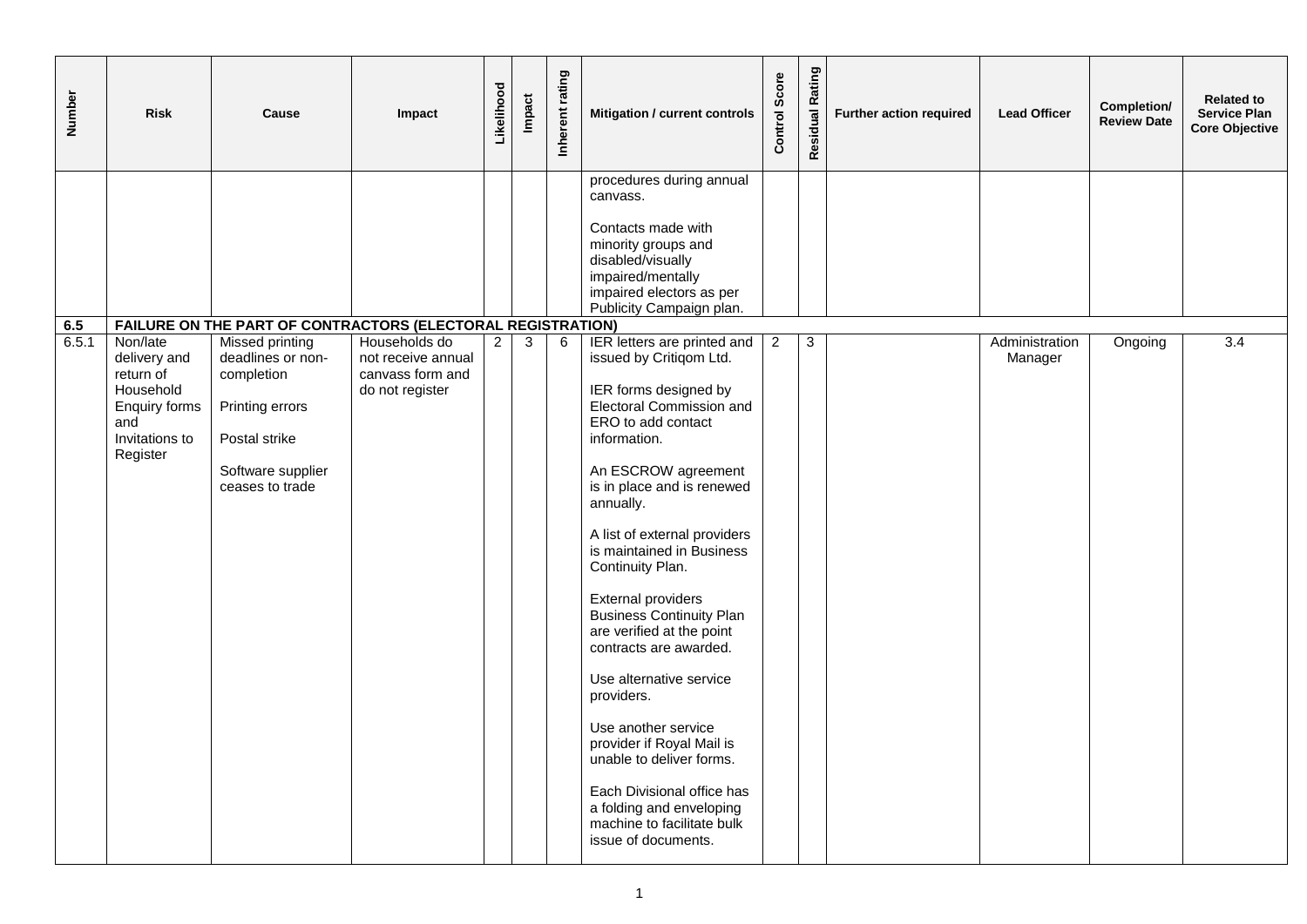| Number | <b>Risk</b>                              | Cause                                               | Impact                                                                                                                           | Likelihood     | <b>Impact</b> | Inherent rating | Mitigation / current controls                                                                                                                                                                                                                                                                                                                                                                                                                                                                                                                                                                                                                                                                                                                                                                                                                                                                                  | Control Score | Rating<br>Residual | Further action required | <b>Lead Officer</b>       | Completion/<br><b>Review Date</b> | <b>Related to</b><br><b>Service Plan</b><br><b>Core Objective</b> |
|--------|------------------------------------------|-----------------------------------------------------|----------------------------------------------------------------------------------------------------------------------------------|----------------|---------------|-----------------|----------------------------------------------------------------------------------------------------------------------------------------------------------------------------------------------------------------------------------------------------------------------------------------------------------------------------------------------------------------------------------------------------------------------------------------------------------------------------------------------------------------------------------------------------------------------------------------------------------------------------------------------------------------------------------------------------------------------------------------------------------------------------------------------------------------------------------------------------------------------------------------------------------------|---------------|--------------------|-------------------------|---------------------------|-----------------------------------|-------------------------------------------------------------------|
| 6.6    |                                          | <b>INTEGRITY ISSUES (ELECTORAL REGISTRATION)</b>    |                                                                                                                                  |                |               |                 |                                                                                                                                                                                                                                                                                                                                                                                                                                                                                                                                                                                                                                                                                                                                                                                                                                                                                                                |               |                    |                         |                           |                                   |                                                                   |
| 6.6.1  | False<br>information is<br>given on form | Electoral<br>malpractice<br>Mistake by<br>applicant | Integrity of<br>register/election<br>is called into<br>question<br>ERO's ability<br>called into<br>question<br>(reputation risk) | $\overline{2}$ | $\mathbf{3}$  | $\,6$           | Maintain and update the<br>Board's Integrity Plan and<br>Risk Register.<br>Validation and<br>Authorisation<br>Fraud procedures are in<br>place. Fraud guidelines<br>are also in place as part of<br>the Integrity Plan.<br>Members of staff with<br>responsibility for<br>processing forms and<br>checking data are briefed<br>to look out for irregular<br>registration patterns and<br>are made aware of advice<br>from the Electoral<br>Commission.<br>Staff made aware of<br>trigger points for referrals<br>to Police Single Point of<br>Contact (SPOC).<br>Police SPOC contact<br>details kept up to date.<br>Annual meeting with<br>Police SPOC, Electoral<br>Registration Officer and<br>Returning Officers.<br>Arrangements in place to<br>support 100% postal vote<br>identifier verification - all<br>scanned and data<br>provided to Returning<br>Officers, as required for<br>election deadlines. | 3             | $\mathbf{2}$       |                         | Administration<br>Manager | Ongoing                           | 3.4                                                               |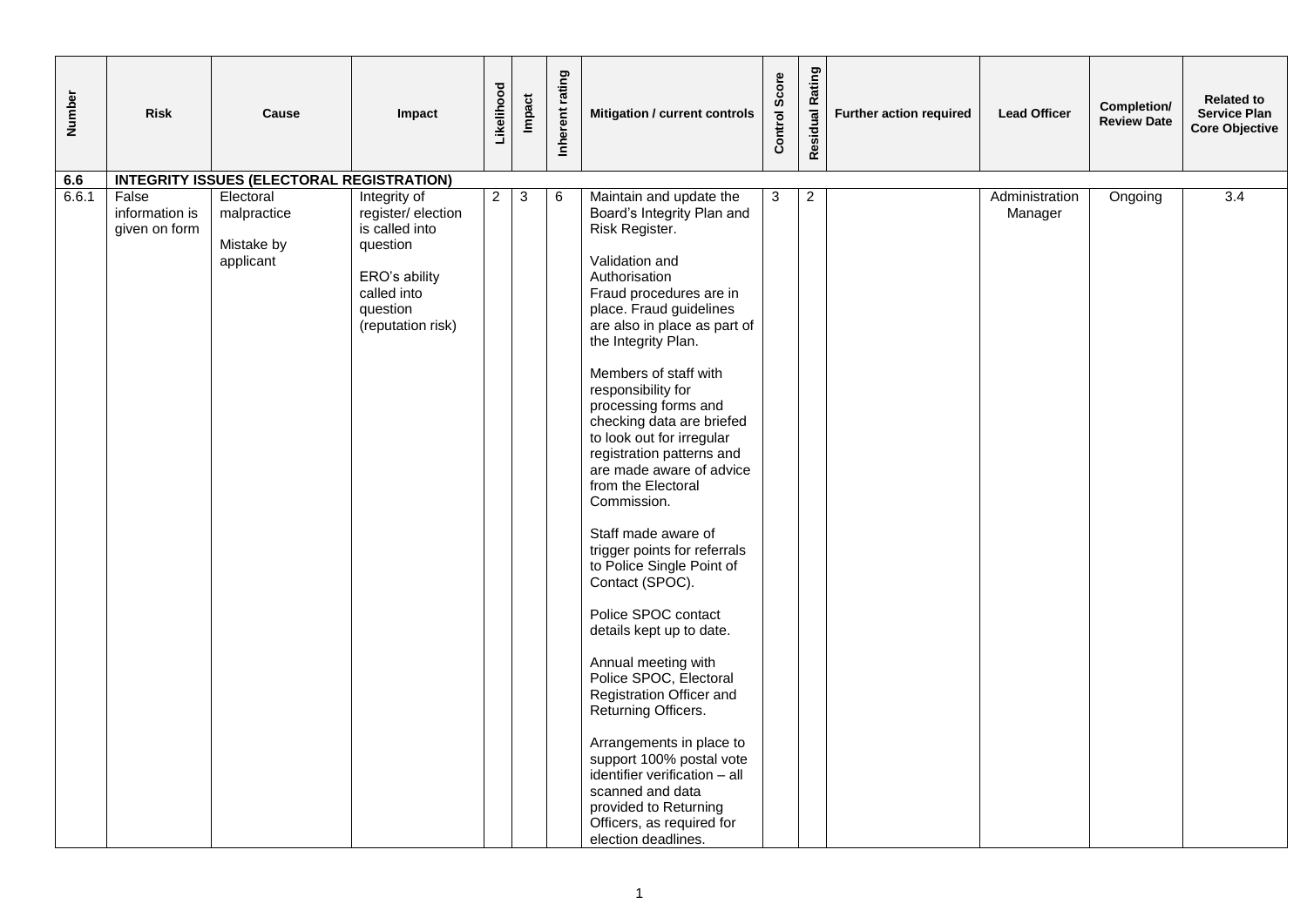| Number | <b>Risk</b>                                                                                                  | Cause               | Impact                         | Likelihood     | <b>Impact</b>  | Inherent rating | Mitigation / current controls                                                                                                                                                                                                                                                                                                                                                                                                                                                                                                                                                                                                                                                   | Score<br>Control | Residual Rating | Further action required | <b>Lead Officer</b>                                                                 | Completion/<br><b>Review Date</b> | <b>Related to</b><br><b>Service Plan</b><br><b>Core Objective</b> |
|--------|--------------------------------------------------------------------------------------------------------------|---------------------|--------------------------------|----------------|----------------|-----------------|---------------------------------------------------------------------------------------------------------------------------------------------------------------------------------------------------------------------------------------------------------------------------------------------------------------------------------------------------------------------------------------------------------------------------------------------------------------------------------------------------------------------------------------------------------------------------------------------------------------------------------------------------------------------------------|------------------|-----------------|-------------------------|-------------------------------------------------------------------------------------|-----------------------------------|-------------------------------------------------------------------|
| 6.6.2  | Unauthorised<br>access to<br>electoral<br>register/<br>application<br>forms and<br>data                      | Lack of security    | Breach of<br>confidentiality   | $\overline{2}$ | $\mathbf{3}$   | 6               | All forms are scanned and<br>then held in secure<br>storage for time required<br>by law with CCTV<br>coverage.<br>Guidance notes on Use of<br>Register are available for<br>TVJB staff.<br>All buildings are locked<br>and have security pass<br>code entrance systems.<br>Computer server rooms<br>are kept locked and have<br>security pass code locks.<br>Firewall and Anti Virus<br>software in place.<br>All systems are password<br>protected and staff<br>guidelines are in place.<br>All registration forms<br>which contain dates of<br>birth and National<br>Insurance numbers are to<br>be destroyed within 13<br>months and have the data<br>held on EROS redacted. | 3                | $\overline{2}$  |                         | Administration<br>Manager in<br>conjunction<br>with<br>Administrative<br>Assistants | Ongoing                           | $\overline{3.4}$                                                  |
| 6.6.3  | Taking of<br>electronic<br>notes or other<br>means of<br>unauthorised<br>copying of<br>electoral<br>register | Lack of supervision | Unauthorised<br>access to data | $\overline{2}$ | $\overline{1}$ | $\overline{2}$  | Guidance notes on Use of<br>Register are available for<br>TVJB staff.<br>Staff to be made aware<br>again of data protection<br>and consequences of<br>misuse of information<br>Staff to personally monitor<br>visitors to ensure no                                                                                                                                                                                                                                                                                                                                                                                                                                             | 3                | $\overline{1}$  |                         | Administration<br>Manager in<br>conjunction<br>with<br>Administrative<br>Assistants | Ongoing                           | $\overline{3.4}$                                                  |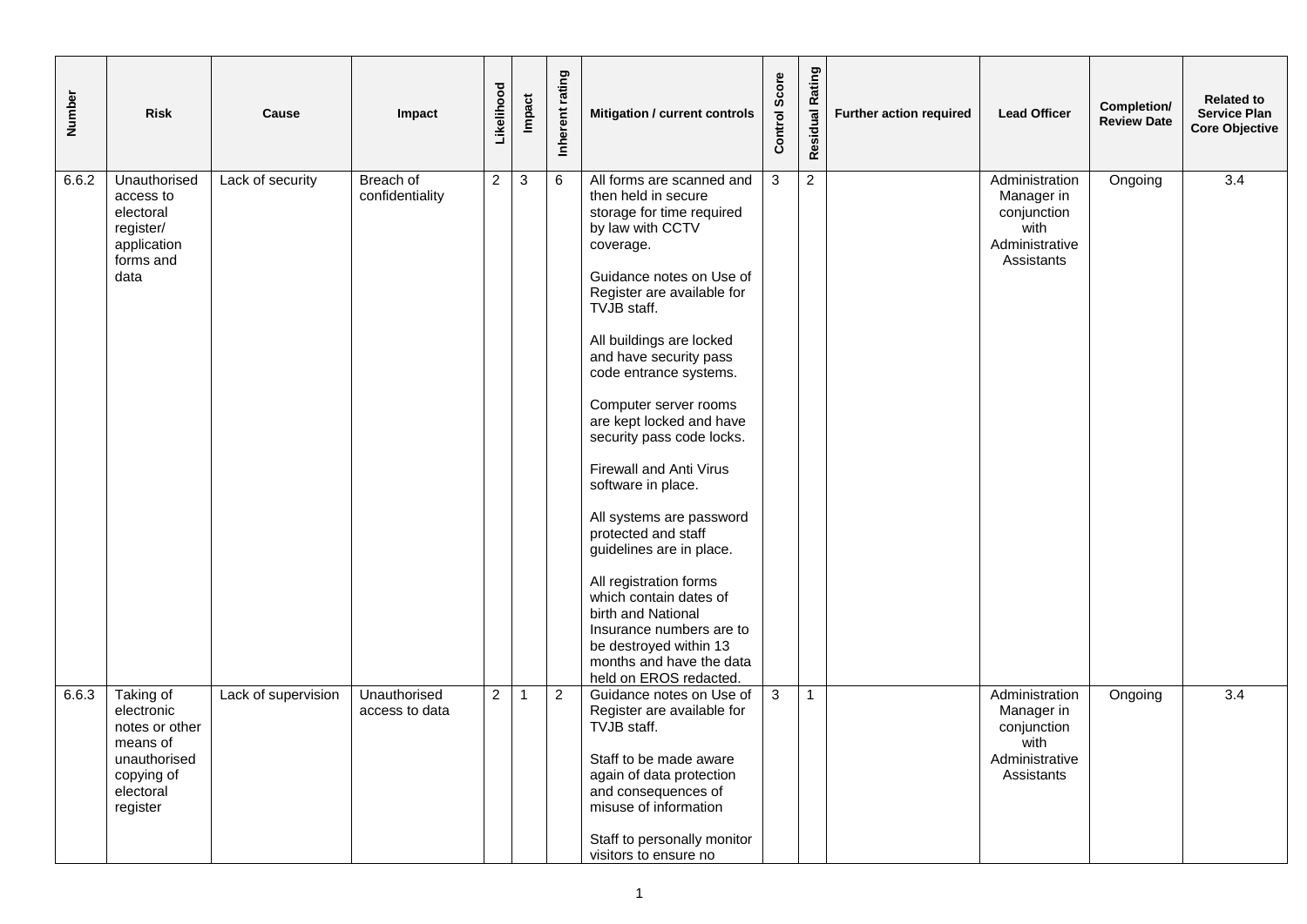| Number       | <b>Risk</b>   | Cause                                                       | Impact                                                | Likelihood     | Impact | Inherent rating | Mitigation / current controls                                                                                                                                                                                                                                                                                                                                                                                                                                                                                                                                                                                    | Score<br>Control: | <b>Residual Rating</b> | <b>Further action required</b> | <b>Lead Officer</b>               | Completion/<br><b>Review Date</b> | <b>Related to</b><br><b>Service Plan</b><br><b>Core Objective</b> |
|--------------|---------------|-------------------------------------------------------------|-------------------------------------------------------|----------------|--------|-----------------|------------------------------------------------------------------------------------------------------------------------------------------------------------------------------------------------------------------------------------------------------------------------------------------------------------------------------------------------------------------------------------------------------------------------------------------------------------------------------------------------------------------------------------------------------------------------------------------------------------------|-------------------|------------------------|--------------------------------|-----------------------------------|-----------------------------------|-------------------------------------------------------------------|
|              |               |                                                             |                                                       |                |        |                 | unauthorised copying of<br>register.<br>Visitor log book to be<br>completed and all visitors<br>to be provided with a<br>visitor's badge.<br>Advice also given to other<br>recipients of the register<br>regarding statutory<br>provisions on access and<br>use.                                                                                                                                                                                                                                                                                                                                                 |                   |                        |                                |                                   |                                   |                                                                   |
| 6.7<br>6.7.1 | Loss of staff | <b>STAFFING (ELECTORAL REGISTRATION)</b><br><b>Sickness</b> | Insufficient<br>number of staff to<br>cover processes | $\overline{2}$ | 3      | 6               | The Business Continuity<br>Plan contains detailed<br>contingency plans and<br>instructions for all key<br>activities.<br>Monitor annual leave<br>requests and allow for<br>sufficient cover at peak<br>periods.<br>Staff can be transferred<br>from divisional offices to<br>carry out work at any of<br>the other offices.<br>Advice and assistance<br>can be provided from<br>experienced staff in other<br><b>Electoral Registration</b><br>offices in Scotland.<br>Temporary canvassers'<br>contracts may be<br>extended.<br>Minor, short-term or<br>intermittent disruption can<br>be absorbed by utilising | $\boldsymbol{2}$  | $\mathbf{3}$           |                                | ERO&<br>Administration<br>Manager | Ongoing                           | $\overline{3.4}$                                                  |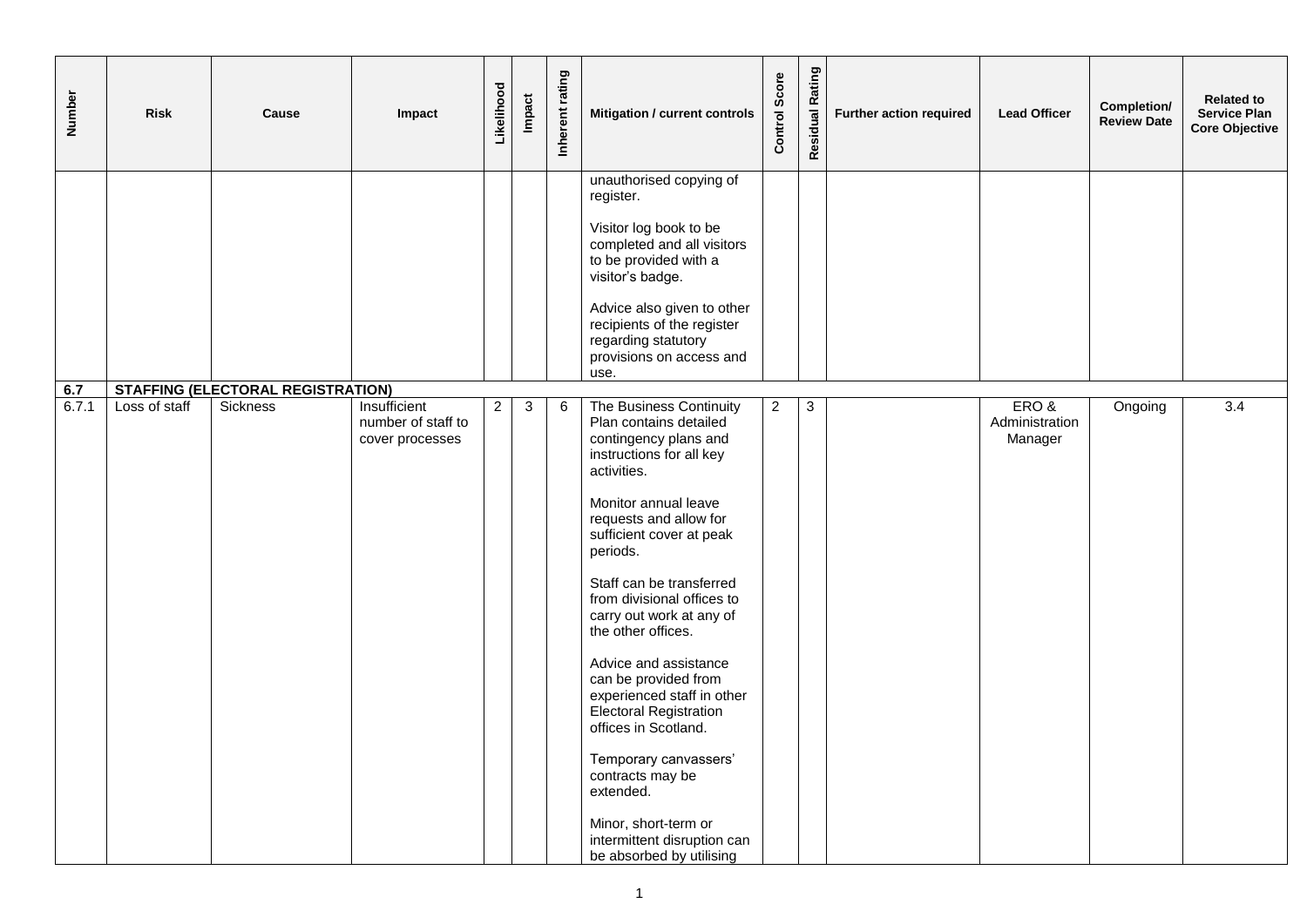| Number | <b>Risk</b>                                | Cause                                                                                           | Impact                                                                             | Likelihood     | Impact | Inherent rating | Mitigation / current controls                                                                                                                                                                                                                                                                                                                                                                                                                    | Score<br>Control | <b>Residual Rating</b> | Further action required | <b>Lead Officer</b>       | Completion/<br><b>Review Date</b> | <b>Related to</b><br><b>Service Plan</b><br><b>Core Objective</b> |
|--------|--------------------------------------------|-------------------------------------------------------------------------------------------------|------------------------------------------------------------------------------------|----------------|--------|-----------------|--------------------------------------------------------------------------------------------------------------------------------------------------------------------------------------------------------------------------------------------------------------------------------------------------------------------------------------------------------------------------------------------------------------------------------------------------|------------------|------------------------|-------------------------|---------------------------|-----------------------------------|-------------------------------------------------------------------|
|        |                                            |                                                                                                 |                                                                                    |                |        |                 | existing resources and<br>overtime working.<br>If a major or long term<br>disruption, reallocation of<br>work to other staff or<br>employ temporary staff.<br>Media and local Health<br>Board / Government<br>warnings monitored.                                                                                                                                                                                                                |                  |                        |                         |                           |                                   |                                                                   |
| 6.7.2  | Unable to<br>appoint<br>sufficient staff   | Insufficient/non-<br>provision of<br>resources<br>Difficulty in<br>recruiting suitable<br>staff | Insufficient staff to<br>cover processes                                           | $\overline{2}$ | 3      | 6               | Robust staff structure<br>already in place to cover<br>the Board's operational<br>duties.<br>Vacancies are filled at the<br>earliest possible time.                                                                                                                                                                                                                                                                                              | $\overline{a}$   | 3                      |                         | Management<br>Team        | Ongoing                           | $\overline{3.4}$                                                  |
| 6.7.3  | Insufficient<br>support staff<br>appointed | No detailed<br>assessment of<br>staffing<br>requirements                                        | Inability/difficulty<br>in meeting<br>deadlines<br>Mistakes by<br>overworked staff | $\mathbf{1}$   | 3      | 3               | Map out staffing<br>requirements at an early<br>stage in the project<br>planning process.<br>Monitor progress of the<br>canvass by checking<br>reports.<br>Review staff comments<br>and make plans for further<br>training, if necessary.<br><b>Administrative Assistants</b><br>monitor the work of their<br>staff.<br>Consider need to appoint<br>temporary support staff to<br>assist the core team at<br>different points of the<br>process. | 3                | $\overline{1}$         |                         | Administration<br>Manager | Ongoing                           | $\overline{3.4}$                                                  |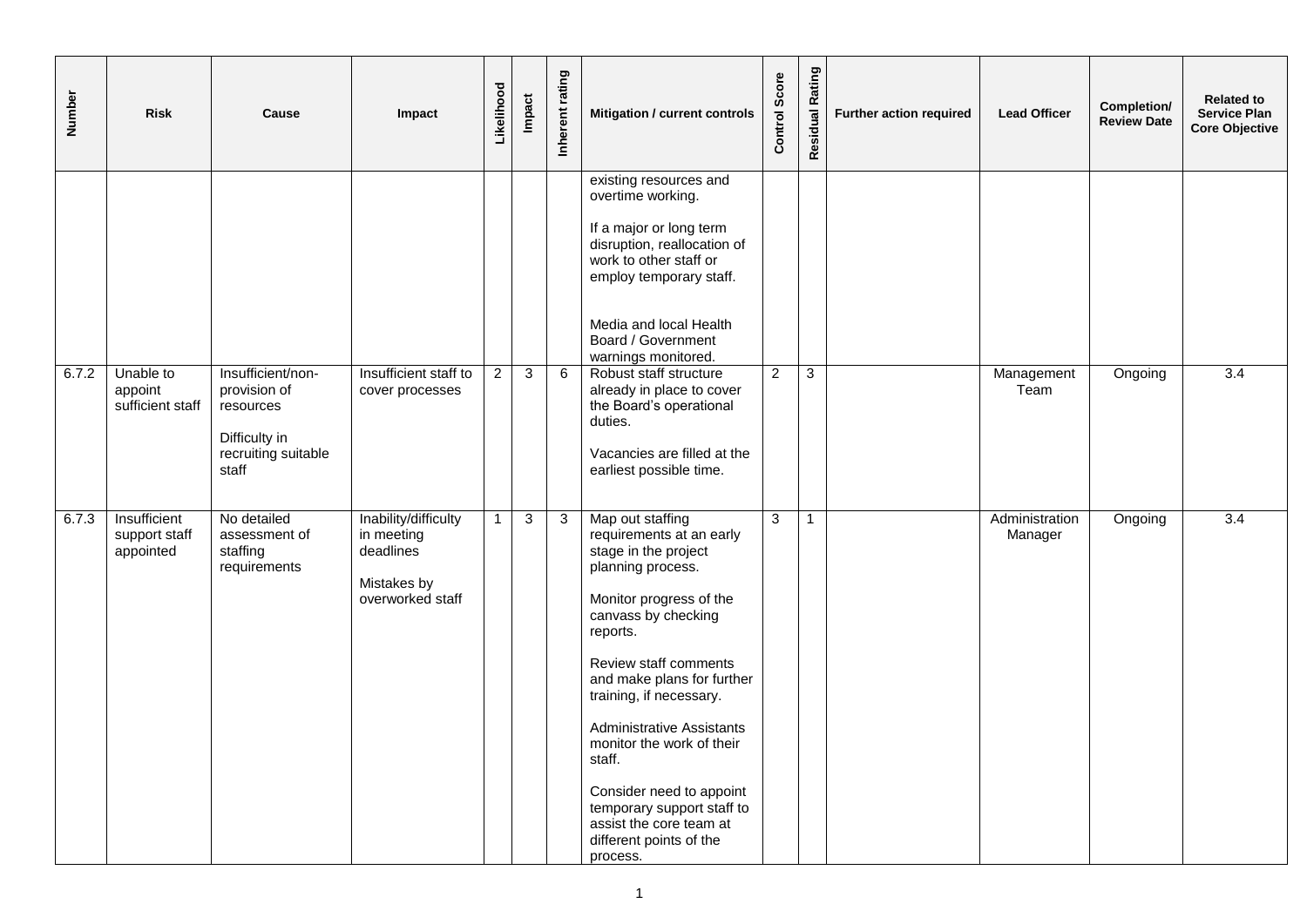| Number | <b>Risk</b>                                                                                             | Cause                          | Impact                                                                                                            | Likelihood     | <b>Impact</b>  | Inherent rating | Mitigation / current controls                                                                                                                                                                                                                                                                                                                                                                                                                                                                                                                                                                                                                                                                                                                                                                                                                                 | Control Score  | <b>Residual Rating</b> | Further action required | <b>Lead Officer</b>       | Completion/<br><b>Review Date</b> | <b>Related to</b><br><b>Service Plan</b><br><b>Core Objective</b> |
|--------|---------------------------------------------------------------------------------------------------------|--------------------------------|-------------------------------------------------------------------------------------------------------------------|----------------|----------------|-----------------|---------------------------------------------------------------------------------------------------------------------------------------------------------------------------------------------------------------------------------------------------------------------------------------------------------------------------------------------------------------------------------------------------------------------------------------------------------------------------------------------------------------------------------------------------------------------------------------------------------------------------------------------------------------------------------------------------------------------------------------------------------------------------------------------------------------------------------------------------------------|----------------|------------------------|-------------------------|---------------------------|-----------------------------------|-------------------------------------------------------------------|
| 6.7.4  | Mistakes by<br>inexperienced<br>staff or by<br>staff not fully<br>aware of<br>legislation/<br>procedure | Inadequate/lack of<br>training | Errors processing<br>registration forms<br>and/or absent vote<br>applications.<br>Failure to register<br>electors | $\overline{1}$ | $\overline{3}$ | $\overline{3}$  | Guidance notes and<br>training are provided for<br>all staff to ensure they are<br>provided with the<br>necessary information to<br>be able to undertake their<br>duties.<br>Create work plan to<br>include roles and<br>responsibilities.<br>Use training and support<br>materials to ensure clarity<br>and understanding of<br>these (refer to ER<br>system/clerical manual).<br>Ensure timetables for<br>rolling registration and<br>annual canvass are<br>distributed to staff.<br>Ensure roles are clear in<br>Job Descriptions.<br>New legislation and/or<br>software training is<br>provided for staff, either<br>by external trainers or<br>Admin Assistants.<br>Training and support<br>materials available for<br>new staff members.<br>Admin Assistants monitor<br>quality of work of staff.<br>Ensure a robust quality<br>checking process before | $\overline{3}$ | $\mathbf{1}$           |                         | Administration<br>Manager | Ongoing                           | 3.4                                                               |
|        |                                                                                                         |                                |                                                                                                                   |                |                |                 | publication of register.                                                                                                                                                                                                                                                                                                                                                                                                                                                                                                                                                                                                                                                                                                                                                                                                                                      |                |                        |                         |                           |                                   |                                                                   |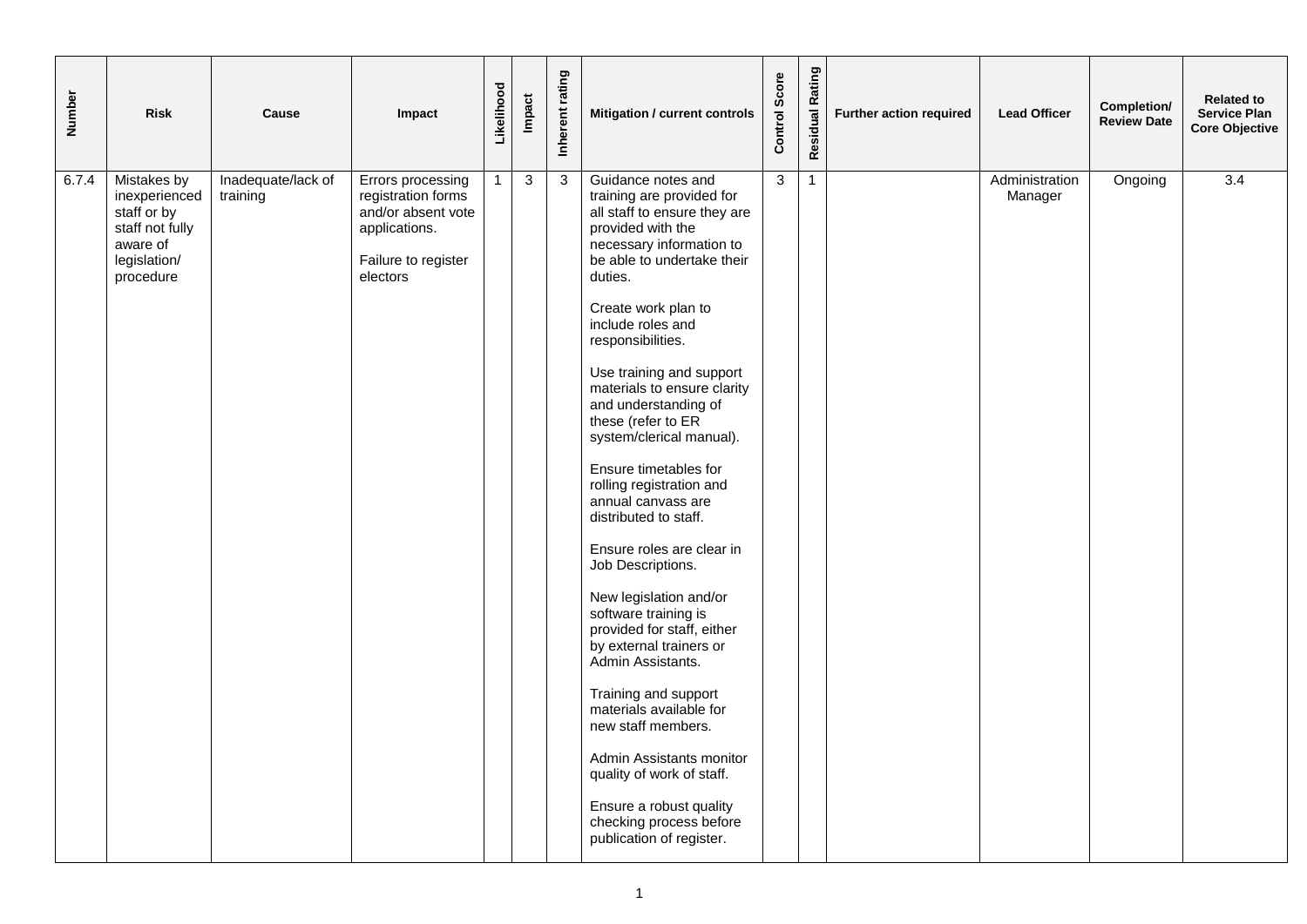| Number | <b>Risk</b>                           | Cause                                                                                                                                                  | Impact                                                                    | Likelihood     | Impact         | Inherent rating | Mitigation / current controls                                                                                                                                                                                                                                            | Score<br>Control: | Rating<br>Residual | Further action required                                                      | <b>Lead Officer</b>                                                                 | Completion/<br><b>Review Date</b> | <b>Related to</b><br><b>Service Plan</b><br><b>Core Objective</b> |
|--------|---------------------------------------|--------------------------------------------------------------------------------------------------------------------------------------------------------|---------------------------------------------------------------------------|----------------|----------------|-----------------|--------------------------------------------------------------------------------------------------------------------------------------------------------------------------------------------------------------------------------------------------------------------------|-------------------|--------------------|------------------------------------------------------------------------------|-------------------------------------------------------------------------------------|-----------------------------------|-------------------------------------------------------------------|
| 6.7.5  | A threat to<br>canvasser<br>safety    | Canvassers<br>encounter<br>problems with<br>elector<br>dissatisfaction or<br>aggressive<br>behaviour whilst<br>trying to call at a<br>property         | Staff feel<br>threatened and<br>are unable to<br>carry out their role     | $\overline{c}$ | 3              | 6               | Canvassers Guidance &<br>Training plan produced<br>which includes a safe<br>working policy; how to<br>deal with difficult<br>circumstances.<br>Risk assessments to be<br>undertaken when<br>allocating canvassers<br>areas.                                              | 3                 | $\overline{a}$     |                                                                              | Administration<br>Manager                                                           | Ongoing                           | $\overline{3.4}$                                                  |
| 6.7.6  | Canvasser<br>Tablet lost or<br>stolen | Tablet lost or stolen                                                                                                                                  | Staff unable to<br>carry out visit as<br>effectively.<br>Criminal matter. | $\mathbf{1}$   | $\overline{2}$ | 3               | Canvasser to notify<br>Administration Manager or<br><b>Administration Officer</b><br>immediately.<br>Halarose to be notified to<br>remotely wipe data held<br>on tablet.<br>Notify Police Scotland.<br>Notify ICO<br>Ask Idox Elections to track<br>tablets whereabouts. | 3                 | $\overline{2}$     |                                                                              | Administration<br>Manager                                                           | Ongoing                           |                                                                   |
| 6.8    |                                       | <b>COMPLETENESS AND ACCURACY OF RECORDS (ELECTORAL REGISTRATION)</b>                                                                                   |                                                                           |                |                |                 |                                                                                                                                                                                                                                                                          |                   |                    |                                                                              |                                                                                     |                                   |                                                                   |
| 6.8.1  | Low response<br>to annual<br>canvass  | Households do not<br>return canvass<br>form<br>Persons within a<br>property do not<br>answer the door<br>Properties not<br>accessible to<br>canvassers | Incomplete and/or<br>inaccurate register                                  | $\overline{2}$ | $\overline{2}$ | $\overline{4}$  | <b>Robust Annual Canvass</b><br>publicity plan has been<br>produced.<br><b>Electoral Registration</b><br>Legislation provides for<br>canvass follow up<br>procedures for non<br>responding households in<br>both Angus and Perth &<br>Kinross.                           | $\overline{2}$    | $\overline{2}$     | Consider additional<br>publicity measures if<br>poor response to<br>canvass. | Administration<br>Manager in<br>conjunction<br>with<br>Administrative<br>Assistants | Ongoing                           | $\overline{3.4}$                                                  |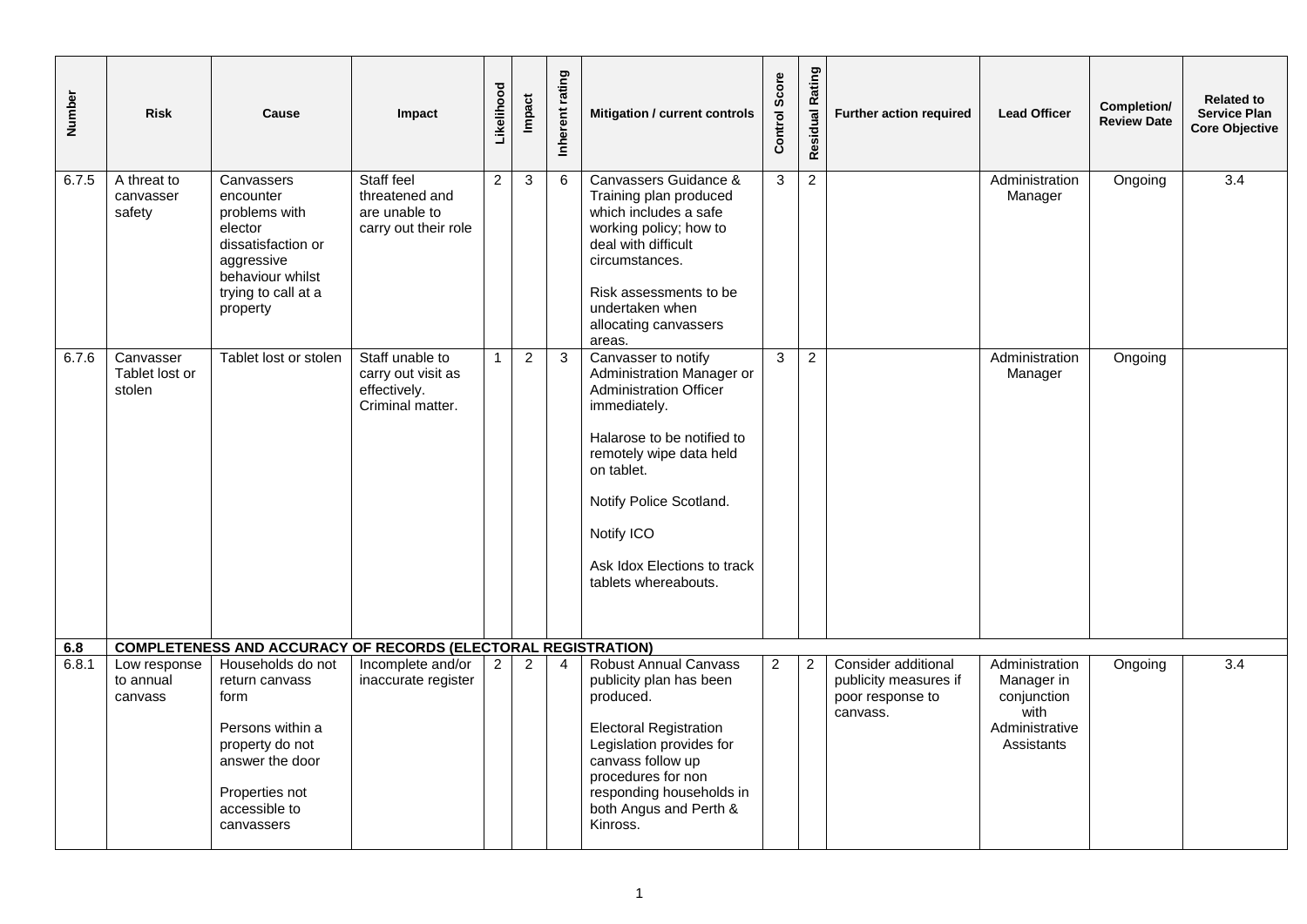| Number | <b>Risk</b> | Cause | Impact | Likelihood | Impact | Inherent rating | Mitigation / current controls                                                                                                                                                                                                                                                                                                                              | Score<br>Control | Residual Rating | Further action required                                                                                            | <b>Lead Officer</b> | Completion/<br><b>Review Date</b> | <b>Related to</b><br><b>Service Plan</b><br><b>Core Objective</b> |
|--------|-------------|-------|--------|------------|--------|-----------------|------------------------------------------------------------------------------------------------------------------------------------------------------------------------------------------------------------------------------------------------------------------------------------------------------------------------------------------------------------|------------------|-----------------|--------------------------------------------------------------------------------------------------------------------|---------------------|-----------------------------------|-------------------------------------------------------------------|
|        |             |       |        |            |        |                 | Use statutory review<br>process for electors to<br>improve accuracy of<br>register.<br>Admin Assistants to run<br>daily report for non -<br>responders & check<br>returned mail.<br>Admin Assistants to liaise<br>with nursing homes and<br>houses in multiple<br>occupation to have<br>residents complete<br>canvass forms.                               |                  |                 | Consider existing<br>work allocation;<br>postage costs; timing<br>to determine impact<br>of conducting<br>reviews. |                     |                                   |                                                                   |
|        |             |       |        |            |        |                 | Staff to monitor when they<br>have received their own<br>canvass forms in case of<br>late delivery.<br>Canvassers to record on<br>forms date/time attempted<br>to call.<br>Use existing staff to<br>complete canvass visits<br>should a canvasser fail to<br>complete allocated<br>workload.<br>Follow-up by telephone<br>and email, where<br>appropriate. |                  |                 | Administrative<br>Assistants to monitor<br>progress of<br>canvassers' work.                                        |                     |                                   |                                                                   |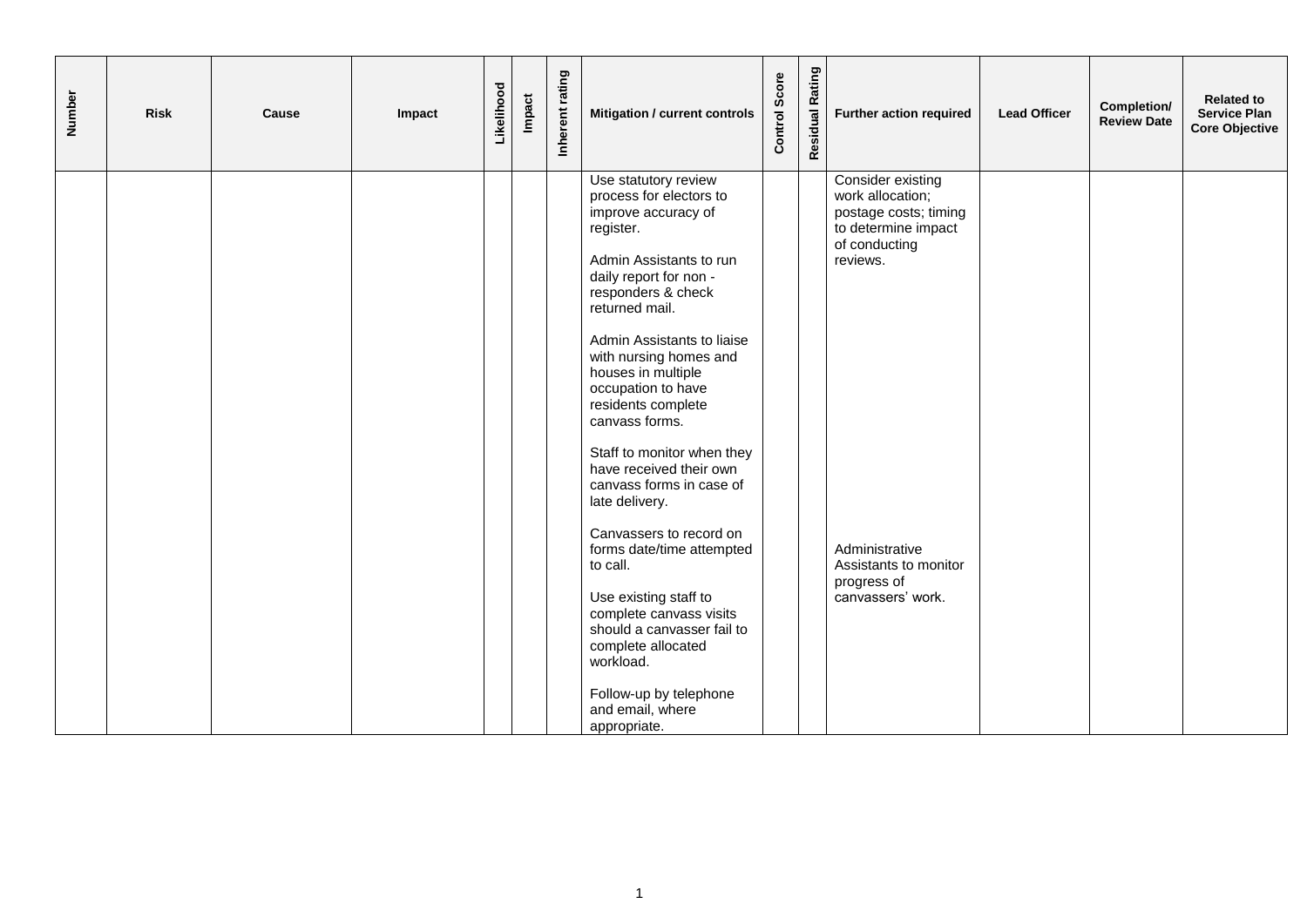| Number         | <b>Risk</b>                                                       | Cause                                                                                                                              | Impact                                                                 | Likelihood | Impact         | rating<br>rent<br>들 | Mitigation / current controls                                           | Score<br>Control | Rating<br>Residual | <b>Further action required</b>  | <b>Lead Officer</b>                   | Completion/<br><b>Review Date</b> | <b>Related to</b><br><b>Service Plan</b><br><b>Core Objective</b> |
|----------------|-------------------------------------------------------------------|------------------------------------------------------------------------------------------------------------------------------------|------------------------------------------------------------------------|------------|----------------|---------------------|-------------------------------------------------------------------------|------------------|--------------------|---------------------------------|---------------------------------------|-----------------------------------|-------------------------------------------------------------------|
| $\overline{7}$ |                                                                   | UK WITHDRAWAL FROM THE EUROPEAN UNION (BREXIT)                                                                                     |                                                                        |            |                |                     |                                                                         |                  |                    |                                 |                                       |                                   |                                                                   |
| 7.1            | Key staff<br>resigning.                                           | European citizens<br>leaving UK as a<br>result of Brexit                                                                           | Loss of key staff<br>impacting on<br>service delivery                  | 3          | $\overline{2}$ | 6                   | Monitor situation to<br>determine potential<br>impact.                  | 3                | 2                  | Key staff to share<br>knowledge | Assessor<br>ă<br>Personnel<br>Manager | Ongoing                           | All                                                               |
| 7.2            | Additional<br>NDR appeals<br>lodged<br>following<br><b>Brexit</b> | Possibility of<br>significant numbers<br>of Material Change<br>of Circumstances<br>Appeals as a<br>consequence of<br><b>Brexit</b> | Additional<br>workload for staff<br>and potential for<br>loss of value |            | $\overline{2}$ | $\overline{2}$      | Monitor situation to<br>determine whether<br>additional staff required. | 3                |                    | Consider advance<br>recruitment | Assessor<br>Assistant<br>Assessors    | Ongoing                           | All                                                               |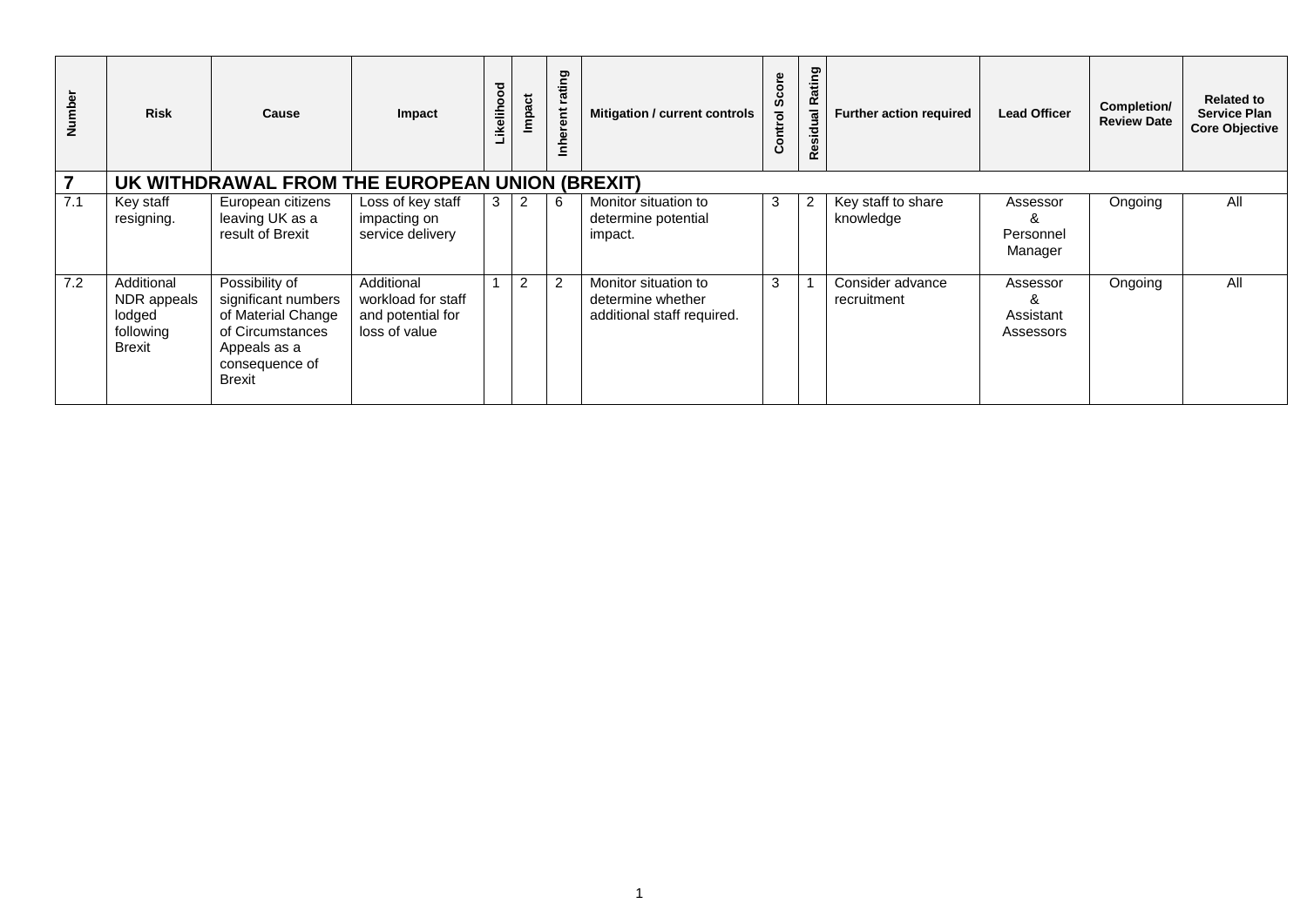| Number | <b>Risk</b>                                       | Cause                                                                 | Impact                                                                                                                                     | Likelihood   | Impact       | Inherent rating | Mitigation / current controls                                                                                                                                                                                                                                                                                                                                                                                                                                                       | Score<br><b>Control</b> | Residual Rating | Further action required                                                                                                                                                                         | <b>Lead Officer</b>              | Completion/<br><b>Review Date</b> | <b>Related to</b><br><b>Service Plan</b><br><b>Core Objective</b> |
|--------|---------------------------------------------------|-----------------------------------------------------------------------|--------------------------------------------------------------------------------------------------------------------------------------------|--------------|--------------|-----------------|-------------------------------------------------------------------------------------------------------------------------------------------------------------------------------------------------------------------------------------------------------------------------------------------------------------------------------------------------------------------------------------------------------------------------------------------------------------------------------------|-------------------------|-----------------|-------------------------------------------------------------------------------------------------------------------------------------------------------------------------------------------------|----------------------------------|-----------------------------------|-------------------------------------------------------------------|
| 8      | <b>VIRAL PANDEMIC</b>                             |                                                                       |                                                                                                                                            |              |              |                 |                                                                                                                                                                                                                                                                                                                                                                                                                                                                                     |                         |                 |                                                                                                                                                                                                 |                                  |                                   |                                                                   |
| 8.1    | Widespread<br>or epidemic/<br>pandemic<br>illness | Viral infection<br>widely spread<br>throughout society                | Health and safety<br>of employees,<br>potentially serious<br>illness or even<br>death.                                                     | 3            | 3            | 9               | Close offices as required.<br>Enable remote access for<br>key staff to work from<br>home.<br>Make sure staff are aware<br>of relevant health advice<br>issued by Government<br>and Health services.<br>Maintain regular contact<br>with staff to ensure both<br>their physical and mental<br>wellbeing are monitored.<br>Ensure detailed risk<br>assessment is undertaken<br>and appropriate safety<br>measures are put in place<br>before staff return to office<br>based working. | $\overline{2}$          | 5               | Monitor all<br>government advice<br>and update<br>procedures to enable<br>staff to safely return<br>to office based<br>working when<br>appropriate.                                             | Assessor /<br>Management<br>Team | Ongoing                           | $\overline{All}$                                                  |
| 8.2    | Spread of<br>viral infection<br>among staff.      | Viral infection by<br><b>Cross</b><br>contamination.<br>Poor hygiene. | Insufficient staff to<br>carry out full<br>statutory duties or<br>country-wide<br>lockdown resulting<br>in no access to<br>office premises | $\mathbf{3}$ | $\mathbf{3}$ | 9               | Maintain regular contact<br>with staff.<br>Monitor absence levels<br>closely which may provide<br>advance warning of a<br>problem.<br>Overtime working would<br>be available to<br>supplement reduced<br>staffing levels.<br>Take heed of local Health<br>Board / Government<br>advice.<br>Ensure proactive<br>measures are in place e.g.<br>provision of anti-bacterial<br>hand gel/social distancing<br>measures.<br>Provide written<br>instructions for key<br>activities.       | 3                       | $\mathbf{3}$    | <b>Draft Homeworking</b><br>policy so that<br>flexibility is retained at<br>present and into the<br>future.<br>Limit numbers of staff<br>attending office when<br>essential work is<br>required | Assessor /<br>Management<br>Team | Ongoing                           | All                                                               |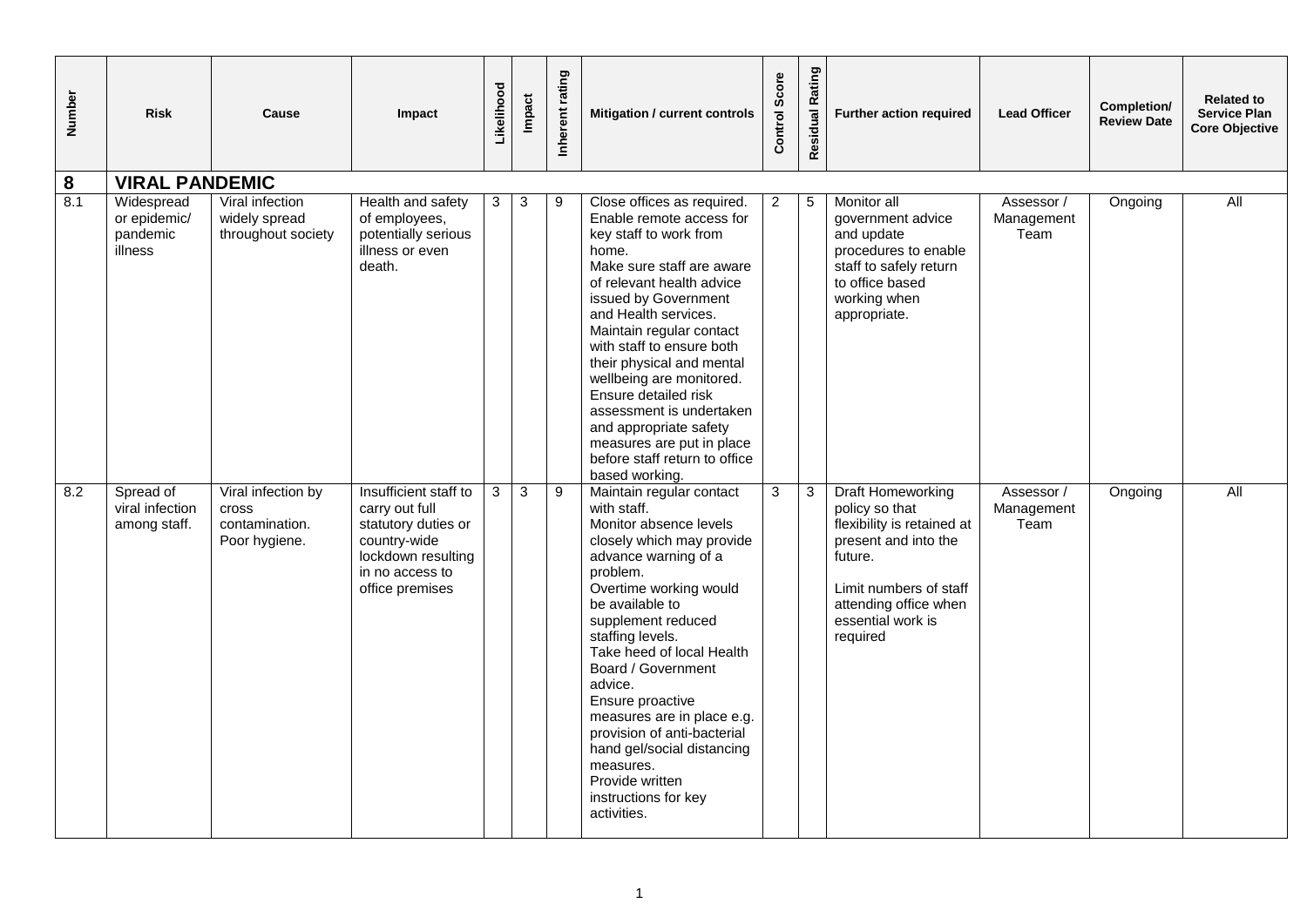| Number | <b>Risk</b>                                                                                | Cause                                                                                                                                                                              | Impact                                                                                                                                                                      | Likelihood | <b>Impact</b>  | Inherent rating | Mitigation / current controls                                                                                                                                                                                                                                                                                                                                                                                                                                                                                                           | Score<br>Control | Rating<br>Residual | Further action required                                                                                                                                                   | <b>Lead Officer</b>              | Completion/<br><b>Review Date</b> | <b>Related to</b><br><b>Service Plan</b><br><b>Core Objective</b> |
|--------|--------------------------------------------------------------------------------------------|------------------------------------------------------------------------------------------------------------------------------------------------------------------------------------|-----------------------------------------------------------------------------------------------------------------------------------------------------------------------------|------------|----------------|-----------------|-----------------------------------------------------------------------------------------------------------------------------------------------------------------------------------------------------------------------------------------------------------------------------------------------------------------------------------------------------------------------------------------------------------------------------------------------------------------------------------------------------------------------------------------|------------------|--------------------|---------------------------------------------------------------------------------------------------------------------------------------------------------------------------|----------------------------------|-----------------------------------|-------------------------------------------------------------------|
| 8.3    | Closure of<br>Office to<br>enable deep<br>clean should<br>outbreak<br>occur in office      | Staff member(s)<br>identified tests<br>positive within 7<br>days of attending<br>workplace                                                                                         | Closure for 3 days<br>to allow possible<br>contamination to<br>recede and further<br>closure to allow<br>deep cleaning                                                      | 3          | 3              | $\overline{9}$  |                                                                                                                                                                                                                                                                                                                                                                                                                                                                                                                                         | 1                | 9                  | Limit numbers of staff<br>attending office when<br>essential work is<br>required.<br>Maintain flexibility of<br>homeworking                                               |                                  |                                   |                                                                   |
| 8.4    | Non-<br>Domestic<br>Rates -<br>significant<br>volume of<br>additional<br>appeals<br>lodged | Economic impact of<br>business closures<br>arising from the<br>pandemic results in<br>a substantial<br>number of Material<br>Change of<br>Circumstance<br>appeals being<br>lodged. | Inability to<br>adequately<br>undertake<br>revaluations &<br>resolve appeals<br>within statutory<br>time limits -<br>potential loss of<br>NDR income.                       | 3          | $\mathbf{3}$   | 9               | Maintain contact with<br>Scottish Government,<br>seek review of statutory<br>timetable.                                                                                                                                                                                                                                                                                                                                                                                                                                                 | $\overline{2}$   | $\sqrt{5}$         | Further liaison with<br><b>Scottish Government</b><br>regarding resources<br>and statutory<br>requirements.                                                               | Assessor /<br>Management<br>Team | Ongoing                           | 1.1                                                               |
| 8.5    | Electoral<br>Registration -<br>Inability to<br>undertake<br>door to door<br>canvass        | Health and safety<br>concerns prohibit<br>door to door<br>canvassing.                                                                                                              | Door to door<br>canvassing is not<br>undertaken /<br>impact on<br>accuracy &<br>completeness of<br>electoral registers                                                      | 3          | $\overline{2}$ | 6               | Ensure postal canvass<br>completed through remote<br>working as required.                                                                                                                                                                                                                                                                                                                                                                                                                                                               | $\overline{2}$   | 3                  | Consider<br>arrangements for<br>undertaking<br>telephone<br>canvassing.                                                                                                   | Assessor /<br>Management<br>Team | Ongoing                           | 3.1                                                               |
| 8.6    | Communicati<br>ons with<br>clients by<br>telephone /<br>email / post<br>are restricted.    | Closure of offices<br>results in lack of<br>access to issue /<br>receive letters &<br>emails or to<br>respond to<br>telephone<br>enquiries.                                        | Reduction in<br>service provision<br>adversely affects<br>delivery of core<br>services relating<br>to non-domestic<br>rating, council tax<br>and electoral<br>registration. | 3          | $\overline{2}$ | 6               | Arrange for incoming mail<br>to be scanned and made<br>available electronically by<br>a postal services provider.<br>Make provision for letters /<br>forms etc. to be issued<br>remotely through an<br>external mail provider.<br>Arrange for telephone<br>system to be configured to<br>advise clients of current<br>situation and encourage<br>clients to either email or<br>leave voicemails where<br>appropriate. Arrange for<br>remote access by staff to<br>all scanned, emails and<br>telephone system for<br>recorded messages. | $\overline{2}$   | $\sqrt{3}$         | Further review<br>outgoing / incoming<br>mail provisions to<br>streamline<br>procedures.<br>Further review<br>telephone system to<br>increase available<br>functionality. | Assessor /<br>Management<br>Team | Ongoing                           | $\overline{All}$                                                  |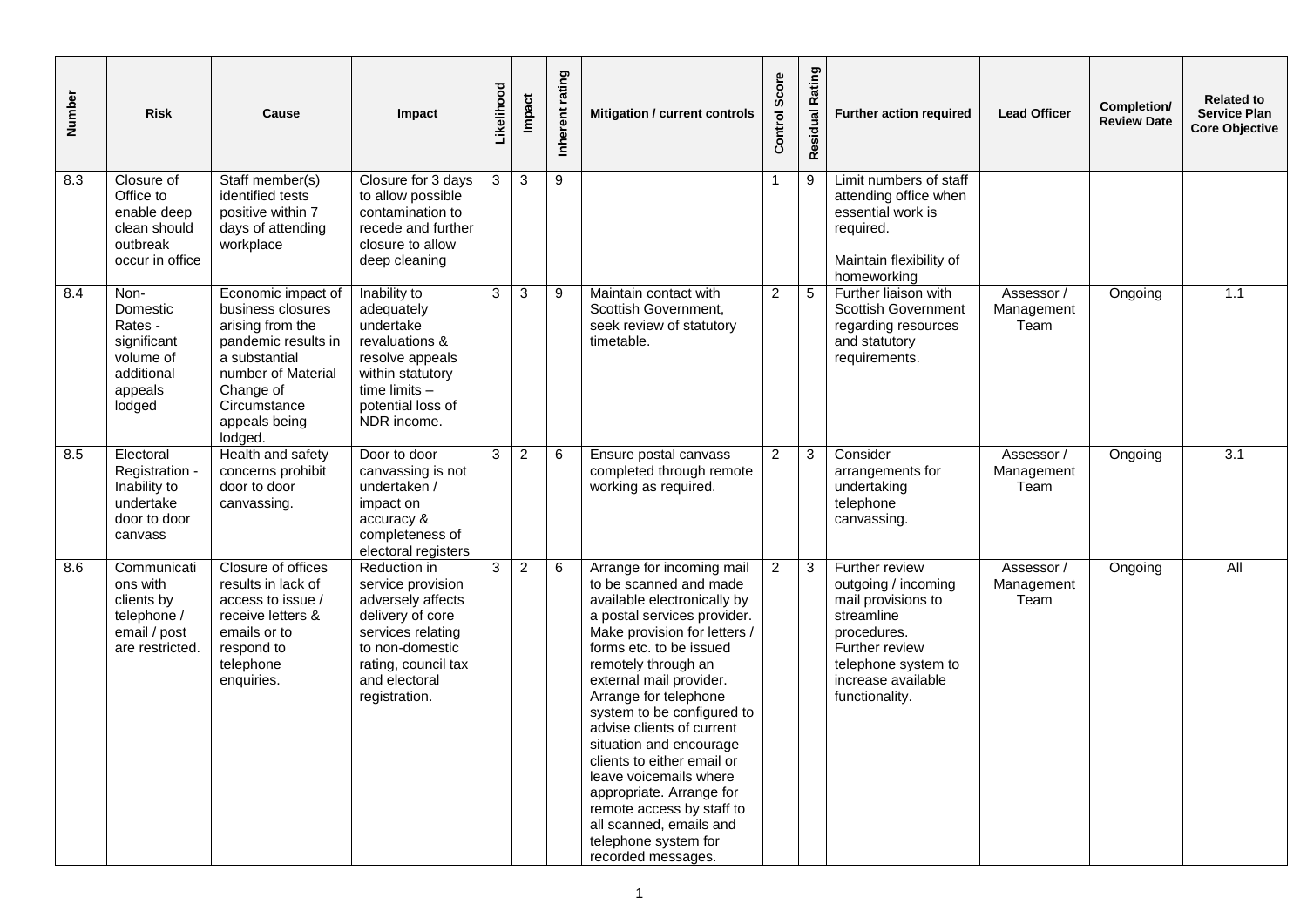# Issues Register

This issues register can be used to record any issues arising. The log should cover the nature of the issue, its source, the date it was raised and its potential impact. It should also include the proposed action to deal with the issue, as well as assigning clear ownership to the issue and establishing the date of its anticipated resolution.

An issue which has occurred is usually the result of an earlier risk which has now become reality, so it is vital to ensure that both the issues register and risk register are live documents and that they are reviewed and updated in conjunction.

| <b>Issue (already</b><br>occurred) | <b>Issue source</b><br>(Where/Who raised) | Date issue arose | <b>Potential</b><br>impact<br>$(1-3)$ | <b>Action</b>                                                                                                                                                                                                                                                                                                  | <b>Issue owner</b>               | Target date for<br>resolution<br>(completion date<br>in brackets) | $Status -$<br>Open/<br><b>Closed</b> |
|------------------------------------|-------------------------------------------|------------------|---------------------------------------|----------------------------------------------------------------------------------------------------------------------------------------------------------------------------------------------------------------------------------------------------------------------------------------------------------------|----------------------------------|-------------------------------------------------------------------|--------------------------------------|
| Viral<br>Pandemic                  | Government<br>Announcement                | 23 March 2020    | 3                                     | Both offices closed until further notice.<br>Arrangements made for remote working<br>(including access to incoming / outgoing<br>mail, emails and telephone calls).<br>Contact maintained with staff.<br>Detailed provisions made for safe return to<br>office based working when this becomes<br>appropriate. | Assessor /<br>Management<br>Team | Dependent on<br>advice from<br>Scottish<br>Government             | Open                                 |
|                                    |                                           |                  |                                       |                                                                                                                                                                                                                                                                                                                |                                  |                                                                   |                                      |
|                                    |                                           |                  |                                       |                                                                                                                                                                                                                                                                                                                |                                  |                                                                   |                                      |
|                                    |                                           |                  |                                       |                                                                                                                                                                                                                                                                                                                |                                  |                                                                   |                                      |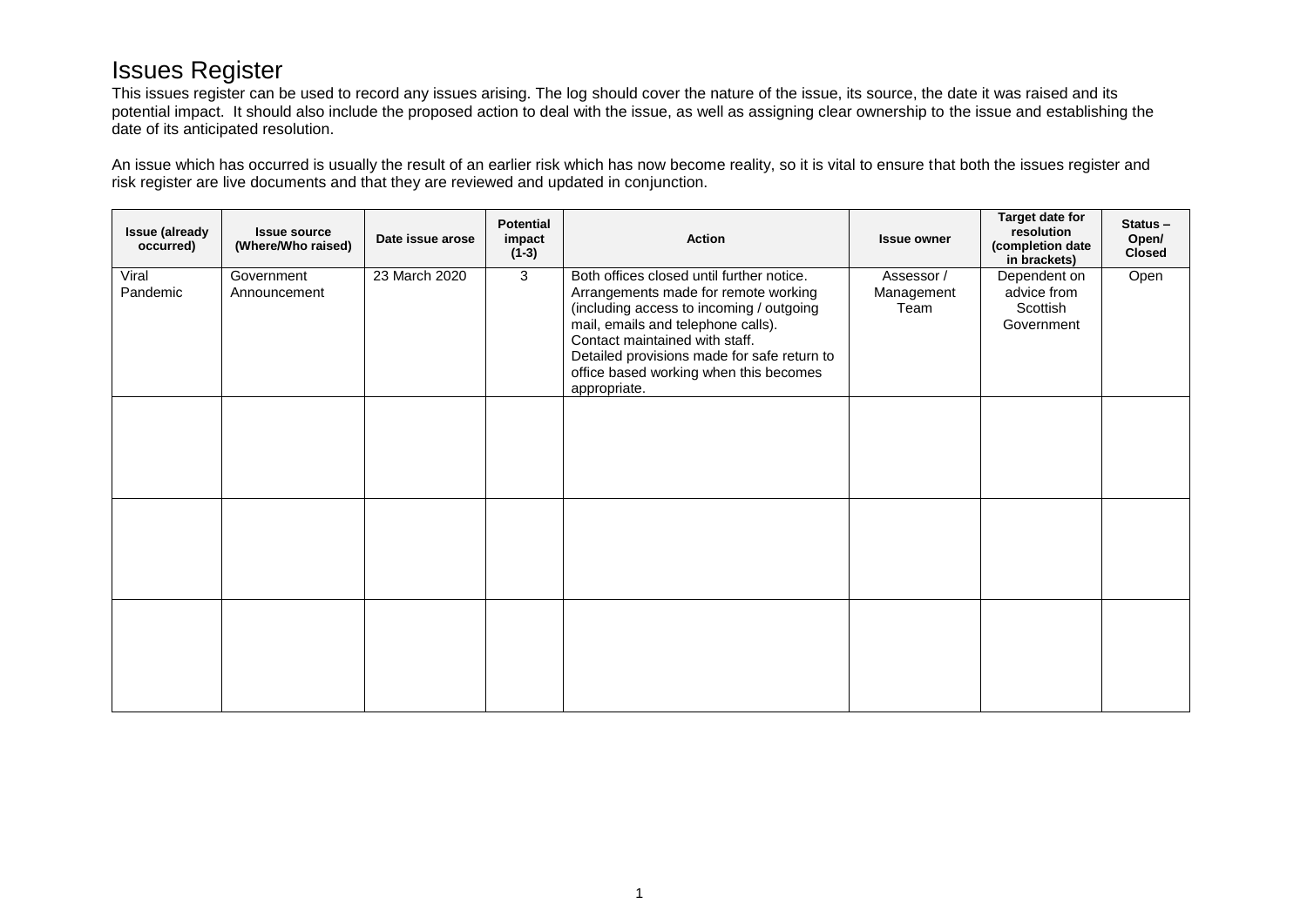# *TAYSIDE VALUATION JOINT BOARD*



# **BUSINESS CONTINUITY PLAN**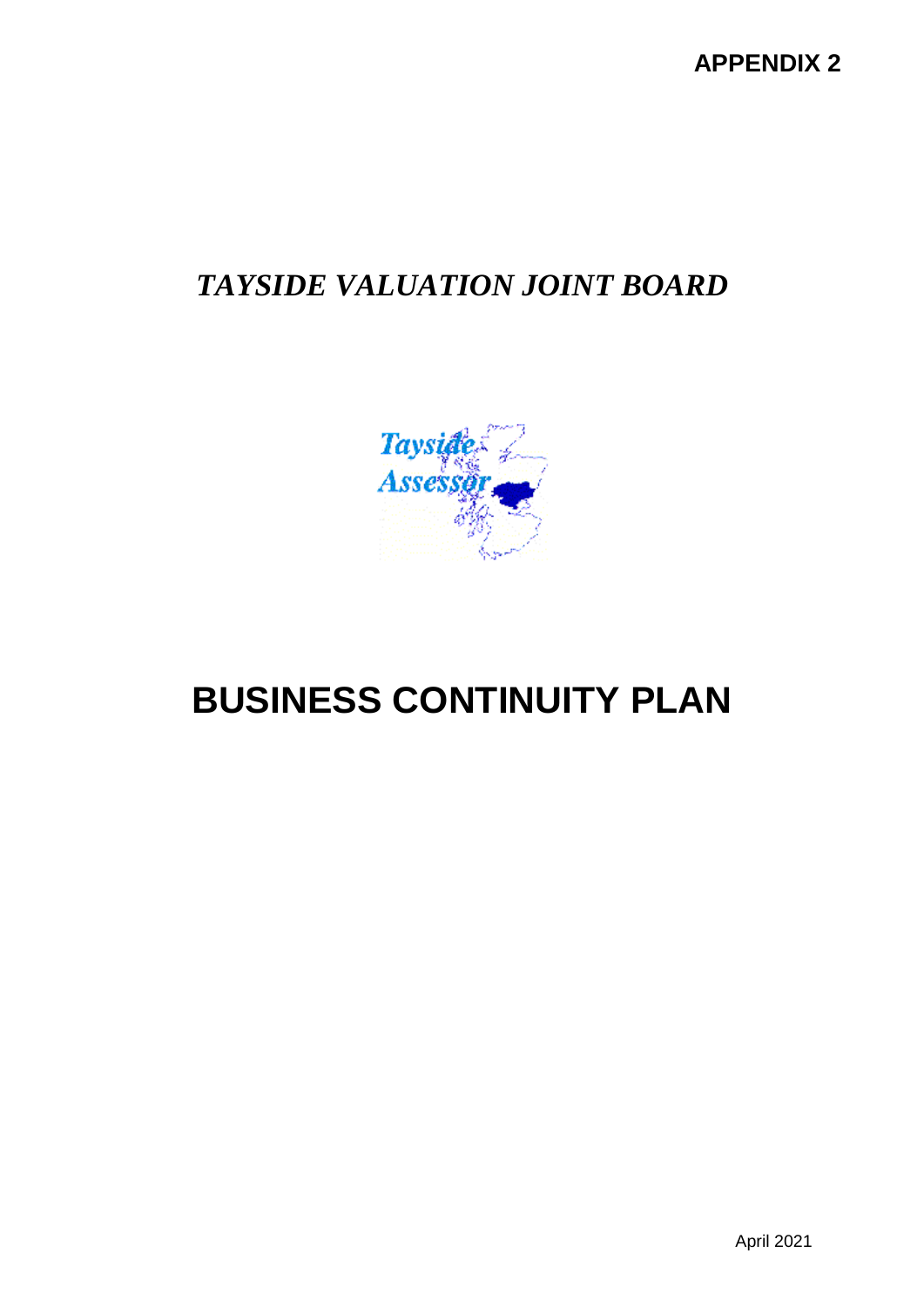# **BUSINESS CONTINUITY PLAN**

# **TAYSIDE VALUATION JOINT BOARD**

| <b>Head of Department</b>                                              | <b>ALASTAIR KIRKWOOD BSc.</b><br><b>MRICS Dip Rating, IRRV (Hons), AEA</b><br><b>Assessor &amp; Electoral</b><br><b>Registration Officer</b> | (Signature) |  |  |  |  |  |  |
|------------------------------------------------------------------------|----------------------------------------------------------------------------------------------------------------------------------------------|-------------|--|--|--|--|--|--|
| <b>Business Continuity Plan</b><br>Author                              | <b>DONALD ALLAN</b><br>Assistant Assessor & ERO,<br><b>East Division</b>                                                                     | (Signature) |  |  |  |  |  |  |
| Incident Management<br><b>Team Leader</b>                              | ALASTAIR KIRKWOOD BSc. MRICS Dip Rating, IRRV (Hons), AEA<br>Assessor & Electoral Registration Officer                                       |             |  |  |  |  |  |  |
| <b>OTHER KEY PERSONNEL</b>                                             |                                                                                                                                              |             |  |  |  |  |  |  |
| Alternative Incident<br>Management Team Leader                         | <b>First Available Assistant Assessor</b>                                                                                                    |             |  |  |  |  |  |  |
| Governance Working Group<br>Chairman                                   | <b>DONALD ALLAN</b><br>Assistant Assessor & Electoral Registration Officer, East<br><b>Division</b>                                          |             |  |  |  |  |  |  |
| Health & Safety Working<br>Group Chairman                              | <b>DONALD GROVES</b><br>Principal Valuer, East Division                                                                                      |             |  |  |  |  |  |  |
| <b>IT Development Manager</b>                                          | <b>WAYNE EASSON</b>                                                                                                                          |             |  |  |  |  |  |  |
| <b>Administration Manager</b><br>(Finance/Personnel)                   | <b>STEPHEN CHRISTIE</b>                                                                                                                      |             |  |  |  |  |  |  |
| <b>Administration Manager</b><br>(Electoral Registration/<br>Clerical) | <b>PETER GALL</b>                                                                                                                            |             |  |  |  |  |  |  |
| <b>Document Version</b>                                                | 1.15                                                                                                                                         |             |  |  |  |  |  |  |
| Date of Last Review                                                    | March 2021                                                                                                                                   |             |  |  |  |  |  |  |
| <b>Date Last Tested</b>                                                | January 2021                                                                                                                                 |             |  |  |  |  |  |  |
| <b>Next Revision Date</b>                                              | <b>March 2022</b>                                                                                                                            |             |  |  |  |  |  |  |

### YOU MUST BE FULLY CONVERSANT WITH THE CONTENT OF THIS PLAN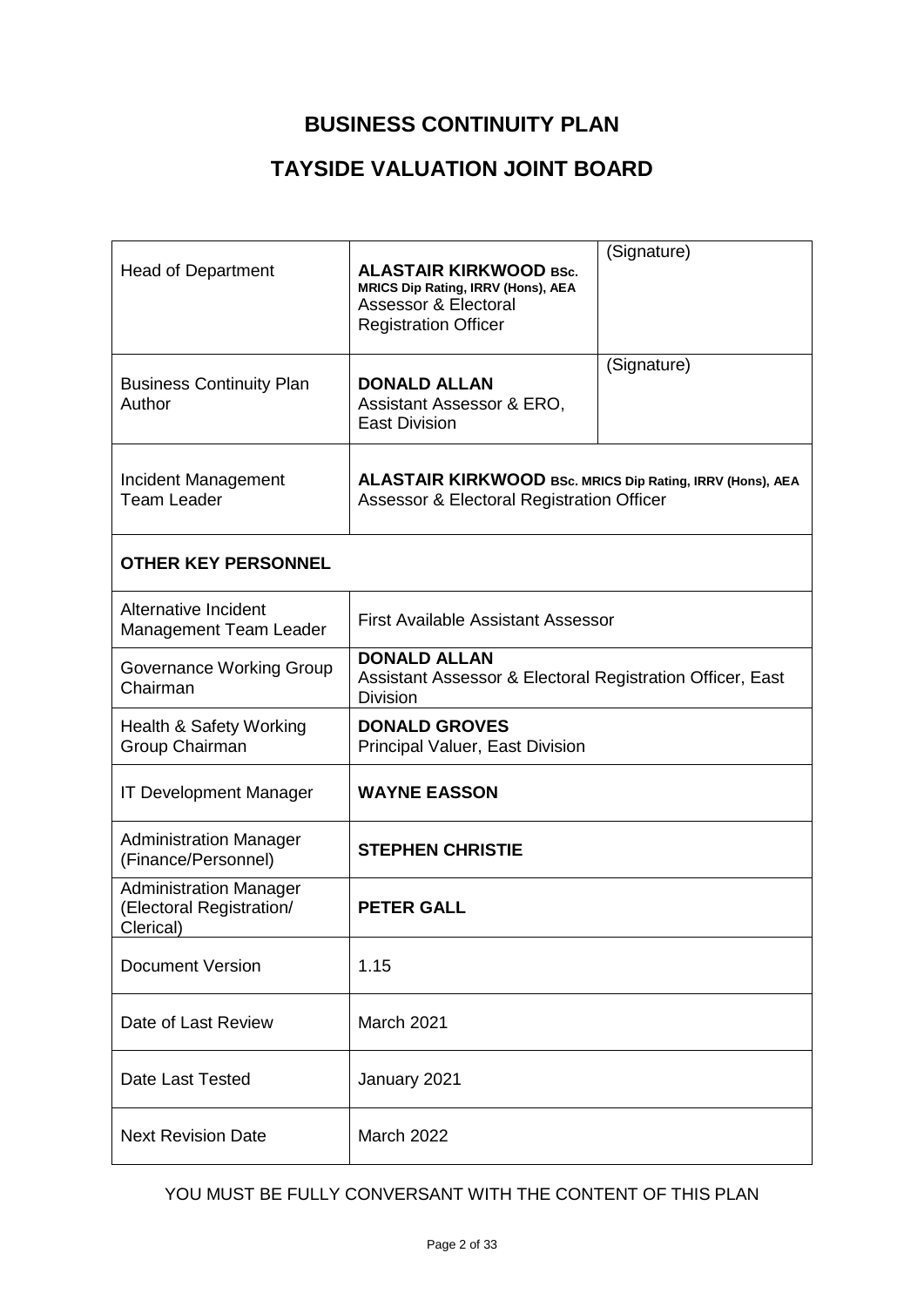# **DOCUMENT CONTROL**

# **Record of Amendments**

The following changes have been made to this document.

| <b>Version</b><br>No | <b>Date</b> | Details and reasons for amendment                                                                                                                                                                                                                                                                                                                                                                     | <b>Record</b><br>completed by |
|----------------------|-------------|-------------------------------------------------------------------------------------------------------------------------------------------------------------------------------------------------------------------------------------------------------------------------------------------------------------------------------------------------------------------------------------------------------|-------------------------------|
| 1.2                  | 22/04/10    | Page 9 – Inclusion of definition of risk appetite<br>and explanation of risk assessment<br>scores<br>Appendix 3 - Inclusion of other Assessors<br>contact details<br>Appendix 4 - Addition of IT Disaster Recovery<br>Plan                                                                                                                                                                            | H Gray                        |
| 1.3                  | 19/08/11    | Review of plan consequent to change in<br>management structure<br>Inclusion of staff mobile telephone numbers<br>Appendix 4 - Review of IT Disaster Recovery<br>Plan                                                                                                                                                                                                                                  | D Allan                       |
| 1.4                  | 06/02/12    | Appendix 2 - 2.4 Inclusion of Emergency<br>keyholders<br>Review of plan consequent to final change in<br>management structure                                                                                                                                                                                                                                                                         | D Allan                       |
| 1.5                  | 01/05/13    | <b>Business Continuity Plan Reviewed</b><br>Risk Register (Appendix 1) made separate<br>document                                                                                                                                                                                                                                                                                                      | R Michalski                   |
| 1.6                  | 01/07/13    | Update of personnel details                                                                                                                                                                                                                                                                                                                                                                           | D Allan                       |
| 1.7                  | 22/04/14    | Update of personnel details<br>Page 8 - Amendment to Service Plan date.<br>Page 9 - Amendment of Impact Scale<br>Page 12 - Emergency Services.<br>Page 18 - Disaster Recovery Area<br>Page 20 - IT Disaster Recovery Plan<br>Page 30 - New Landlord - Whitehall House                                                                                                                                 | D Allan<br>R Michalski        |
| 1.8                  | 03/04/15    | Update of personnel details<br>Page 16 - Grammatical correction<br>Page 21 - Staff numbers<br>Page 28 - Update P&K Returning Officer<br>Page 29 - Update of Third Party Suppliers                                                                                                                                                                                                                     | R Michalski                   |
| 1.9                  | 03/05/16    | Update of personnel details<br>Page 3 - Disaster Recovery Test added<br>Page $18 - 8.1.1$ & $8.1.2 -$ Amendment to wording<br>Page $19 - 8.1.5 -$ Amendment to wording                                                                                                                                                                                                                                | R Michalski                   |
| 1.10                 | 10/05/17    | Update of personnel details<br>Page 3 - Disaster Recovery Test<br>Pages 5, 6, 8, 11, 13, 21, 22 & 23 - Removal of<br>Depute Assessor<br>Page 12 - Amalgamation of Item 2.3 Depute<br>Assessor with Item 2.4 Assistant Assessors<br>Page 18 – Removal of the Board's store at West<br>Pitkerro, Dundee<br>Page 28 - New Convener<br>Page 29 - Update of Service Provider for<br>Printing of Poll Cards | R Michalski                   |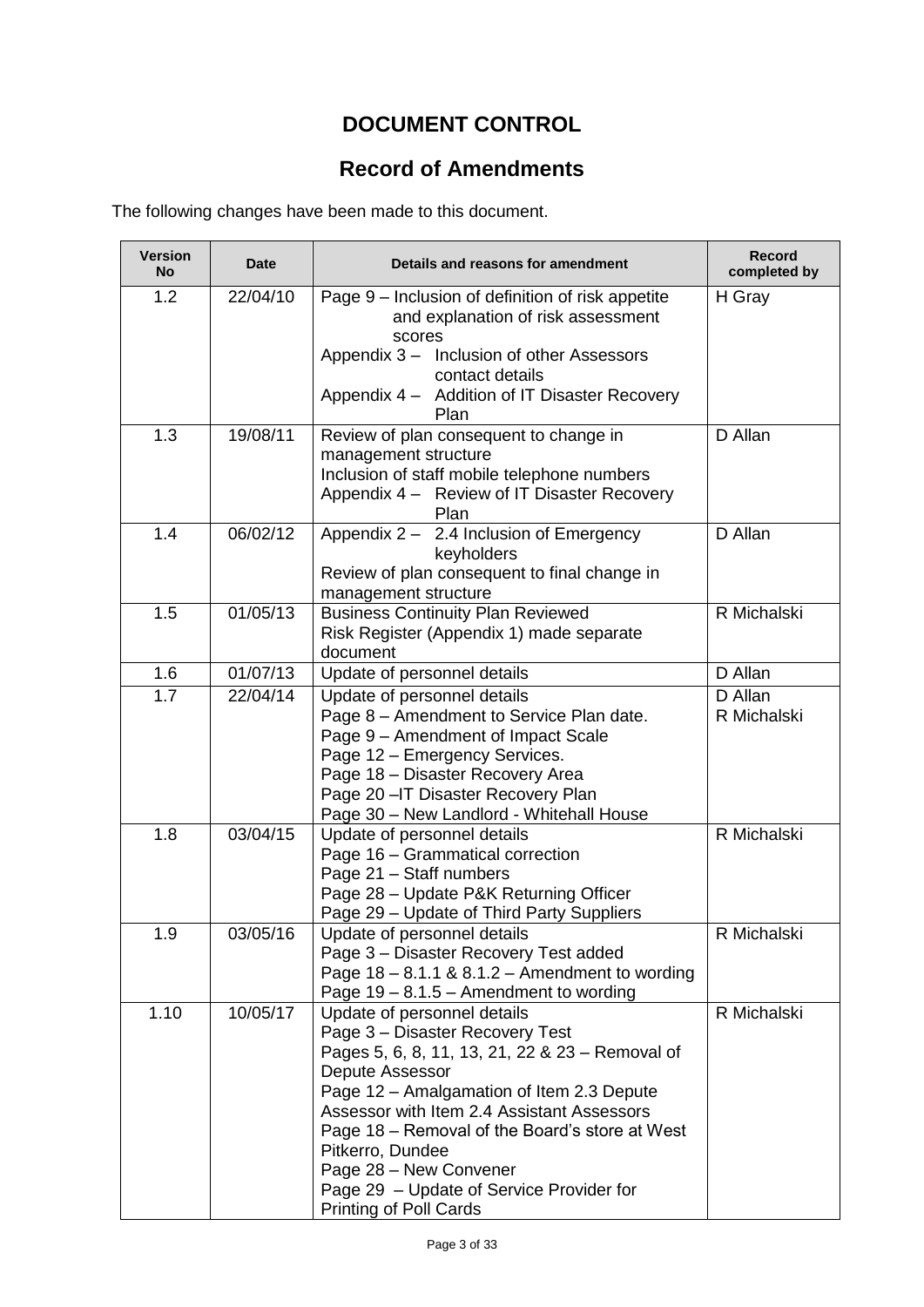| 1.11 | 05/06/18 | Update of personnel details<br>Pages - 6, 9, 11, 14, 16, 19 - Change of address<br>details to William Wallace House (Dundee<br>Division only)<br>Page 19 - Amendment to disaster recovery<br>arrangements for Electoral Registration to<br>accommodate new location.                                                                                                                                                                                                                                                                                                                                    | R Michalski |
|------|----------|---------------------------------------------------------------------------------------------------------------------------------------------------------------------------------------------------------------------------------------------------------------------------------------------------------------------------------------------------------------------------------------------------------------------------------------------------------------------------------------------------------------------------------------------------------------------------------------------------------|-------------|
| 1.12 | 15/08/18 | Pages 9, 13, 14, 15, 16, 19, 20, 22, 23, 24, 30, 33<br>- Various amendments to reflect Dundee &<br>Angus Divisions relocation to William Wallace<br>House.                                                                                                                                                                                                                                                                                                                                                                                                                                              | R Michalski |
| 1.13 | 14/03/19 | Pages 2, 3, 6, 12, 14, 22, 24, 25, 26, 27, 28 -<br>Amendment to reflect vacant Assistant Assessor<br>post and staff changes.                                                                                                                                                                                                                                                                                                                                                                                                                                                                            | D Allan     |
| 1.14 | 30/04/20 | Page 2 amendment to reflect changes in<br>responsibilities; pages 2, 5, 19 change to reflect<br>naming of divisions; page 10 government<br>lockdown and contagion noted; pages 11, 12 to<br>reflect changes in structure. Pages 16, 19<br>reference made to use of social media in public<br>awareness; page 17 emphasis made on<br>electronic communications; Page 24 update<br>disaster recovery tests                                                                                                                                                                                                | D Allan     |
| 1.15 | 19/11/20 | Page 23 Update Disaster Recovery Test<br><b>Schedule</b>                                                                                                                                                                                                                                                                                                                                                                                                                                                                                                                                                | D Allan     |
|      | 27/01/21 | Page 10-11 at 1.4 to account for events not<br>included in the Risk Register<br>Page 11 Addition of 1.6 Remote Working<br>Arrangements<br>Page13 at 3. To account for operational meetings<br>where access to premises is not possible<br>Page 14 at 3.3 reference to scanning vital records<br>and remote working arrangements<br>Page 16 at 7.2 reference to remote working<br>arrangements to enable continuation of delivery<br>of services<br>Page 16 at 7.3 reference to "soft" phones<br>Page 20 at 8.1.5 reference to remote working<br>arrangements obviating need for alternative<br>premises | D Allan     |

### **Recipients**

This document is critical to the effective recovery of Tayside Valuation Joint Board's business operations. A copy of the plan should be held offsite and readily accessible **at all times**. A copy should be held by the Incident Management Team Leader, alternate and other Team members as appropriate.

Recipients should ensure that they are fully conversant with the content of the plan.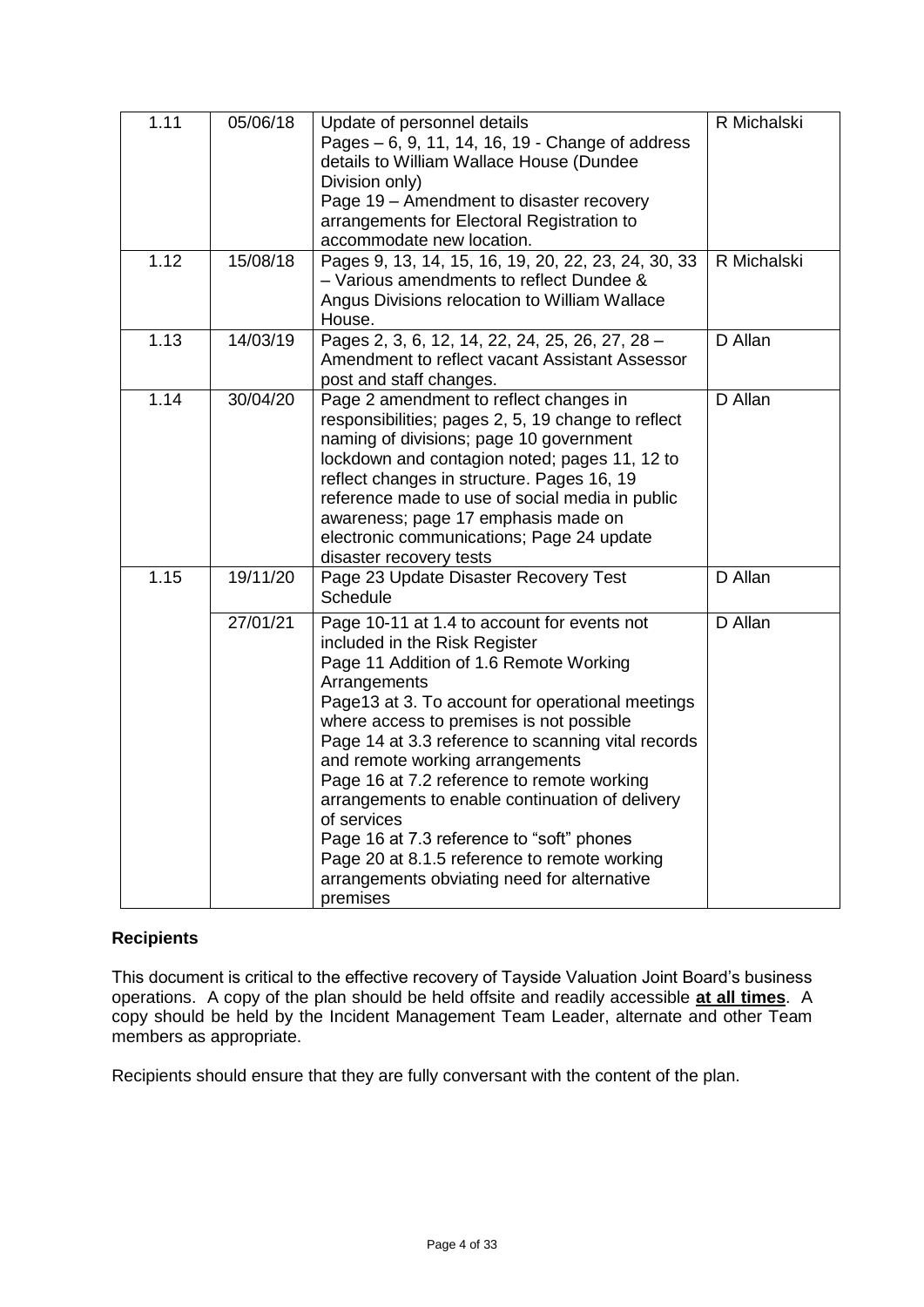# **DISTRIBUTION LIST**

Assessor & Electoral Registration Officer – William Wallace House Assessor & Electoral Registration Officer - Home Assistant Assessor & ERO (East Division) – Home Assistant Assessor & ERO (West Division) - Home Administration Manager (Finance/Personnel) – Home Administration Manager (Electoral Registration/Clerical) - Home IT Development Manager - Home Principal Valuers - Home TVJB Intranet

Clerk to Tayside Valuation Joint Board Chief Executive, Dundee City Council Chief Executive, Angus Council Chief Executive, Perth & Kinross Council Emergency Planning Officer, Dundee Emergency Planning Unit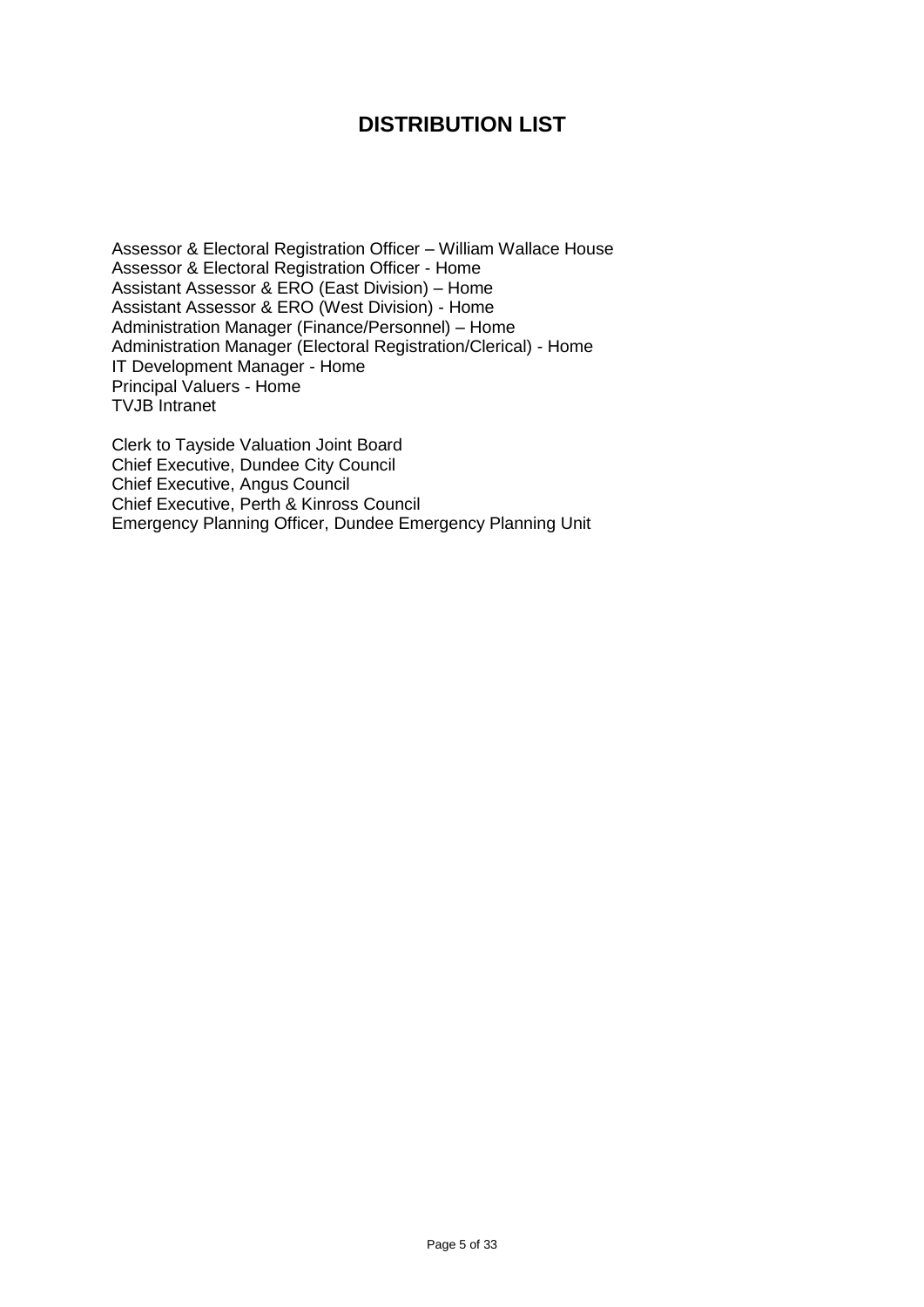# **CONTENTS**

#### **1. INTRODUCTION**

- 1.1 Aims & Objectives
- 1.2 Types of Incident
- 1.3 Scope of the Plan
- 1.4 Activating the Plan
- 1.5 Assumptions

#### **2. AREAS OF RESPONSIBILITY**

- 2.1 Assessor & Electoral Registration Officer
- 2.2 Clerk to the Board
- 2.3 Assistant Assessors
- 2.4 Principal Valuers
- 2.5 Administration Managers
- 2.6 IT Development Manager
- 2.7 IT Discovery Recovery Plan
- 2.8 All other Staff
- 2.9 Substitution of Personnel

### **3. INCIDENT MANAGEMENT STRUCTURE**

- 3.1 Emergency Management
- 3.2 Business Continuity Management
- 3.3 Recovery Management

#### **4. EXTERNAL ORGANISATIONS**

- 4.1 Emergency services
- 4.2 Utilities
- 4.3 Contractors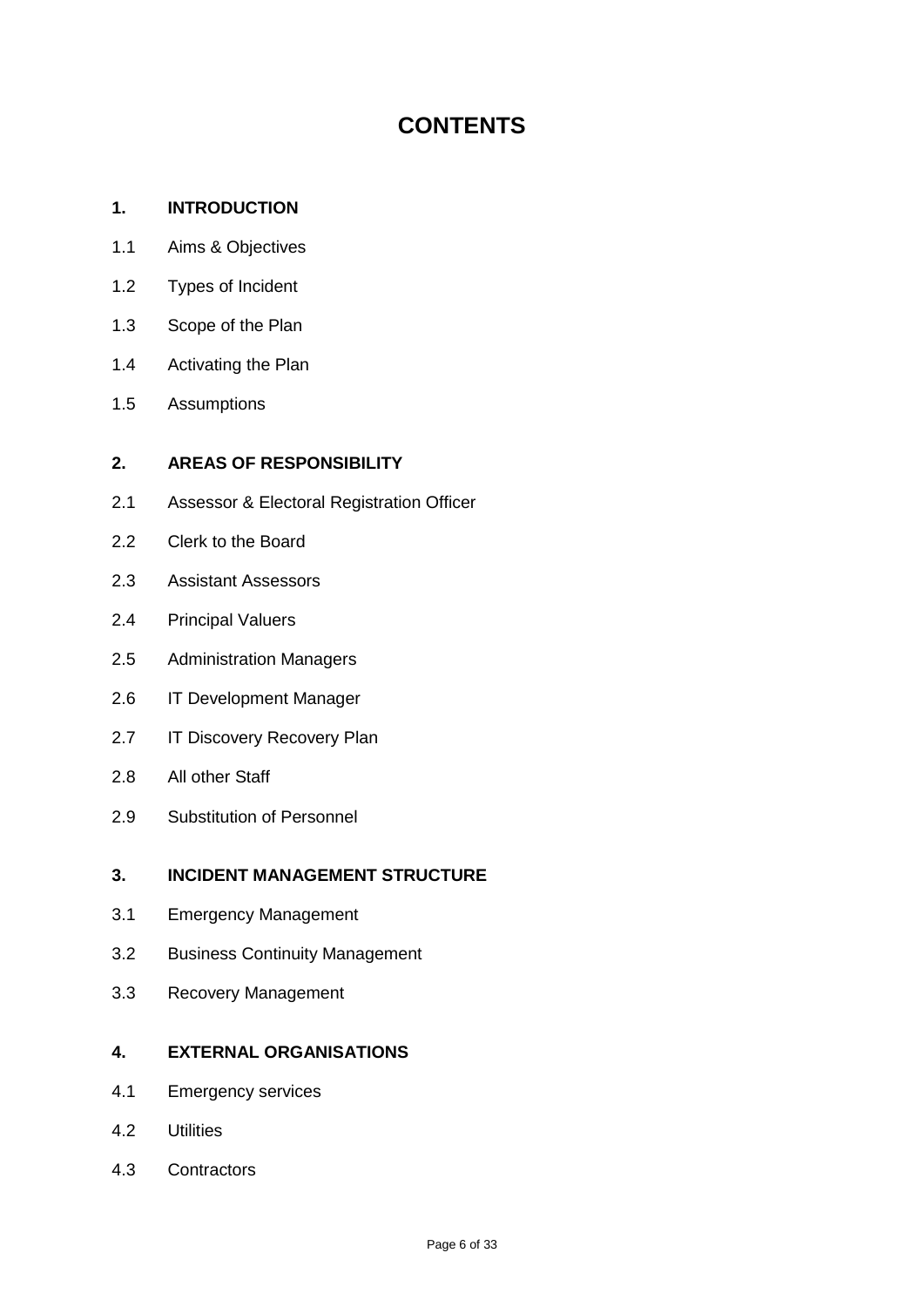### **5. MITIGATION**

- 5.1 Risk Assessments
- 5.2 Mitigation Measures

#### **6. COORDINATION & CONTROL**

#### **7. INCIDENT RESPONSE**

- 7.1 Operational Base
- 7.2 Management & Operations
- 7.3 Communications
- 7.4 Logging & Documentation
- 7.5 Report Procedures
- 7.6 Closing Arrangements

#### **8. RECOVERY ACTIONS**

- 8.1 Incidents relating to Premises
- 8.2 Incidents relating to Personnel
- 8.3 Incidents relating to External Suppliers and Stakeholders

#### **9. TRAINING & AWARENESS**

- 9.1 Training
- 9.2 Awareness

### **10. IT DISASTER RECOVERY PLAN**

- 10.1 Disaster Recovery Plan
- 10.2 Testing the Plan

| <b>Appendix 1</b> | <b>Disaster Recovery Tests</b> |  |
|-------------------|--------------------------------|--|
|-------------------|--------------------------------|--|

- **Appendix 2 Contacts – Tayside Valuation Joint Board**
- **Appendix 3 Stakeholders and External Organisations**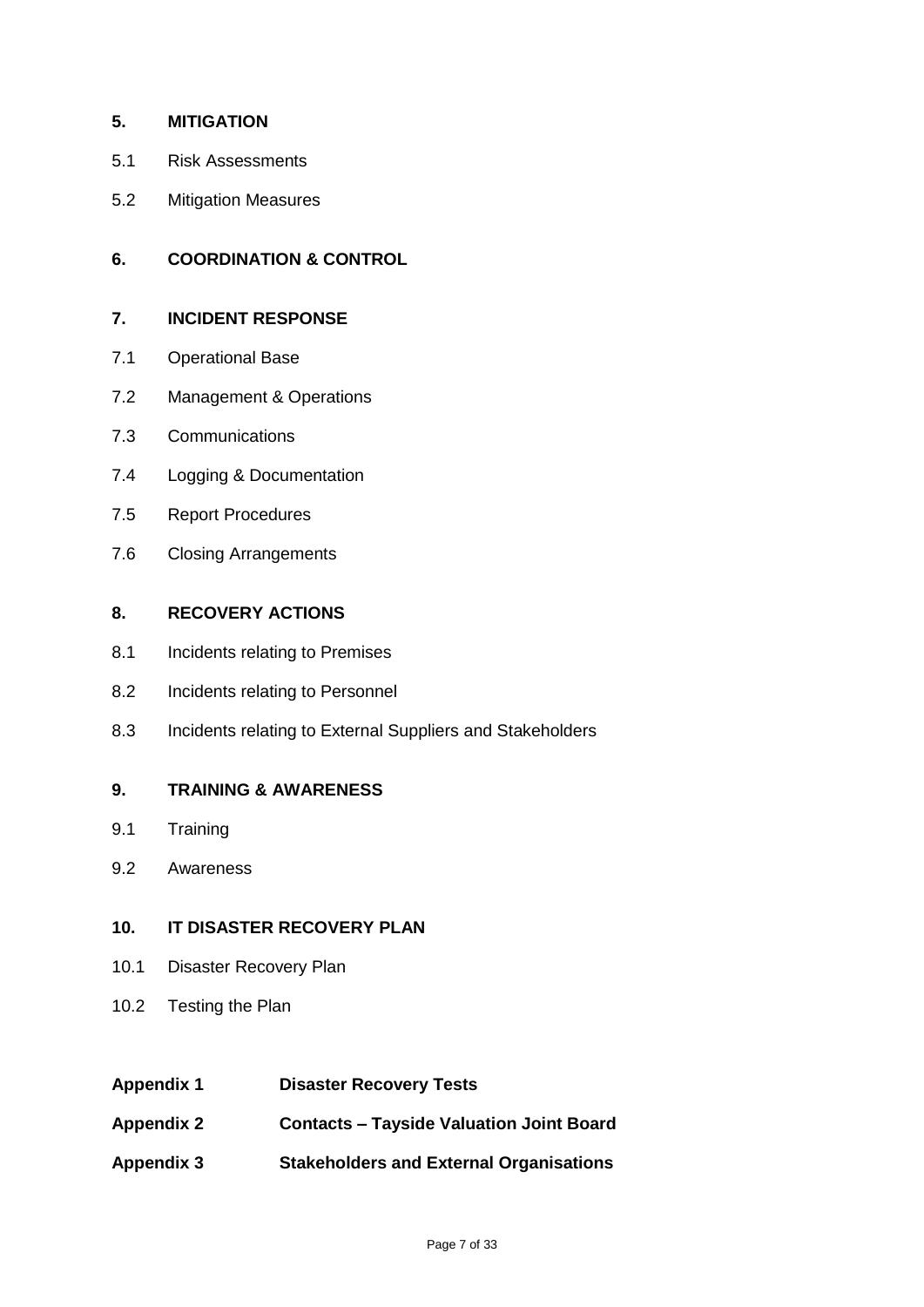#### **1. INTRODUCTION**

The purpose of this Plan is to document Tayside Valuation Joint Board's Business Continuity Procedures to ensure that business operations may be restored as quickly as possible following a major disruption to normal day to day service. It is imperative that all members of staff are familiar with the contents of the plan and understand their individual responsibilities in the event of a major disruption to service.

The main services provided by Tayside Valuation Joint Board are detailed in the 2019- 2022 Service Plan. It is essential that the most critical services provided by the department are reinstated as quickly as possible.

The statutory duties allotted to the Assessor for Tayside Valuation Joint Board are the maintenance of the Non-Domestic Valuation Roll and the maintenance of the Council Tax Valuation List for the valuation areas of Angus, Dundee City and Perth & Kinross Councils.

In addition, both Angus and Perth & Kinross Councils have appointed the Assessor as Electoral Registration Officer for their respective Council areas.

These services are also provided directly to the public and it is vital that these be maintained during any disruption to business operations

The plan considers restoration of services following the partial or total loss of critical services, concentrating on:

- premises
- services (electricity, water, heating)
- personnel
- computer systems

While the procedures set out arrangements for the restoration of essential information and communications systems within the shortest time period, a degree of uncertainty will always prevail.

Any proposed amendment to the Business Continuity Plan should be notified to the Chair of the Governance Working Group. Any changes made to the Plan will be documented (on the Record of Amendments sheet).

Copies of the Business Continuity Plan are held in the Board's offices at William Wallace House, Forfar and Robertson House, Perth. It is also held off-site by the Assessor, Assistant Assessors, Principal Valuers, Administration Managers and IT Development Manager. An abbreviated version identifying key personnel whom Administration Officers may need to contact will also be provided to Administration Officers for retention off-site.

#### **1.1 Aims & Objectives**

The aim of this plan is to provide a framework of coordinated measures to ensure that critical services are maintained and systems restored within an acceptable timescale.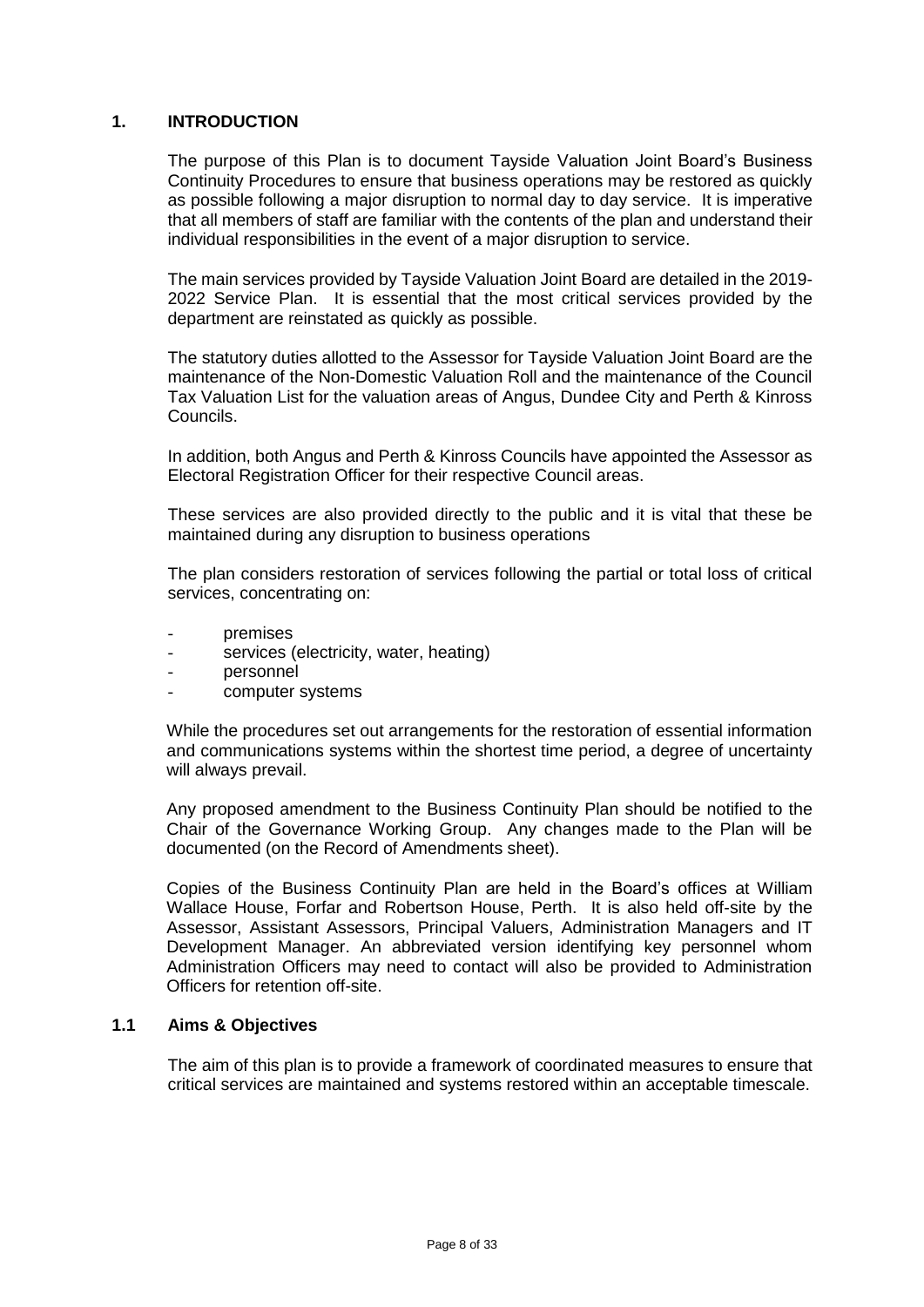To meet this aim, the objectives are:-

- To develop internal arrangements and contingency measures for dealing with the loss of critical functions/assets.
- To provide procedures for obtaining assistance from other agencies as and when considered necessary.
- To deliver essential services to our stakeholders.

In addressing the requirement for a Business Continuity Plan, the following procedures have been adopted as a working model for dealing with disaster or other significant incident affecting the delivery of service.

- (a) Assess potential threats have been identified.
- (b) Evaluate the likelihood and impact of each threat has been assessed, and a risk rating allocated.
- (c) Prepare a plan has been put in place for contingent operations, including an estimate of the maximum tolerable downtime for each business process.
- (d) Mitigate actions that may eliminate risks in advance have been identified.
- (e) Respond be prepared to take action necessary to minimise the impact of risks that materialise.
- (f) Recover the objective of the Plan is to return to normal as soon as possible.

Risk appetite is defined as the amount of risk the Board is willing to accept, tolerate or be exposed to at any one time. Risk appetite is normally assessed on a scale ranging from high to zero. The Board's risk appetite has been assessed as moderate in most cases. This means that the Board is willing to accept risks that may affect delivery of core services in the short term which is defined for the purposes of this plan as a period of up to fourteen days.

In certain cases, such as time critical periods associated with electoral registration, the risk appetite has been assessed as zero. This means that the Board is not willing to accept risks that may affect the delivery of a time critical ER service.

The Risk Register contains a comprehensive list of the risks which might affect the organisation, along with the required assessments and responses which have been identified as appropriate in the circumstances.

Each risk has been assessed according to

- the probability of the risk event occurring (likelihood), and
- the potential severity of the consequences should such an event occur (impact).

Both the likelihood and the impact have been assessed on a scale of 1(low) to 3 (high). The risk score is then shown as the product of likelihood x impact.

The residual risk is an assessment of the level of risk that remains after consideration of existing control measures.

The remainder of this document deals with the management process of the Business Continuity Plan which will be invoked to cope with incidents.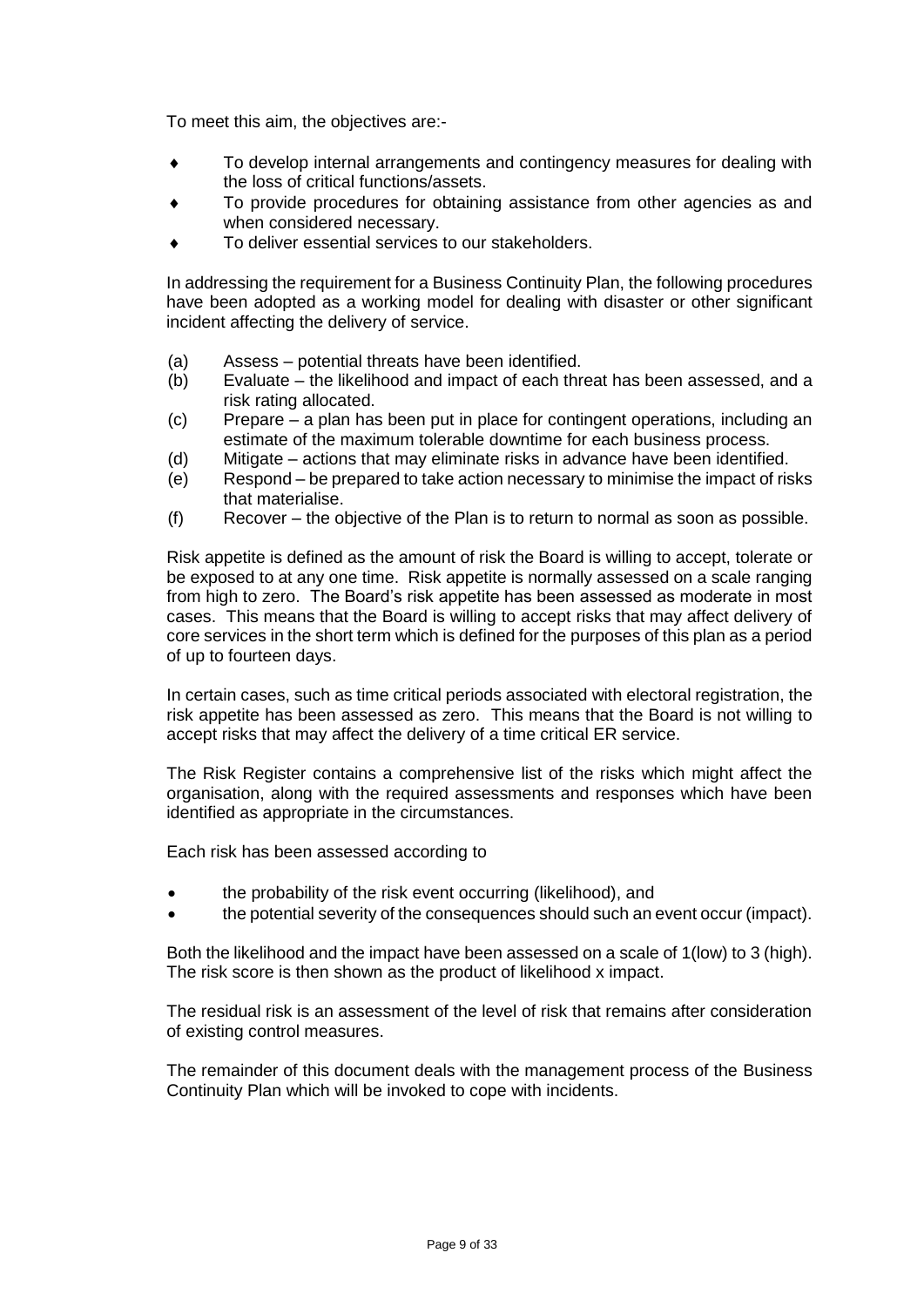#### **1.2 Types of Incident**

This Plan will be invoked either in its entirety or in part, dependent upon the circumstances of the incident.

The various types of incident for which provision is made include the following (but see the Risk Register for full details):

#### Premises – related

Loss of part of or an entire building (temporary, long term or permanent) due to fire (accidental or arson), government lockdown due to contagion, contamination, explosion, bomb scare, flooding, storm damage, vandalism, etc.

#### Services – related

Loss of Utilities

- Loss of heating, due to: breakdown of system unavailability of heating (electricity/gas supply)
- Loss of electrical power affecting the use of:
- the fire alarm systems, ITC systems, lighting, staff welfare facilities
- Loss of water supply

#### Loss of data

Failure of Critical Suppliers – e.g. printing services, mail delivery services, IT services

#### Personnel – related

Loss of personnel due to:

- Illness or contagion affecting significant numbers over a prolonged period
- Accident involving significant numbers, affecting their availability for work, e.g. car accident involving the Management Team
- Prolonged industrial action
- A lottery syndicate winning a significant amount, and failing to report for work or resigning en bloc
- Potential disaster affecting the residents of a particular area in which a significant number of staff reside
- Significant fraudulent activity

#### **1.3 Scope of the Plan**

The plan covers the Boards activities at William Wallace House, Forfar and Robertson House, Perth.

#### **1.4 Activating the Plan**

Recognised procedures for activating the plan are a key element of the Plan itself, since one of the deputising problems with contingency response is the practical motivation of those responsible to put it into practice.

The purpose of having such a plan in place is to eliminate uncertainty and/or an ad hoc approach to handling an incident. Dependent upon the nature of the reason for the plan's activation, prompt and effective action can reduce or eliminate the impact of an incident on service delivery.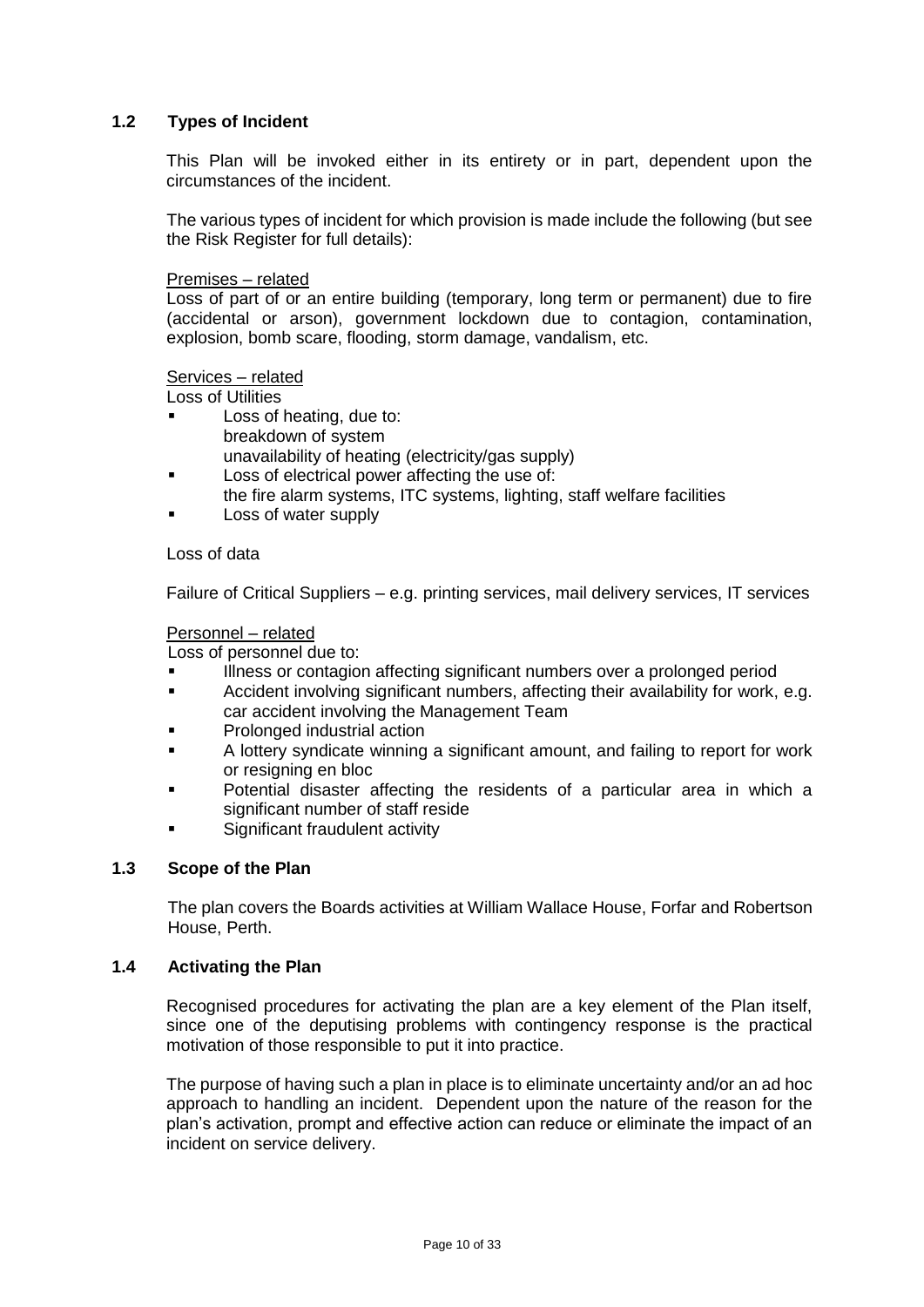Where circumstances permit, the Assessor, the two Assistant Assessors, Principal Valuers and the Administration Managers, as appropriate, will consider the nature of the problem, and if it is required, will invoke the plan. The decision to invoke the plan will always be taken by at least two of the postholders, one of whom will be the Assessor, or the postholder deputising for the Assessor. In the first instance the second postholder should be one of the Assistant Assessors. Where it is not possible for two of those identified to participate in the decision-making process, at least one of the Principal Valuers will be brought into the process, and deemed to have the necessary authority to activate the plan.

When any one or a combination of the circumstances contained in the Risk Register occurs, or any other event which requires activation of the Plan not included in the Risk Register, those personnel identified in the previous paragraph with the appropriate responsibility should:

- (a) Deliberate the circumstances, and
- (b) Determine if the Plan should be invoked.

It is possible that a situation described in the Risk Register above may occur, but due to its lack of severity, or anticipated effect on provision of the Board's services, those responsible decide that it is not necessary to activate the plan.

Where an incident is recognised as sufficiently severe to invoke the plan then those responsible should inform every member of staff and other officials in accordance with the responsibilities set out in 2 below.

#### **1.5 Assumptions**

For the purposes of this plan, it is assumed that replacement resources, buildings, and infrastructure are available within a foreseeable timescale and that the incident does not affect the whole Tayside area, but is essentially confined to the Board's service provision.

Given that the organisation uses two geographically separate offices the identification and retention of suitable unoccupied accommodation in the vicinity of the Board's offices as emergency accommodation has not been considered to be necessary.

The assumptions do not cover the circumstances where staff do not have access to any of the Board's premises. A review of processes and document storage methods together with enabling home working for all staff, at least, in periods when remote working is essential for continuation of the business, has been undertaken.

#### **1.6 Remote Working Arrangements**

Emergency remote working arrangements are in place. Whilst access to Board premises is not essential for most services after recent changes in arrangements due to the Coronavirus pandemic, there remains a requirement to access Board premises, when permitted, to obtain essential material which is not scanned and to provide a service to the public.

Continuation of remote working arrangements and a review of processes together with a move to electronic storage of essential documents will allow quick reaction to any circumstances in future .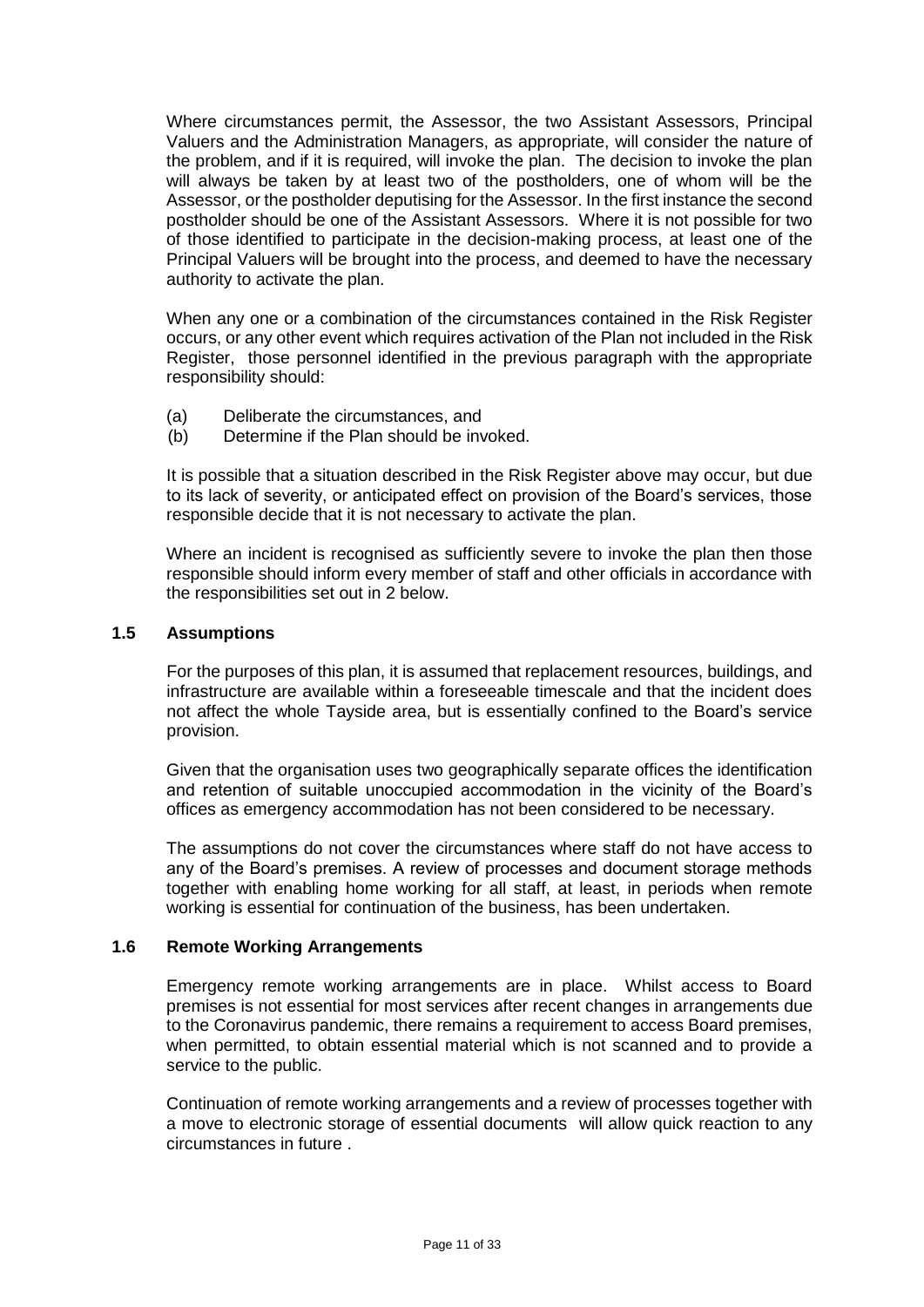#### **2. AREAS OF RESPONSIBILITIES**

As detailed at 1.4 above, the Assessor, the two Assistant Assessors and Administration Manager, or Managers as appropriate, are responsible for the activation of the plan. They should therefore be in possession of the best background knowledge surrounding the situation and most effective to oversee the process involved.

Accordingly, individual responsibilities will be as follows:

#### **2.1 Assessor & Electoral Registration Officer**

Postholder (or substitute if appropriate – see 1.4), will be responsible for: Informing the Convener, the Clerk to the Board, the members of the Management Team, Administration Managers and IT Development Manager, the Chief Executives and Heads of Finance/Returning Officers of the 3 constituent councils and Dundee Emergency Planning Officer of the occurrence and of any contingency arrangements put in place and keeping them informed of progress as the situation develops.

#### **2.2 Clerk to Board**

Upon being informed by the Assessor that the Board's Business Continuity Plan has been invoked, the Clerk should inform the Depute Convener and other members of the Board.

#### **2.3 Assistant Assessors**

Postholders will be responsible for liaising directly with other members of the Incident Management Team in respect of their divisional offices, and establishing arrangements for the continued provision/recommencement of the service. These arrangements may include allocating specific tasks to their staff and ensuring that all divisional staff are informed of any changes in working arrangements. They should also contact relevant emergency services where time is of the essence.

#### **2.4 Principal Valuers**

Postholders to act as substitute for the Assistant Assessor in the office in which the postholders are located and will liaise with the Assessor as required.

#### **2.5 Administration Managers**

Postholder, or postholders, will liaise with the Assessor and the other members of the Management Team and oversee the arrangements for continued provision/ recommencement of the clerical service. These arrangements may include allocating specific tasks to the administrative staff in each division and ensuring that administrative and secretarial staff are informed of any changes in working arrangements. The postholder, or postholders, will also support the Assistant Assessors in the divisional offices to ensure continued provision/ recommencement of the electoral registration service in the divisional offices.

#### **2.6 IT Development Manager**

Postholder will liaise with the management team and ensure IT systems remain operable and any data recovery requirements are met. This role may require close liaison with external IT suppliers and arrangements may include allocating specific tasks to the IT staff and ensuring that they are informed of any changes in working arrangements. In order to facilitate any recovery action server backup procedures are in place and regularly reviewed. Inventories of software and hardware together with a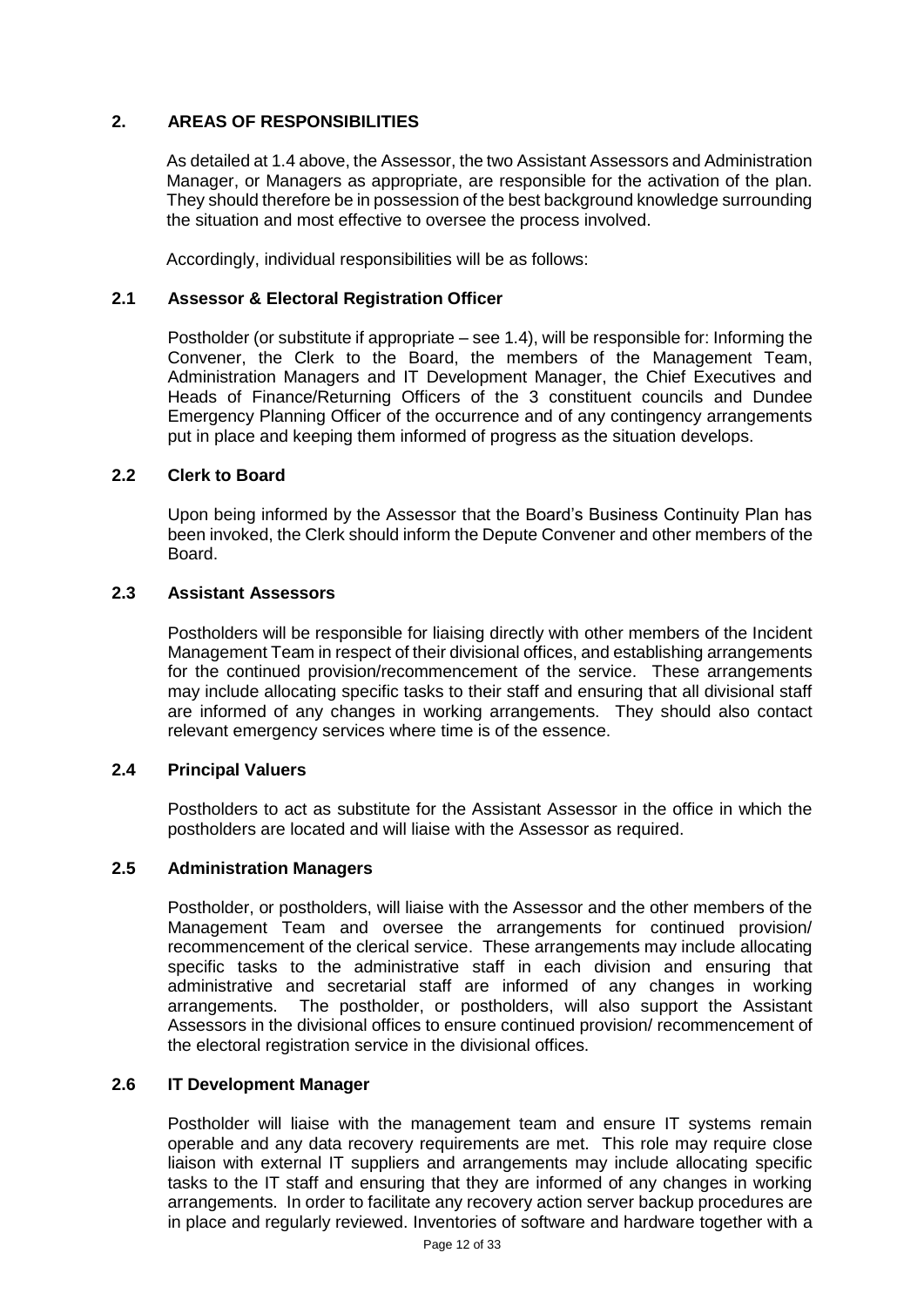list detailing the location of spare hardware are maintained, and for security purposes are held on separate servers in both of the Divisional offices.

#### **2.7 IT Disaster Recovery Plan**

A dedicated IT Disaster Recovery Plan has been produced. Arrangements are in place to have Dundee City Council IT staff invoke the plan, if required, and a copy of the IT Disaster Recovery Plan is held by them for this purpose.

#### **2.8 All Other Staff**

All staff not already listed above should remain on standby in the event of a situation or incident which affects their ability to report for work in the normal way. A line manager will make contact as soon as practicably possible. Regular communication with all staff be line managers should be ensured so that all staff are informed of progressing circumstances and are in a position to return to normal working at short notice.

#### **2.9 Substitution of Personnel**

Where necessary, any of the personnel listed above may be substituted by another member of staff on the authority of the Incident Management Team. Consideration should be given to the nature of the crisis and the work required as a result in order to decide on the appropriate substitute.

#### **3. INCIDENT MANAGEMENT STRUCTURE**

Due to the compact nature of the Valuation Joint Board, the required structure can be compressed, with the same group fulfilling various roles. The expected base of operations will be William Wallace House. If the incident dictates that the Board's offices are not operational at William Wallace House, the operational base will be the Perth & Kinross Divisional office at Robertson House, Perth.

If no premises are available and staff are working from home, then meetings can be held through software enabling face-to-face meetings, as required. This essentially forms the operational base.

In any incident, the Assessor, one or both of the Administration Managers as appropriate, IT Development Manager and either of the Assistant Assessors as required will make up the Incident Management Team and will be responsible for emergency, business continuity and disaster recovery management, once the need has been identified as described in 1.4 above.

The main focus of each of these 3 elements will be as follows:-

#### **3.1 Emergency Management**

Involves determination of priorities in allocating resources, the planning and coordination of when a task will be undertaken, and the means of obtaining required resources. The response to an emergency should concentrate on the effects rather than the cause and accordingly, arrangements should be flexible enough to be adapted to a range of incidents.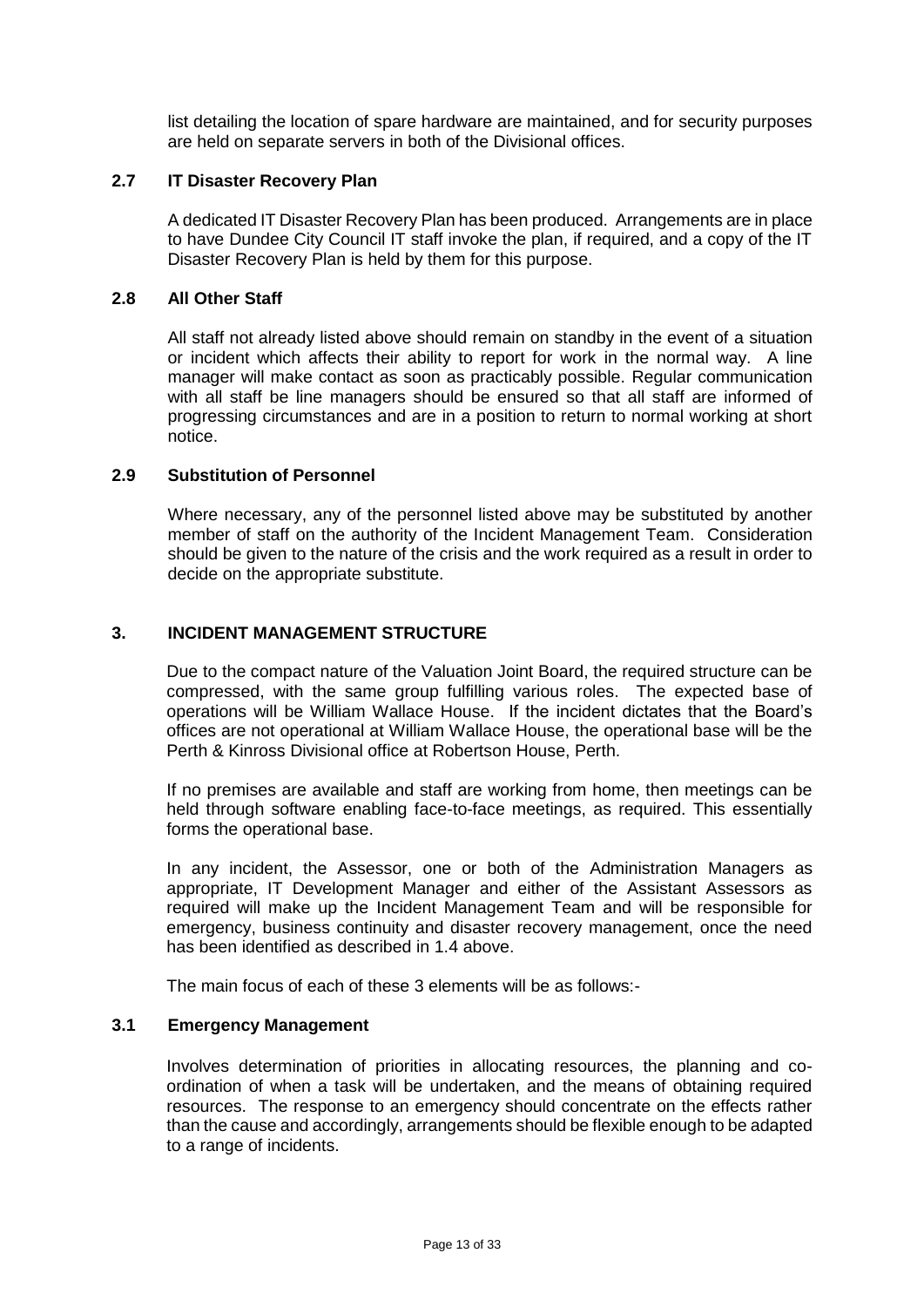#### **3.2 Business Continuity Management**

This involves ensuring that the functions of the Board continue to operate in the event of an emergency. This may require contact with external providers, e.g. PlanNet21, who supply our inter-office computer links, in order to ensure that they can continue to deliver in the event of an emergency.

In assessing Business Continuity, the Incident Management Team will be required to oversee a "scaling up" of some critical functions, alongside a "scaling down" or suspension of other non-critical functions.

#### **3.3 Recovery Management**

The main objective of Recovery Management is to control and co-ordinate recovery action.

The Incident Management Team will draft in, as required, other members of staff who are recognised as potential contributors to the recovery process. See Appendix 2 for contact details.

It will be the responsibility of the Incident Management Team to decide on the importance and level of involvement to be attached to each of these elements, having taken account of the nature and scale of the incident e.g. one business activity disrupted, several business activities disrupted or loss of all business activities.

In the event of a minor disruption to normal business activities, services may be recovered in a few hours using the resources within the department and by a small number of key personnel.

A major disruption to services such as a fire may cause a lengthy delay before normal business activities can be recovered and may involve key other departments and outside suppliers. In the event of a major disruption an operational base would be established where the Incident Management Team would coordinate the recovery of all services affected by the disruption.

Those services which are considered essential will be established as a matter of urgency, with priority being given to those services within the department who are directly involved in providing a service to members of the public e.g. the electoral registration service. In extreme circumstances, non-essential services may be suspended until such time as temporary accommodation is secured or vital records are recovered. However, scanning of vital records and maintenance of remote working arrangements will limit those occasions where the provision of any service is severely restricted to the public.

Vital Records are defined as "records essential to the continued functioning or reconstitution of an organisation during or after an emergency".

The Incident Management Team Leader would liaise directly with the Public Relations Unit of the appropriate Council to ensure that members of the public are kept informed of temporary service arrangements. Suitable telephone messages, website information and email notifications will be put in place to inform the public accordingly.

It is acknowledged that the loss of premises may cause major problems and temporary accommodation may need to be found as quickly as possible.

Where necessary manual procedures will be implemented until such time as IT equipment and records are restored.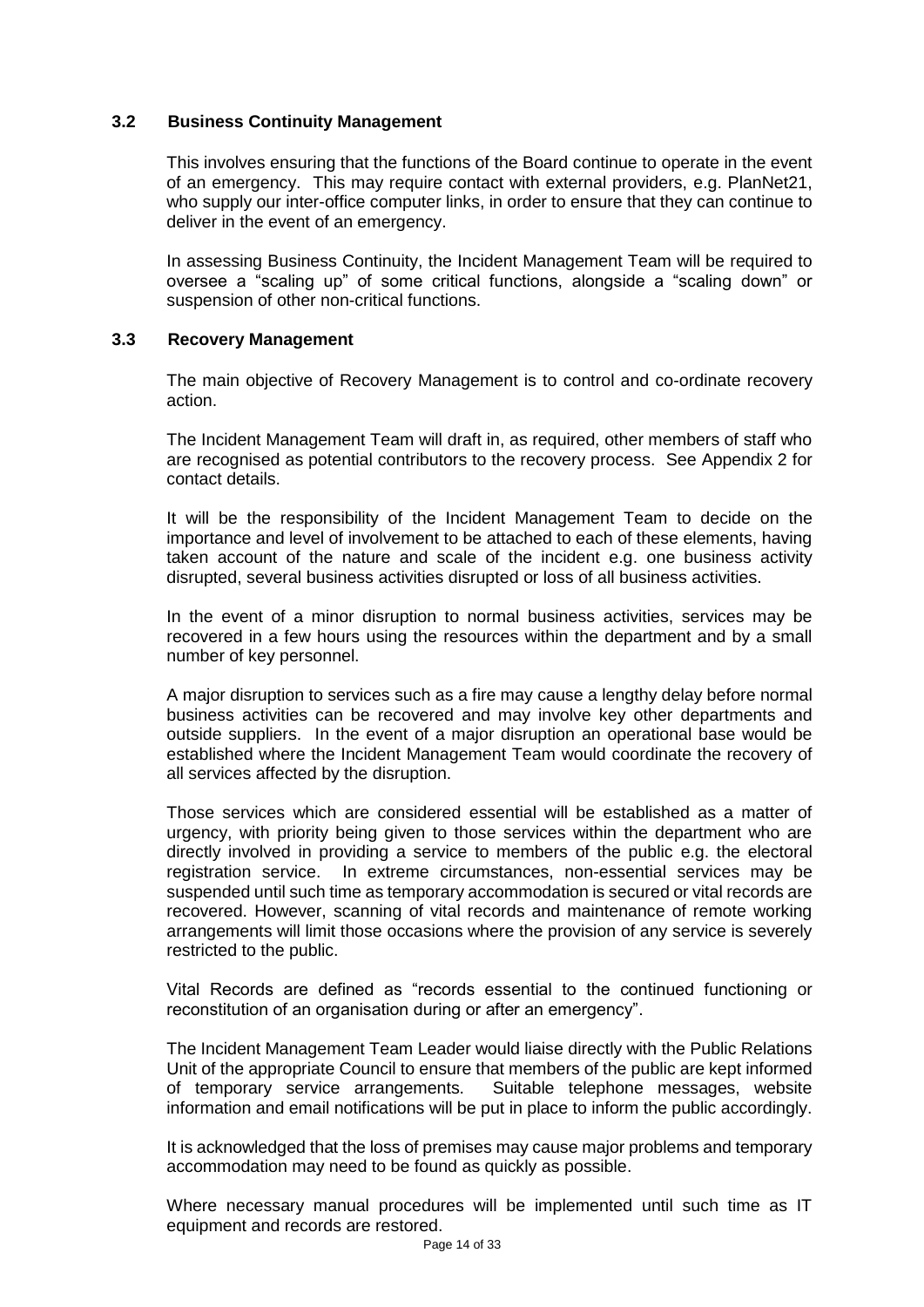#### **4. EXTERNAL ORGANISATIONS**

#### **4.1 Emergency Services**

It should be clear to the Incident Management Team which services are required. (Contact details are listed in Appendix 3)

#### **4.2 Utilities**

Contact details are listed in Appendix 3.

#### **4.3 Contractors**

Any contractors whose services might be required in the event of an incident should normally be contacted through the usual channels. Contractors are appointed by Angus Council in Forfar and the managing agents in Perth.

#### **5. MITIGATION**

#### **5.1 Risk Assessments**

Risk assessments for a number of identified scenarios are provided in the Risk Register and will be subject to regular review, along with the Board's Risk Register, by the Management Team.

#### **5.2 Mitigation Measures**

Details of mitigation measures are provided in the Risk Register.

#### **6. COORDINATION AND CONTROL**

Immediate responsibility for dealing with all emergency situations in the general community lies with Police Scotland, and where an incident affects the area in general and not only Board premises/personnel, the Police will assume overall control and have jurisdiction over the operations of the Incident Management Team.

If the incident is confined to Board premises/personnel, the person who will determine whether the plan should be activated will be the Assessor (or substitute) in accordance with the procedure set out in 1.4 above.

Section 2 of the plan sets out the responsibilities for contacting staff and other agencies/bodies in order that a coordinated and controlled response is achieved.

#### **7. INCIDENT RESPONSE**

#### **7.1 Operational Base**

Where possible, the Operational Base will be Assessor's main office at William Wallace House, Orchard Loan, Orchardbank Business Park, Forfar DD8 1WH (Tel 01307 499910).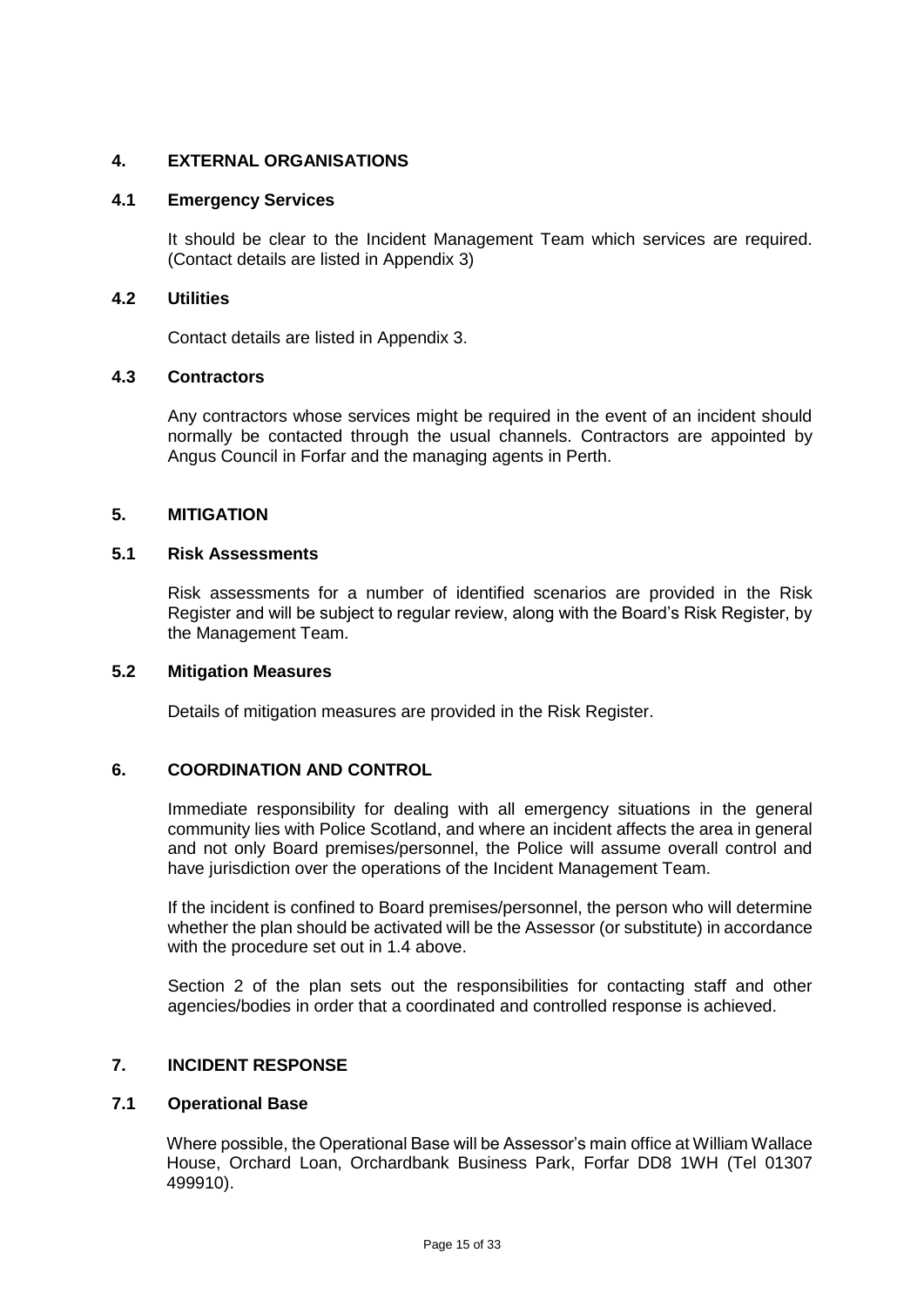If it is not possible to make use of William Wallace House the Operational Base will be in the Assessor's West Divisional Office, Robertson House, Whitefriars Crescent, Perth, PH2 0LG (Tel 01738 630303).

If no premises are available and staff are working from home, then meetings can be held through software enabling face-to-face meetings, as required. This essentially forms the operational base.

#### **7.2 Management & Operations**

The Assessor (or his substitute) will be responsible for selecting the appropriate offices for the Operational Base and inform the Incident Management Team and other appropriate personnel when they should attend.

The duration of the Operational Base will depend upon the nature of the incident.

It is judged that normally there will be no immediate requirement to be fully operational in relation to the Board's functions in respect of non-domestic rating and council tax. A target of 14 days to arrange temporary reinstatement of service delivery has been set.

The situation with regard to electoral registration is potentially more time sensitive, since a by election or "snap" general election could be called at any time.

If an incident occurs at a time-sensitive period in the year, such as during an election, or coinciding with a statutory deadline such as the citation or settlement of nondomestic valuation appeals, then the Incident Management Team will determine at the outset the number of affected staff who are required to be active in providing the necessary manpower, and arrange for the workload to be coordinated from the Operational Base.

However the continuation of remote working arrangements may enable a quicker reinstatement of those services for all services provided by the Assessor and ERO.

#### **7.3 Communications**

Telephones and local area networked workstations should be available in the Operational Base. Additionally, "soft" phones (i.e. telephone capability via laptop or desktop computers) are enabled on devices used in connection with remote working which allow continuation communication with the public.

Where an immediate work requirement has been identified by the Incident Management Team, and it is necessary to pass instructions/directions to other members of staff, this should be achieved in accordance with the responsibilities set out under 2 above.

#### **7.4 Logging & Documentation**

The discussions, deliberations and decisions of the Incident Management Team will be minuted in accordance with the procedures for normal Management Team meetings.

#### **7.5 Reporting Procedures**

In addition to alerting the Dundee Emergency Planning Officer, the Board's stakeholder departments should be informed of the incident by the Assessor in accordance with section 2.1 above within 24 hours of the incident.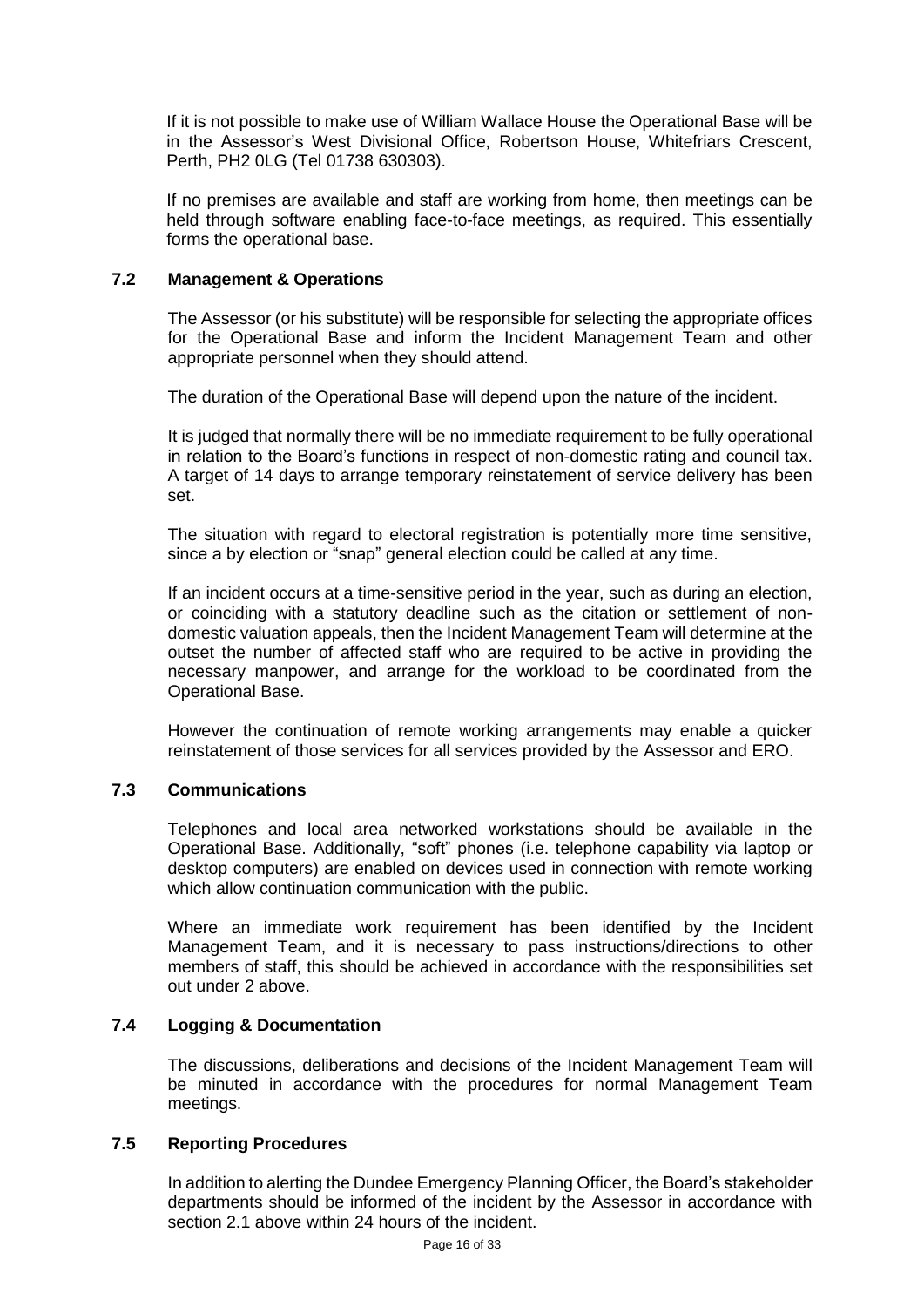The Board's staff will be kept informed of developments by their line managers.

Where it is possible for a notice to be displayed on the affected building for the attention of the public, it should be displayed at the front entrance giving a brief explanation of the problem, an indication of how to make contact with important/urgent queries or requests, and notification if possible of the projected date for resumption of normal service. Also, if possible, information should be placed on the Board's website.

Where considered appropriate, use social media, such as the Board's website, email responses or Twitter feed providing an explanation of the situation and arrangements for continuing business. An advert may be lodged in the local newspaper(s) and the Incident Management Team may also consider it appropriate to contact local radio stations with information for broadcasting providing similar information.

#### **7.6 Closing Arrangements**

Once the requirement to operate from the Operational Base has passed and all staff and other bodies that were advised of the incident in accordance with section 2 have been advised of the return to normal operational conditions, the Assessor (or his substitute) will chair a de-briefing meeting and close the Operational Base.

#### **8. RECOVERY ACTIONS**

#### **8.1 Incidents relating to Premises**

Where an incident occurs out of hours and emergency access is required to premises, a list of keyholders who may be contacted in such an occurrence is set out in Appendix 2 at 2.4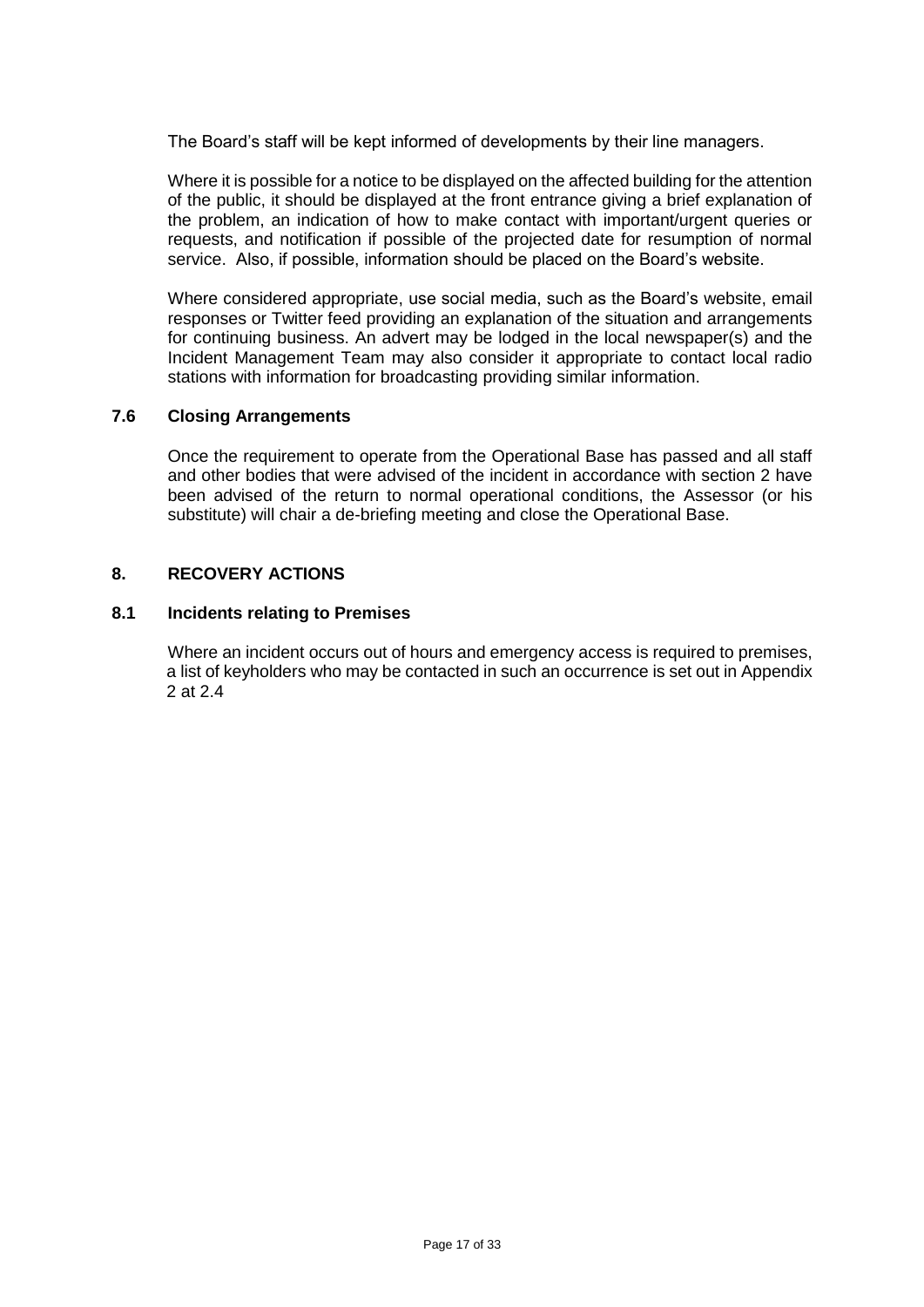Otherwise emergency actions are detailed below.

#### **EMERGENCY ACTIONS**

#### **The following actions should be undertaken in the event of disaster or other incident which results in the loss of access to premises:-**

| 1. | If necessary initiate the evacuation of the building using the<br>appropriate evacuation procedures.                                                                                               |  |
|----|----------------------------------------------------------------------------------------------------------------------------------------------------------------------------------------------------|--|
| 2. | Contact the Emergency Services if appropriate                                                                                                                                                      |  |
| 3. | Ensure all staff under your control are accounted for (evacuated or<br>not to a place of safety).                                                                                                  |  |
| 4. | Respond to any staff injuries/fatalities                                                                                                                                                           |  |
| 5. | Ascertain the immediate nature of the incident and the current<br>status; fire, explosion, water damage, power failure, computer<br>outage                                                         |  |
| 6. | Immediately contact a member of the Incident Management Team<br>for further guidance and assistance (see Section 3.0)                                                                              |  |
| 7. | Secure buildings once the initial phase of the emergency has<br>passed to avoid the possible threat of theft or vandalism. Take<br>steps to avoid further damage or deterioration of the building. |  |

The severity of the incident will determine the likely downtime of the services and whether or not alternative accommodation is to be sought. If the incident occurs at a time sensitive period for one of the three main functions or if the loss of access to the premises is judged to be long term or permanent then suitable premises within the vicinity of the affected building should be sought. As a first step the Property Services Department of the appropriate local Council should be contacted regarding the availability of suitable office space.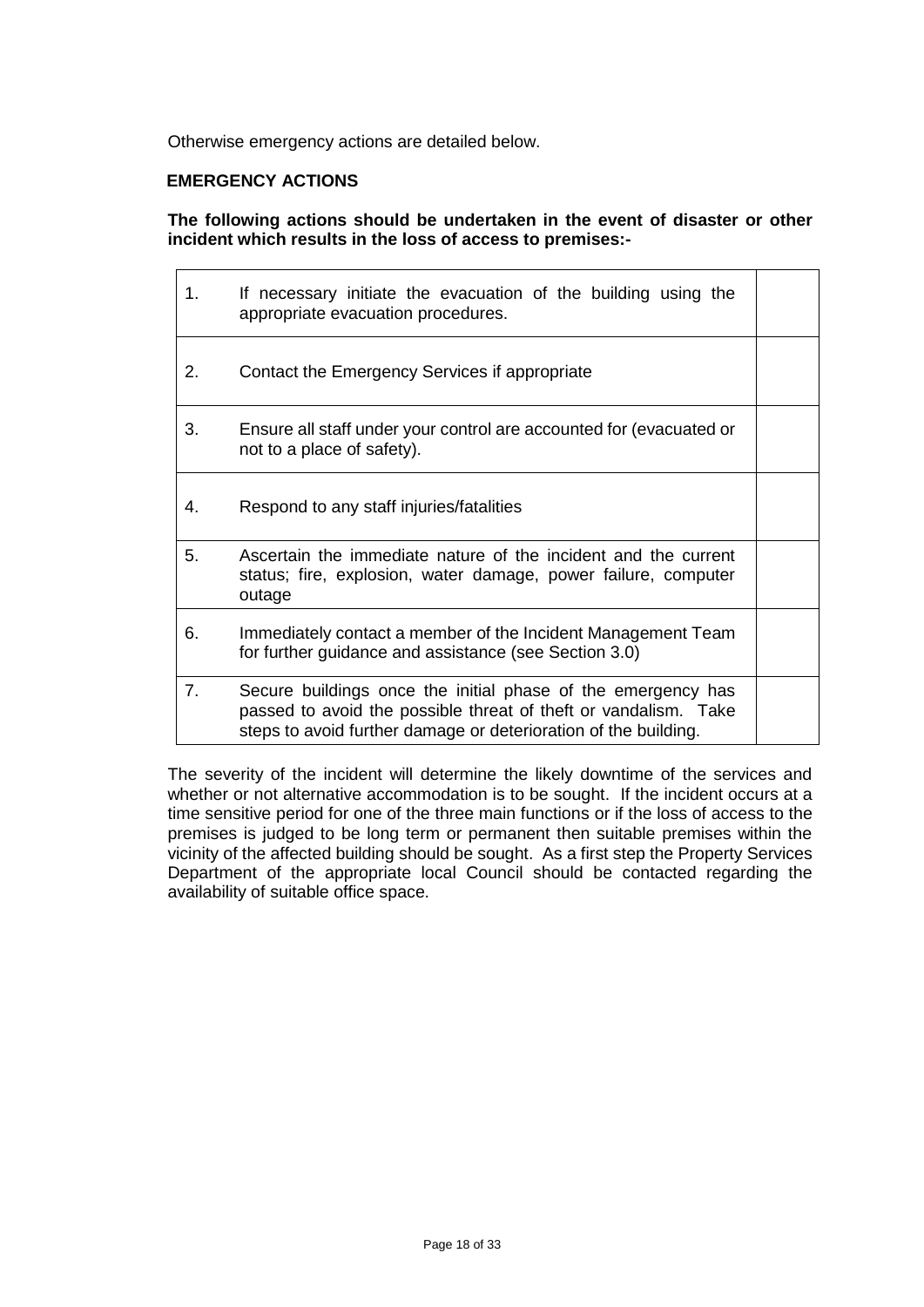Depending on the severity of the incident the building may still be accessible even if not capable of being used. In such circumstances the Incident Management Team should give consideration to the salvaging of vital records and equipment. The appropriate emergency services, utility companies and structural engineers should be consulted regarding access to the building. Salvaged records and equipment should be recorded and transported to alternative accommodation in another of the Board's offices. Staff may be asked to use their own vehicles alternatively, vehicles or a contractor may be hired.

If appropriate the Board's insurers and the landlord of the building should be notified as soon as possible.

#### **8.1.1 Electoral Registration function**

An incident affecting either the Divisional offices at Robertson House, Perth or William Wallace House, Forfar may affect the delivery of the Electoral Registration service. If the incident happens at a time critical period such as an election then the Incident Management Team may decide that the service must be restored as quickly as possible even if the anticipated loss of access to the building is only a few days or less.

If required an appropriate working area will be made available within the unaffected office, including the provision of a scanning facility. Provision will also be made available to allow 2 Returning Officer staff members to use this facility although this is only likely to be required in limited circumstances. Full details can be found in the IT Disaster Recovery Plan.

The Returning Officer for the affected Council area will be contacted in order to establish the required computer links.

Public information should be installed on the Board's website and appropriate email notifications returned to senders. The Board's Twitter feed may also be employed to provide public information. Where appropriate, advertisements in the local press and radio stations should be taken out to publicise alternative telephone and fax numbers and email addresses for public contact.

Arrangements will be made to facilitate staff travelling to the unaffected office.

As stated at 7.2 above the target time for reinstatement of the service under normal working conditions is 14 days.

#### **8.1.2 Non-Domestic Rating function**

This function may be affected by an incident in either of the offices.

Service delivery is not regarded as time critical. As stated at 7.2 above the target time for reinstatement of the service under normal working conditions is 14 days.

Temporary restoration of service could be achieved by the loading of backed up data onto the server in one of the other divisional offices and the establishment of temporary workstations or the instigation of "hot desk" working practices. Full details can be found in the IT Disaster Recovery Plan. Alternatively, remote working arrangements can be enabled for key or all staff.

Spare PCs and monitors are available in both offices and will be transported to an alternative location if necessary. The IT Development Manager has authority to purchase such new equipment as may be required. Full details can be found in the IT Disaster Recovery Plan.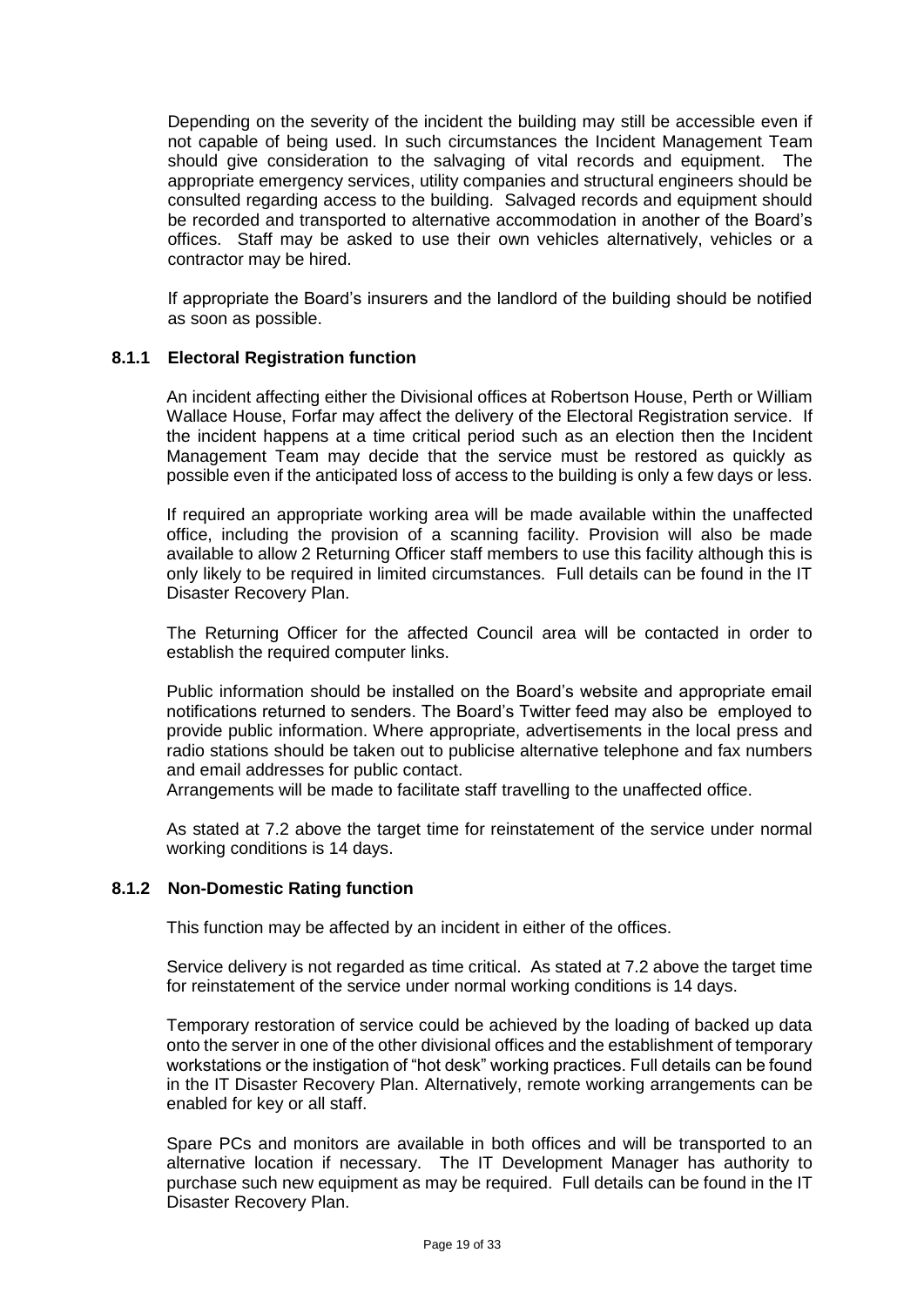The Director of Finance in the affected Council area will be contacted and advised of the expected service downtime.

Public information should be installed on the Board's website and appropriate email notifications returned to senders. The Board's Twitter feed may also be employed to provide public information. Where appropriate, advertisements in the local press and radio stations should be taken out to publicise alternative telephone and fax numbers and email addresses for public contact.

#### **8.1.3 Council Tax function**

As for non-domestic rating function above.

#### **8.1.4 Administration function**

This function may be affected by an incident affecting William Wallace House.

Service delivery may be time critical if related to the payment of invoices or to the administration of the payroll.

If necessary the administration duties will be transferred to the West Divisional office.

#### **8.1.5 Personnel**

An incident in either of the offices may affect the ability of staff to work in their normal location and consideration should be given as to whether working at an alternative location is needed.

The Incident Management Team will decide which staff members will be asked to work in an alternative location. This may be in temporary accommodation or in another of the Board's offices. It may be appropriate to allow key staff, or all staff where possible, to work from home. The Incident Management Team may also decide to allow staff temporary leave of absence until their normal workplace or other suitable accommodation is available.

Remote working arrangements may obviate the need for identification of a common alternative location to conduct business.

#### **8.2 Incidents relating to Personnel**

The loss of key members or large numbers of staff may affect service delivery in any of the two divisional offices.

If the situation is judged to be short term then the Incident Management Team may address the situation by authorizing overtime for remaining staff or arranging cover by staff from one or both of the other divisional offices.

If it is envisaged that serious staff shortages will continue in the longer term or permanently then, in addition to the above measures, the Incident Management Team will advertise for temporary or permanent staff to fill the vacant posts.

#### **8.3 Incidents relating to External Suppliers and Stakeholders**

The failure of third party service providers could affect service delivery. In particular disruption of the Electoral Registration service could be time critical if incident occurred at the time of the annual canvass or during an election.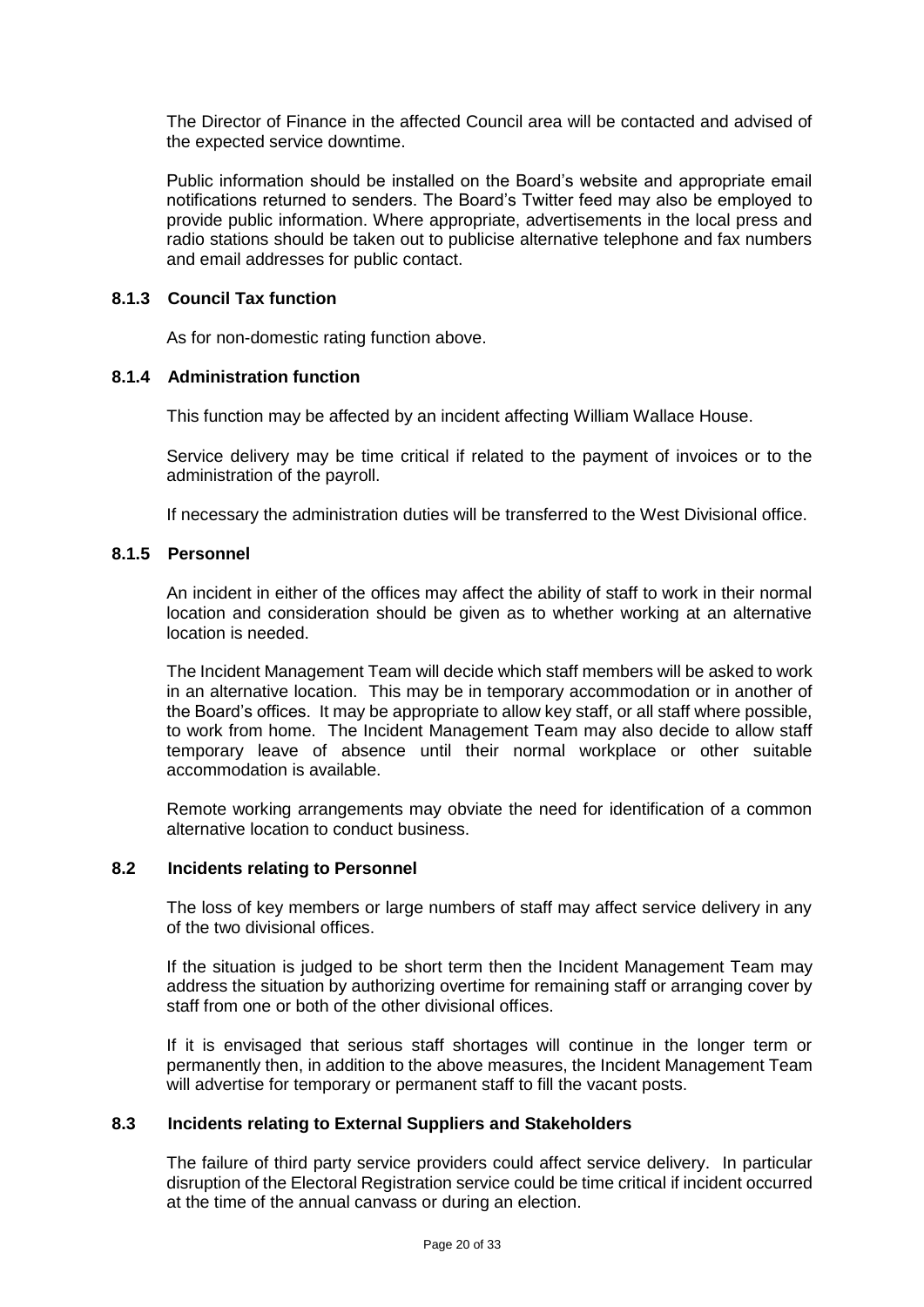A list of external providers is contained in Appendix 3.

Should any of the service providers fail at a time critical period the company concerned will be contacted in order to determine the severity of the incident and the likely downtime. If the service cannot be restored within an acceptable time then consideration will be given to finding an internal solution or arranging an alternative provider.

An incident may affect the ability of one of the Board's constituent Councils to provide planning and building control information. This situation is unlikely to be time critical. Close liaison with the affected Council will determine the need for specific actions.

### **9. TRAINING & AWARENESS**

#### **9.1 Training**

In order to have an effective Business Continuity Plan which can be implemented smoothly when the need arises, training of the participants is required, along with exercises being held on a regular basis.

#### **9.2 Awareness**

Staff awareness of the Business Continuity Plan will be promoted by:

- Ensuring that emergency planning arrangements are part of induction training for all relevant staff.
- Publishing the Business Continuity Plan on the TVJB Intranet.
- Informing staff by team briefings and e-mail that the Plan is in place and available on the intranet.
- Convening regular training sessions.

#### **10. IT DISASTER RECOVERY PLAN**

#### **10.1 Disaster Recovery Plan**

An IT Disaster Recovery Plan has been created and held by the Boards' IT staff. A further copy is held by Dundee City Council IT staff in the event that they are required to invoke the plan.

#### **10.2 Testing the Plan**

The IT elements of the plan shall be tested at least annually and/or in preparation for each significant electoral event.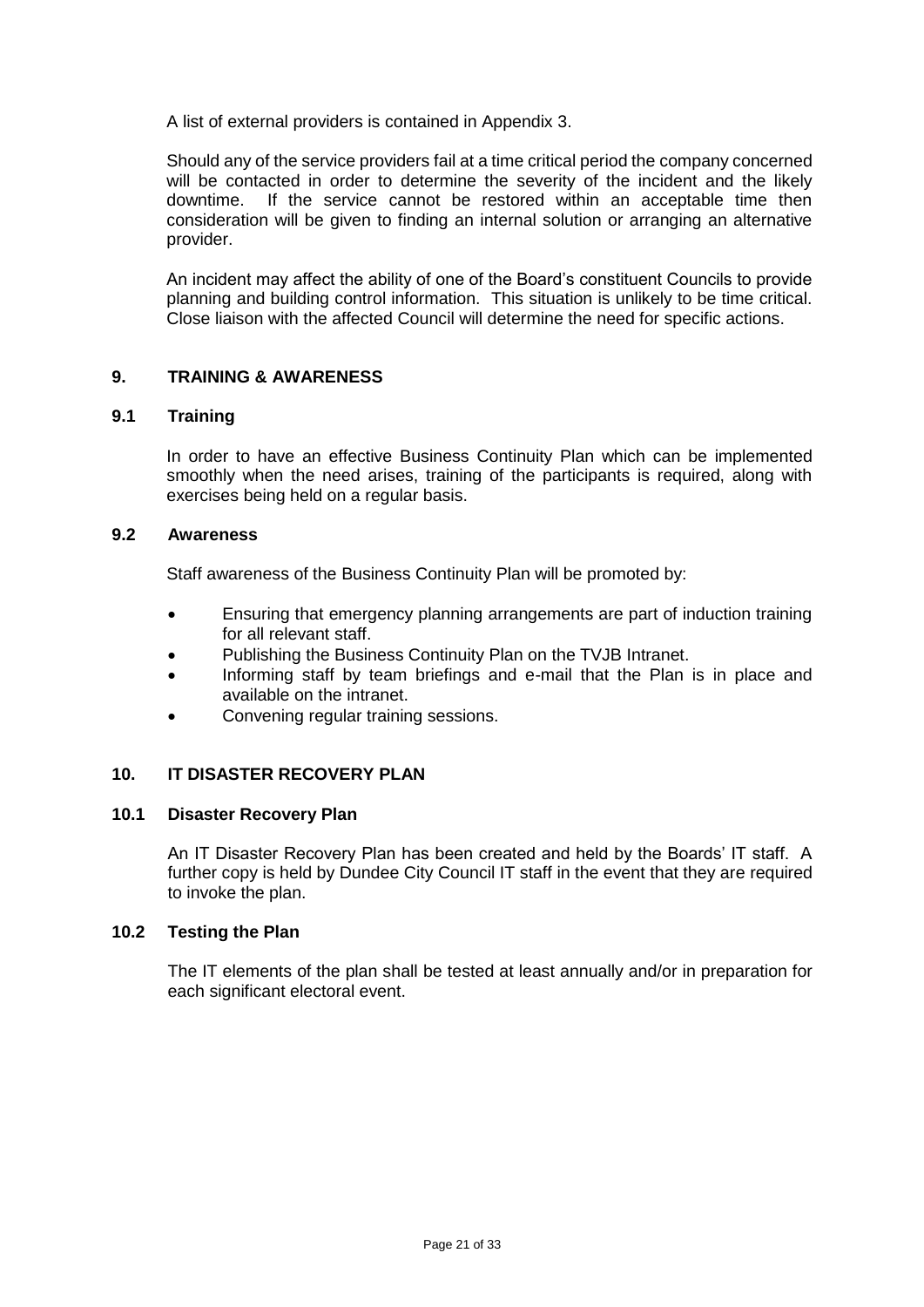# **Appendix 1**

# **DISASTER RECOVERY TESTS**

| <b>Date</b> | <b>Test Performed</b>                                                                                                                                                                                                                                                 | <b>Result</b> |
|-------------|-----------------------------------------------------------------------------------------------------------------------------------------------------------------------------------------------------------------------------------------------------------------------|---------------|
| 10/02/16    | Electoral Registration Servers and Data Store remain<br>operational in Forfar/Perth but either or both office(s) become<br>unusable.<br>User based in Dundee Disaster Recovery area to connect to<br>and use Servers & Data Store in Forfar/Perth.                    | <b>PASS</b>   |
| 10/02/16    | Building(s) remain operational in Forfar/Perth but Electoral<br>Registration Servers/Data Store in either or both office(s) fail.<br>Users remain in Forfar/Perth and connect to and use backup<br>Server/Data store in the Dundee office.                            | <b>PASS</b>   |
| 10/02/16    | Both buildings and Servers/Data Store in Forfar/Perth<br>become un-useable.<br>User operating from Disaster Recovery area in the Dundee<br>Office connects to and uses back-up Electoral Registration<br>Server/Data Store in Dundee.                                 | <b>PASS</b>   |
| 10/02/17    | Electoral Registration Servers and Data Store remain<br>operational in Forfar/Perth but either or both office(s) become<br>unusable.<br>User based in Dundee Disaster Recovery area to connect to<br>and use Servers & Data Store in Forfar/Perth.                    | <b>PASS</b>   |
| 10/02/17    | Building(s) remain operational in Forfar/Perth but Electoral<br>Registration Servers/Data Store in either or both office(s) fail.<br>Users remain in Forfar/Perth and connect to and use backup<br>Server/Data store in the Dundee office.                            | <b>PASS</b>   |
| 10/02/17    | Both buildings and Servers/Data Store in Forfar/Perth<br>become un-useable.<br>User operating from Disaster Recovery area in the Dundee<br>Office connects to and uses back-up Electoral Registration<br>Server/Data Store in Dundee.                                 | <b>PASS</b>   |
| 20/05/18    | Electoral Registration Servers and Data Store remain<br>operational in Forfar/Perth but either office become<br>unusable.<br>Users move to other office to connect to and use Servers &<br>Data Store in Forfar/Perth.                                                | <b>PASS</b>   |
| 20/05/18    | Building(s) remain operational in Forfar/Perth but Electoral<br>Registration Servers/Data Store in either or both office(s) fail.<br>Users remain in Forfar/Perth and connect to and use backup<br>Server/Data store in the other office.                             | <b>PASS</b>   |
| 06/02/19    | No access to office in either Forfar or Perth. Server still<br>functional in one office and staff move to that office to use<br>server & data store.<br>*System failover operates but requires IT intervention to be<br>upgraded to automatic failover in due course. | PASS*         |
| 06/02/19    | One server down and in a non-recoverable state<br>*System failover operates but requires IT intervention to be<br>upgraded to automatic failover in due course.                                                                                                       | PASS*         |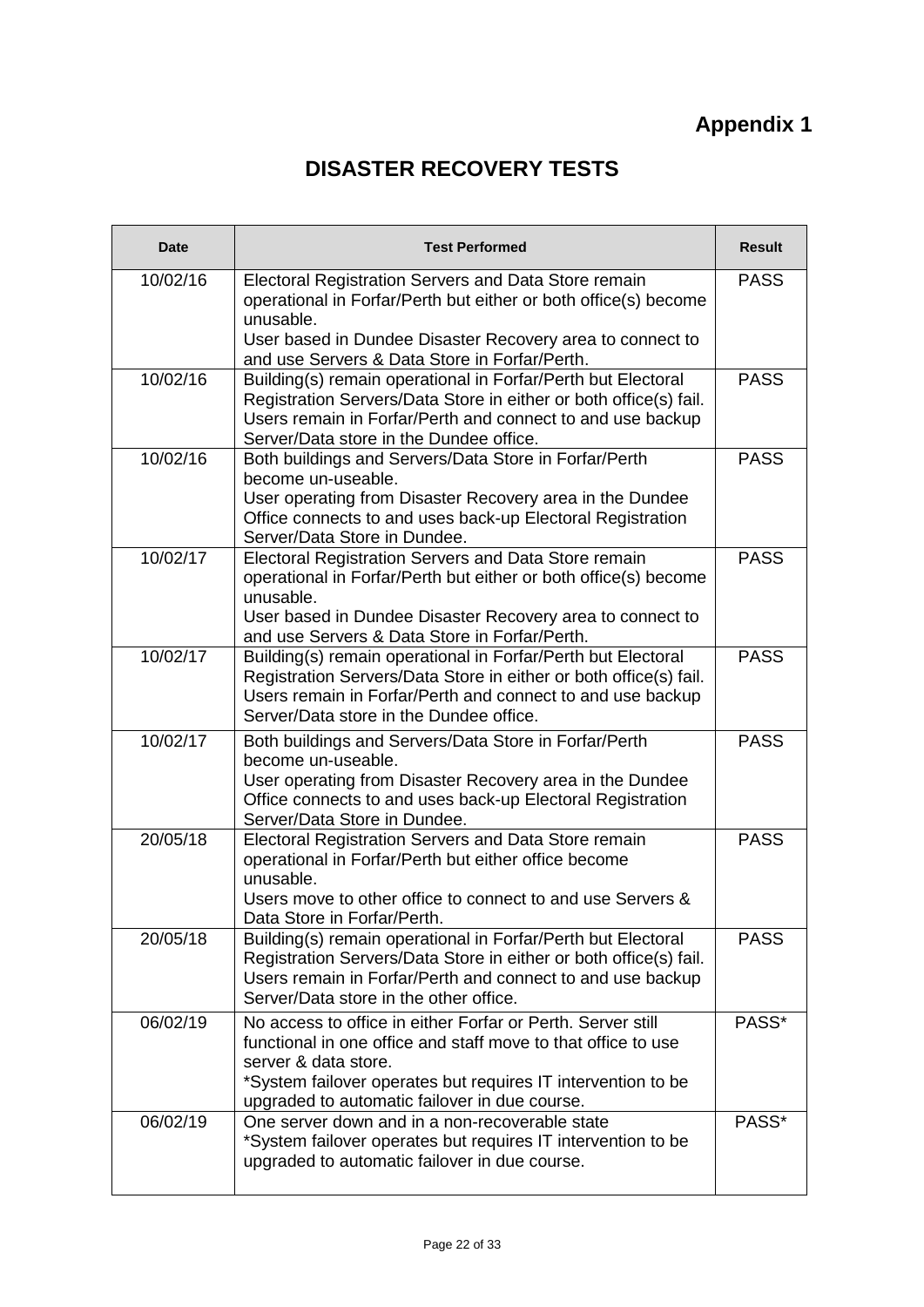| Date         | <b>Test Performed</b>                                                                                                           | <b>Result</b> |
|--------------|---------------------------------------------------------------------------------------------------------------------------------|---------------|
| August 2019  | Complete failure of Buffalo device. Failover to 2 <sup>nd</sup> Domain<br>controller.                                           | <b>PASS</b>   |
| January 2020 | Server Down and in a non-recoverable state. Triggered the<br>failover setup to move the server from one server to the<br>other. | <b>PASS</b>   |
| October 2020 | Actual failure. File server inaccessible in Perth. Failover<br>successful. Staff continue to work using the Angus server        | <b>PASS</b>   |
| January 2021 | Server Down and in a non-recoverable state.                                                                                     | <b>PASS</b>   |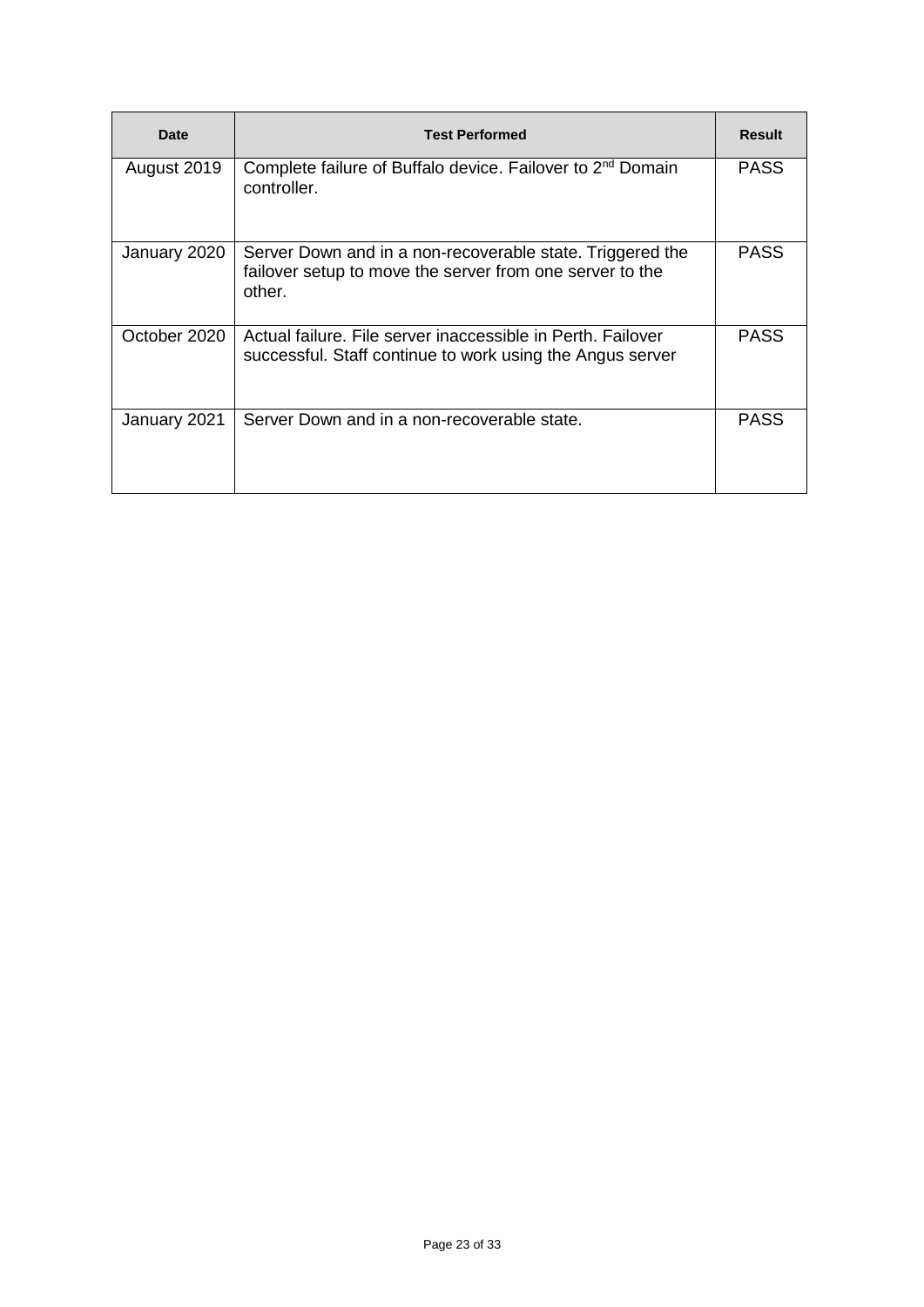# **Appendix 2**

# **Contacts Tayside Valuation Joint Board**

### **1. EMERGENCY CONTACTS & RESPONSIBILITIES**

### **1.1 Total Number of Staff within Area/Department**

| <b>Base</b>                                      | <b>Male</b> | <b>Female</b> | <b>Total</b> |
|--------------------------------------------------|-------------|---------------|--------------|
| William Wallace House, Forfar<br>(East Division) | 12          | 16            | 28           |
| William Wallace House, Forfar<br>(HQ)            | 6           |               | 13           |
| Robertson House, Perth<br>(West Division)        | 12          | 17            | 29           |
|                                                  |             |               | 70           |

### **2. INCIDENT MANAGEMENT TEAM**

#### **2.1. Team Leader**

| <b>Name</b> | <b>Position</b> | <b>Address</b> | Tel: (Work)  | Tel: (Home) | <b>Mobile</b> |
|-------------|-----------------|----------------|--------------|-------------|---------------|
|             | Assessor & ERO  |                | 01307 499911 |             |               |

#### **2.2 Alternate Incident Management Team Leader**

| <b>Name</b> | <b>Position</b>                               | <b>Address</b> | Tel: (Work)  | Tel: (Home) | <b>Mobile</b> |
|-------------|-----------------------------------------------|----------------|--------------|-------------|---------------|
|             | <b>Assistant Assessor &amp;</b><br><b>ERO</b> |                | 01307 499955 |             |               |
|             | <b>Assistant Assessor &amp;</b><br><b>ERO</b> |                | 01738 646803 |             |               |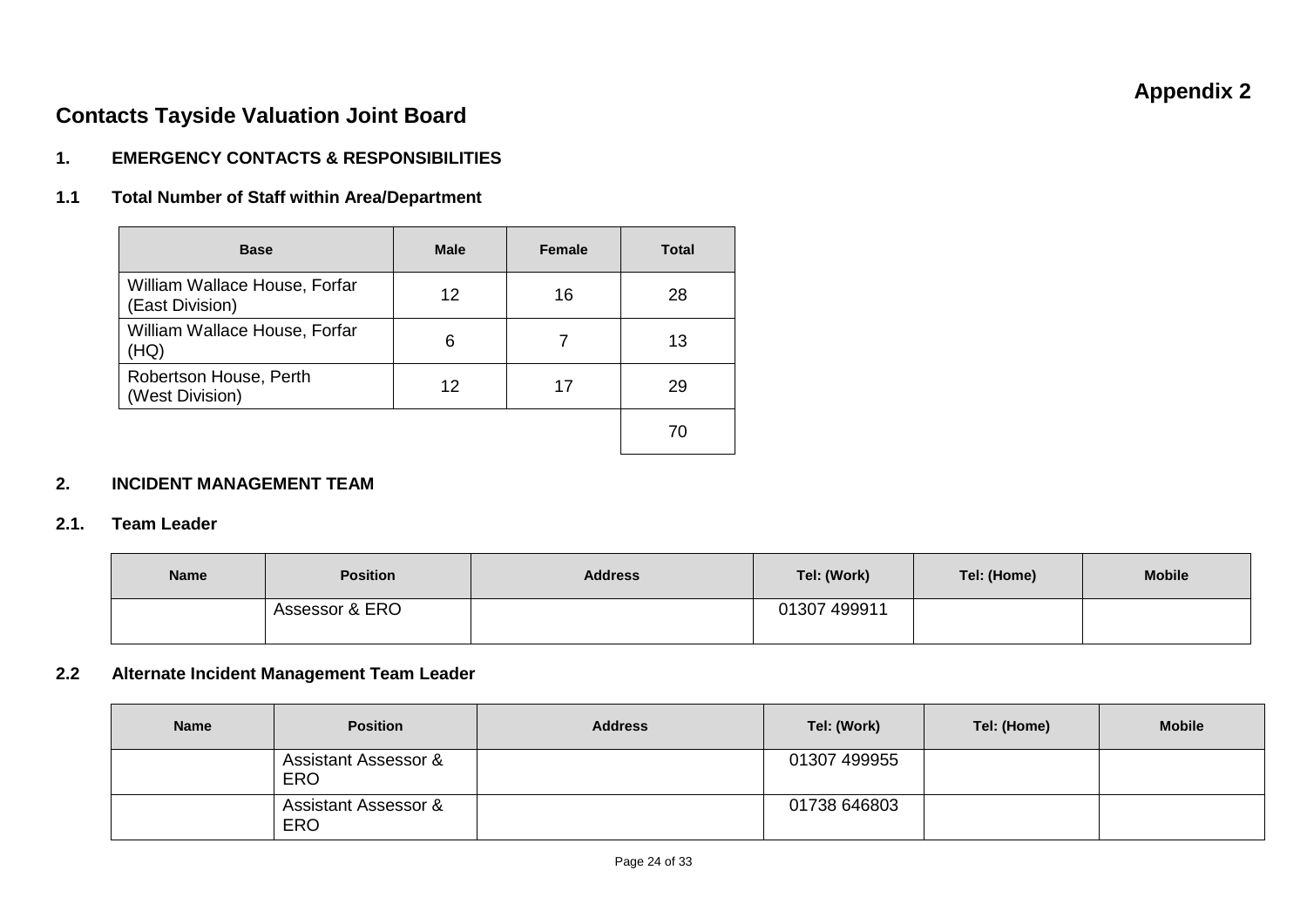# **2.3 Incident Management Team Membership**

| <b>Name</b> | <b>Position</b>                                                       | <b>Address</b> | Tel: (Work)  | Tel: (Home) | <b>Mobile</b> |
|-------------|-----------------------------------------------------------------------|----------------|--------------|-------------|---------------|
|             | Assessor & ERO                                                        |                | 01307 499911 |             |               |
|             | Assistant Assessor &<br>ERO, East                                     |                | 01307 499955 |             |               |
|             | <b>Assistant Assessor &amp;</b><br>ERO, West                          |                | 01738 646803 |             |               |
|             | <b>Administration Manager</b><br>(Finance/Personnel)                  |                | 01307 499914 |             |               |
|             | <b>Administration Manager</b><br>(ElectoralRegistration/<br>Clerical) |                | 01307 499913 |             |               |
|             | <b>IT Development</b><br>Manager                                      |                | 01307 499939 |             |               |

# **2.4 Emergency Key Holders**

| <b>Name</b>                    | <b>Position</b>                               | <b>Address</b>             | Tel: (Home)  | <b>Mobile</b> |  |  |  |
|--------------------------------|-----------------------------------------------|----------------------------|--------------|---------------|--|--|--|
| <b>East Division</b>           |                                               |                            |              |               |  |  |  |
| <b>Savat Security Services</b> |                                               | Fremar, ARBROATH, DD11 3SE | 01241 860460 |               |  |  |  |
| <b>West Division</b>           |                                               |                            |              |               |  |  |  |
|                                | <b>Assistant Assessor &amp;</b><br><b>ERO</b> |                            |              |               |  |  |  |
|                                | <b>Principal Valuer</b>                       |                            |              |               |  |  |  |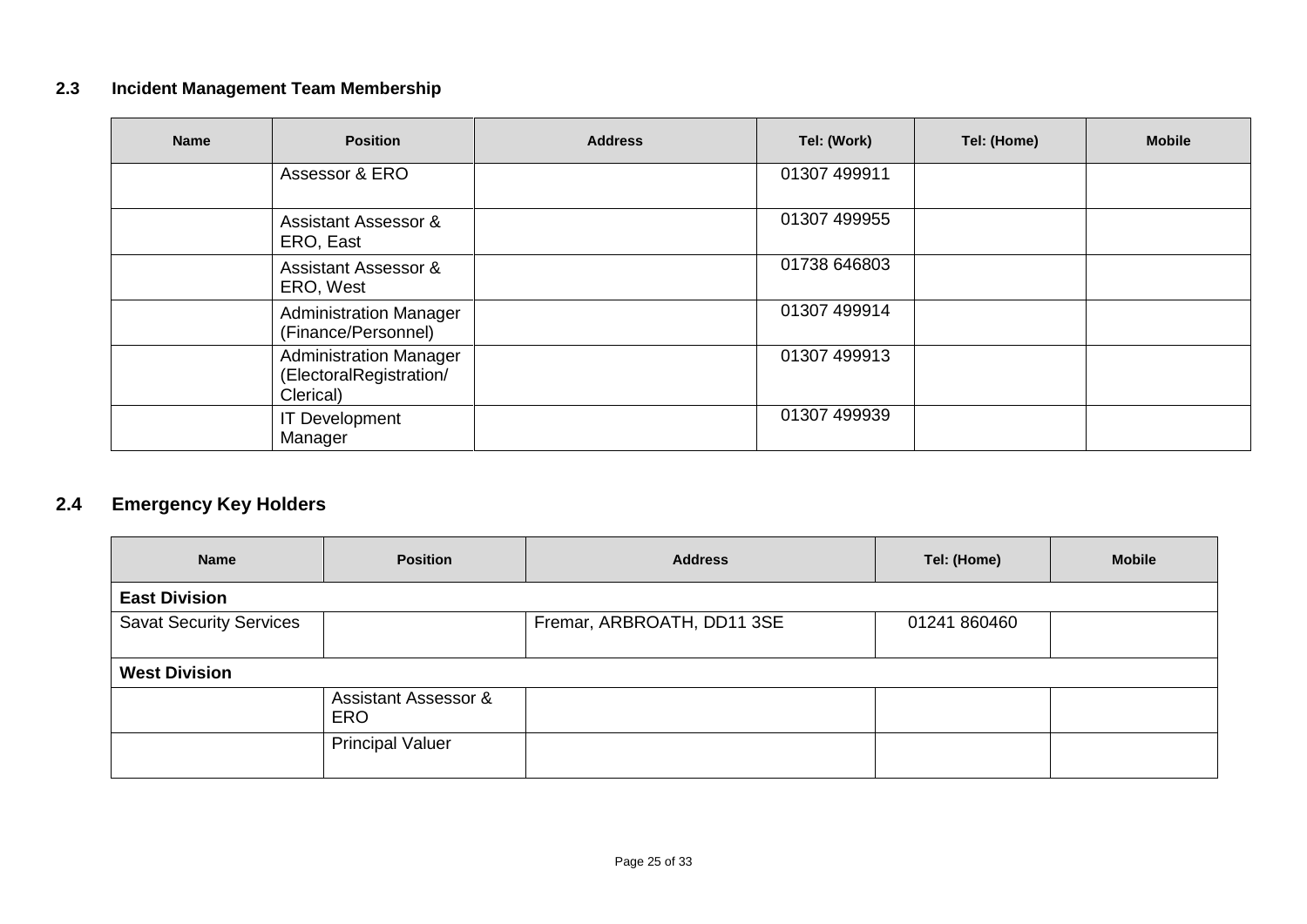### **2.5 Full Staff List**

#### **Division – HEADQUARTERS/IT**

| <b>Name</b> | <b>Position</b> | <b>Address</b> | Tel: (Home) | <b>Mobile</b> |
|-------------|-----------------|----------------|-------------|---------------|
|             |                 |                |             |               |
|             |                 |                |             |               |
|             |                 |                |             |               |
|             |                 |                |             |               |
|             |                 |                |             |               |
|             |                 |                |             |               |
|             |                 |                |             |               |
|             |                 |                |             |               |
|             |                 |                |             |               |
|             |                 |                |             |               |
|             |                 |                |             |               |
|             |                 |                |             |               |
|             |                 |                |             |               |
|             |                 |                |             |               |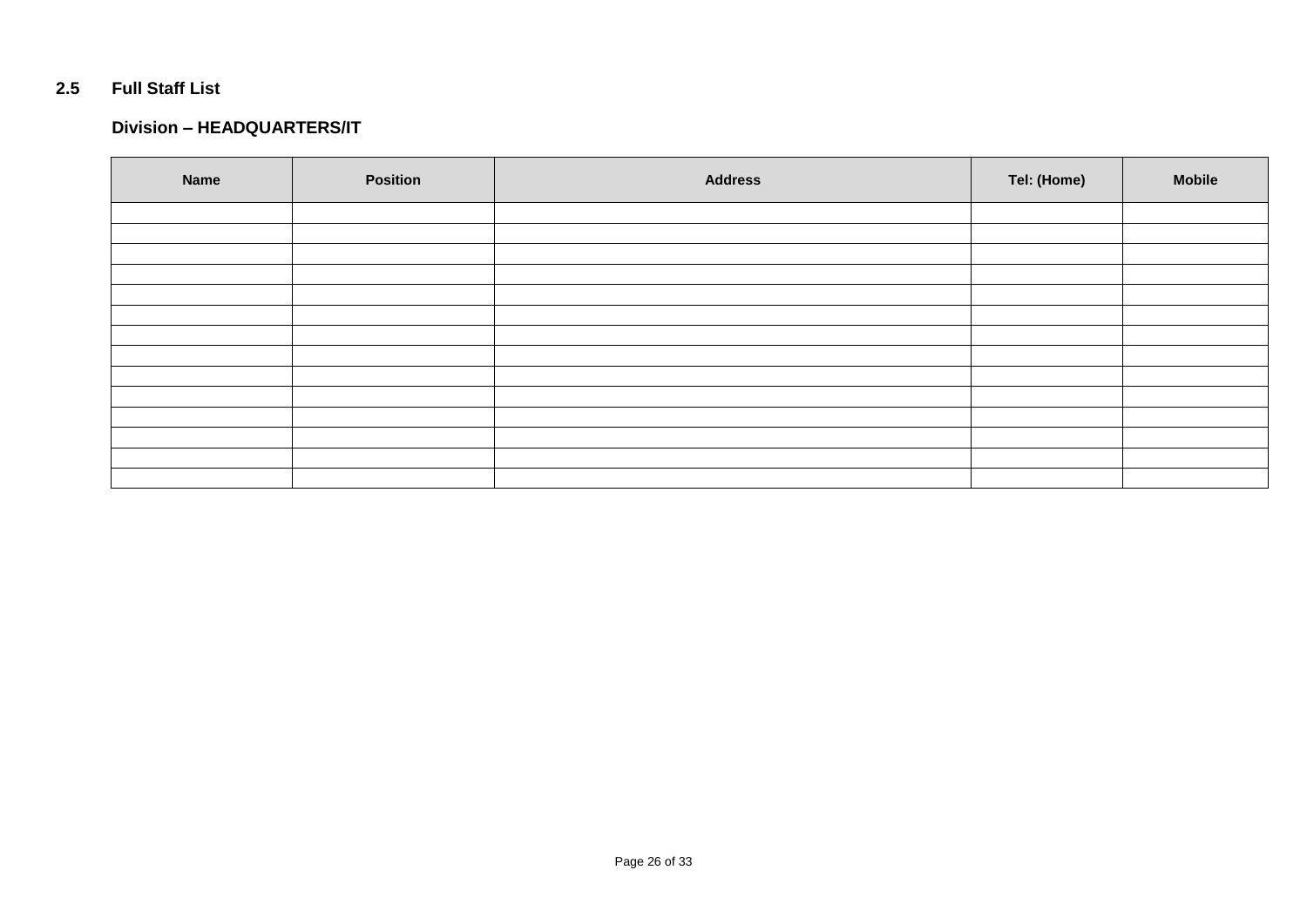### **Division – EAST**

| Name | Position | <b>Address</b> | Tel: (Home) | <b>Mobile</b> |
|------|----------|----------------|-------------|---------------|
|      |          |                |             |               |
|      |          |                |             |               |
|      |          |                |             |               |
|      |          |                |             |               |
|      |          |                |             |               |
|      |          |                |             |               |
|      |          |                |             |               |
|      |          |                |             |               |
|      |          |                |             |               |
|      |          |                |             |               |
|      |          |                |             |               |
|      |          |                |             |               |
|      |          |                |             |               |
|      |          |                |             |               |
|      |          |                |             |               |
|      |          |                |             |               |
|      |          |                |             |               |
|      |          |                |             |               |
|      |          |                |             |               |
|      |          |                |             |               |
|      |          |                |             |               |
|      |          |                |             |               |
|      |          |                |             |               |
|      |          |                |             |               |
|      |          |                |             |               |
|      |          |                |             |               |
|      |          |                |             |               |
|      |          |                |             |               |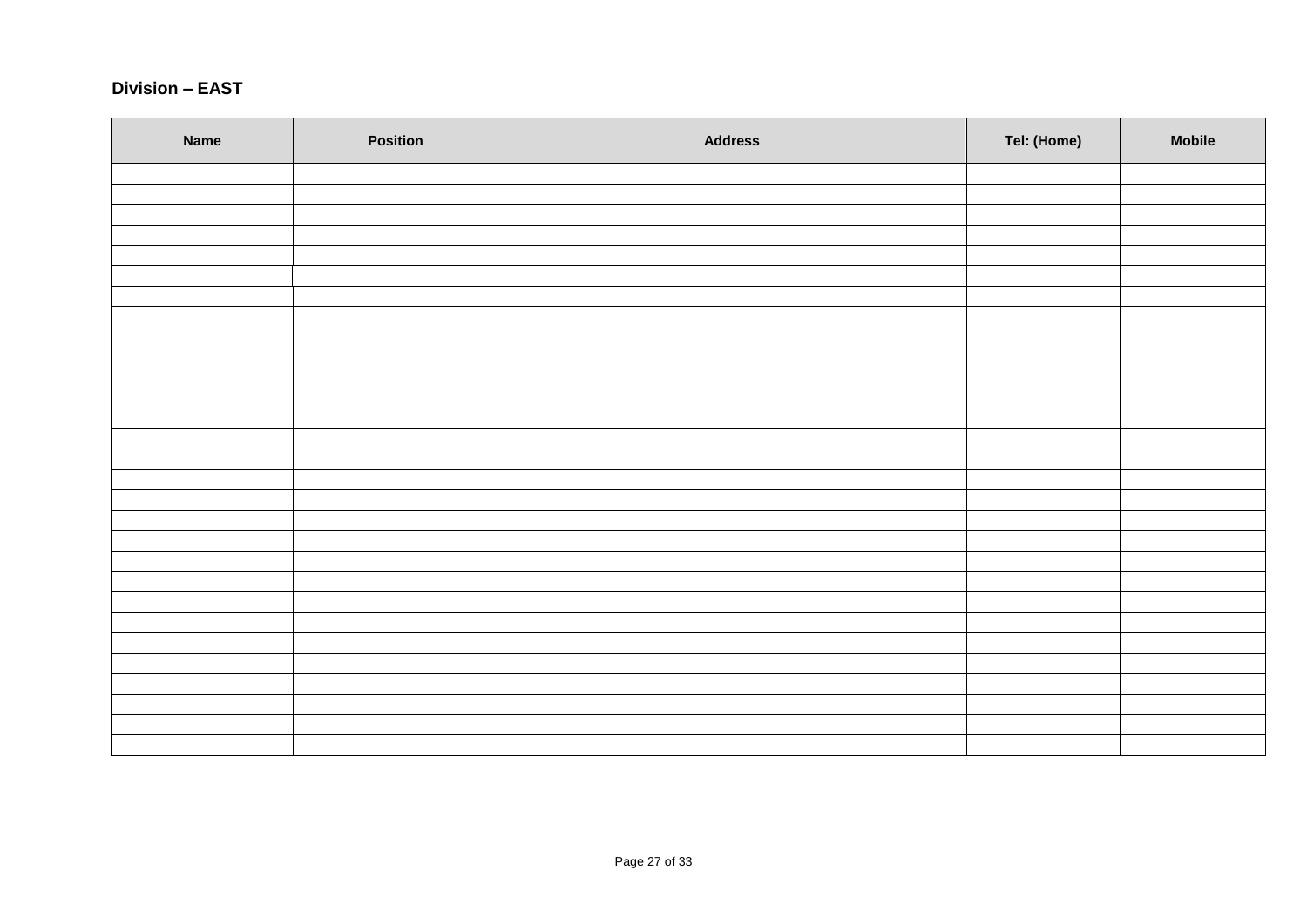### **Division – WEST**

| Name | Position | <b>Address</b> | Tel: (Home) | <b>Mobile</b> |
|------|----------|----------------|-------------|---------------|
|      |          |                |             |               |
|      |          |                |             |               |
|      |          |                |             |               |
|      |          |                |             |               |
|      |          |                |             |               |
|      |          |                |             |               |
|      |          |                |             |               |
|      |          |                |             |               |
|      |          |                |             |               |
|      |          |                |             |               |
|      |          |                |             |               |
|      |          |                |             |               |
|      |          |                |             |               |
|      |          |                |             |               |
|      |          |                |             |               |
|      |          |                |             |               |
|      |          |                |             |               |
|      |          |                |             |               |
|      |          |                |             |               |
|      |          |                |             |               |
|      |          |                |             |               |
|      |          |                |             |               |
|      |          |                |             |               |
|      |          |                |             |               |
|      |          |                |             |               |
|      |          |                |             |               |
|      |          |                |             |               |
|      |          |                |             |               |
|      |          |                |             |               |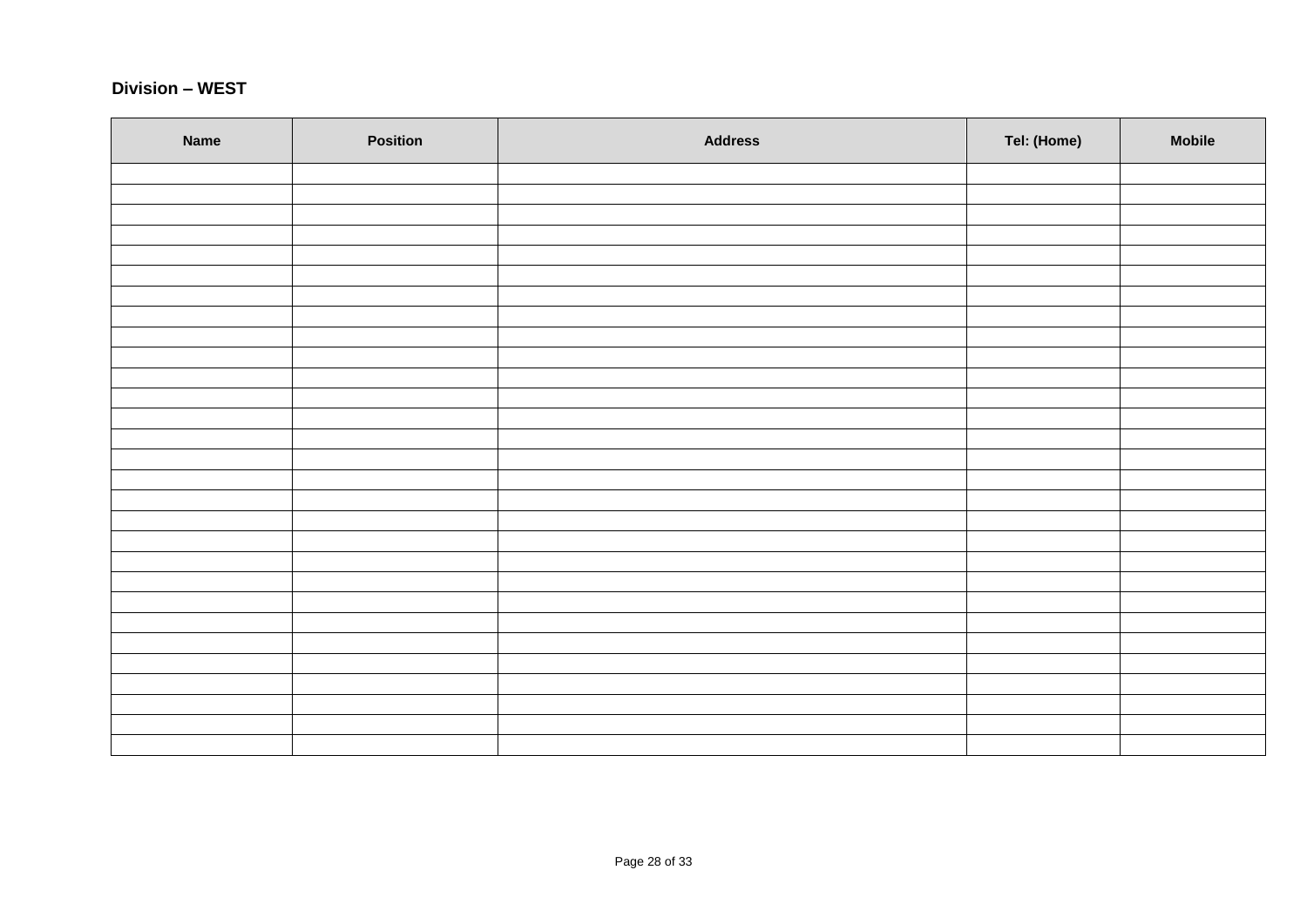# **Appendix 3**

# **Stakeholders and External Organisations**

## **1. INTERNAL DEPENDENCIES**

| <b>Dependency Details</b>                    | <b>Contact Name</b>            | Tel: (Work)  |
|----------------------------------------------|--------------------------------|--------------|
| Dundee City Council – Finance Department     | Director of Corporate Services | 01382 434000 |
| Angus Council – Finance Department           | Director of Finance            | 01307 461460 |
| Perth & Kinross Council – Finance Department | Director of Finance            | 01738 475000 |
| Angus Council – Returning Officer            | Mrs Shona Cameron              | 01307 476226 |
| Perth & Kinross Council – Returning Officer  | Mrs Christine Grant            | 01738 475182 |
| Tayside Valuation Joint Board - Convener     | Mr Gavin Nicoll                | 01307 473000 |
| Tayside Valuation Joint Board - Clerk        | Mr Roger Mennie                | 01382 434202 |
| Tayside Valuation Joint Board - Treasurer    | Mr Gregory Colgan              | 01382 433555 |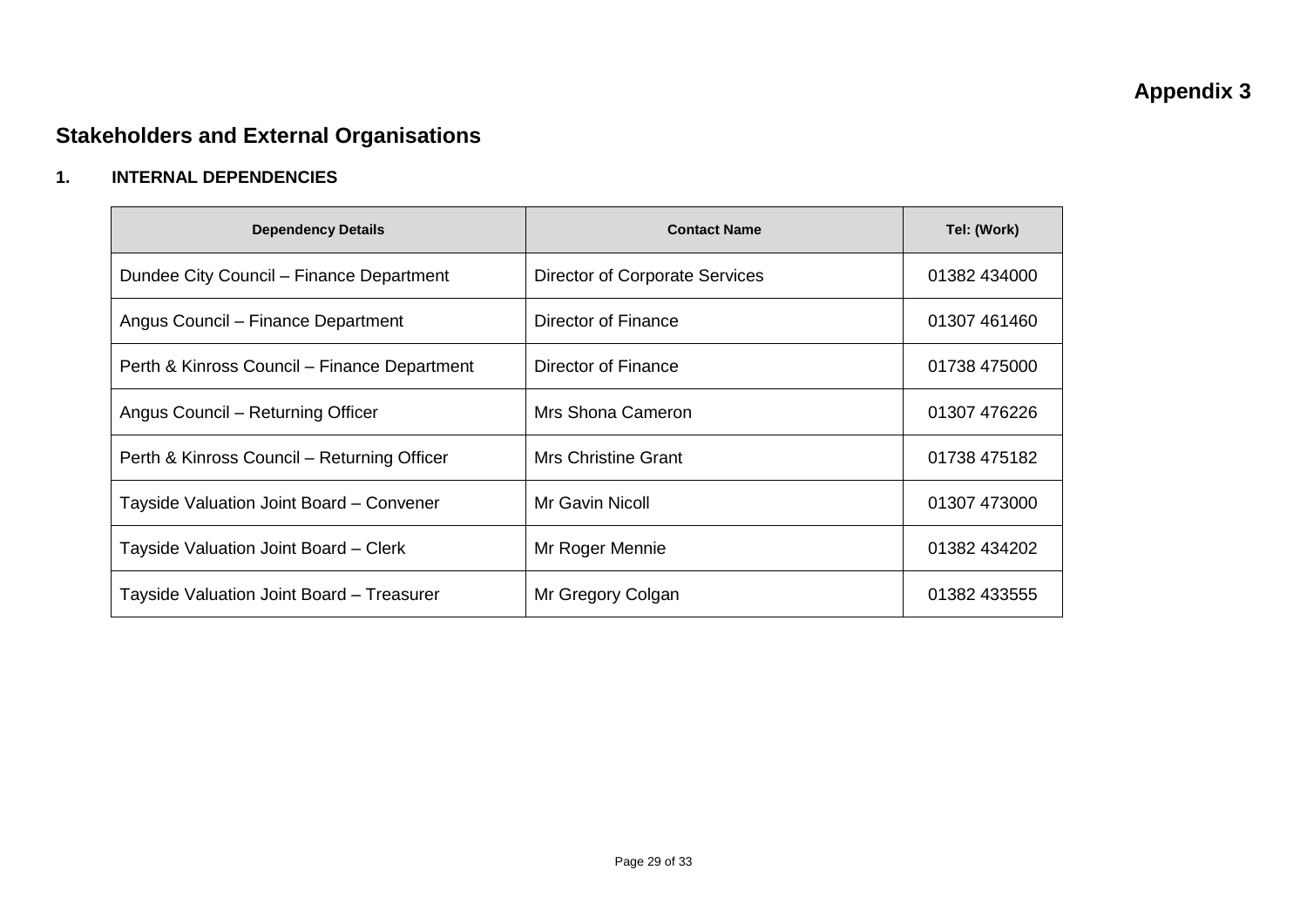## **2. THIRD PARTY SUPPLIERS**

| <b>Service Provided</b>                      | <b>Name of Service Provider</b>      | <b>Address</b>                                                                                  | Tel: (Work)                                      |
|----------------------------------------------|--------------------------------------|-------------------------------------------------------------------------------------------------|--------------------------------------------------|
| <b>Electoral Registration</b>                | <b>Idox Elections</b>                | 2nd Floor, 1310 Waterside, Arlington Business<br>Park, THEALE, RG7 4SA                          | 03330 111665                                     |
| Telephone, Internet and Text<br>Registration | <b>Idox Elections</b>                | 2nd Floor, 1310 Waterside, Arlington Business<br>Park, THEALE, RG7 4SA                          | 03330 111665                                     |
| Printing of Canvass forms                    | Critigom                             | Document House, Phoenix Crescent, Strathclyde<br>Business Park, BELLSHILL, ML4 3NJ              | 01698 847979                                     |
| <b>Printing of Poll Cards</b>                | <b>Idox</b>                          | 25D Bishop Street, Londonderry, NORTHERN<br><b>IRELAND, RT48 6PR</b>                            | 03330 111426                                     |
| Telephones - Forfar & Perth                  | <b>PlanNet21 Communications</b>      | Unit 12, Flexspace Business Centre, Harvest<br>Road, Newbridge, EDINBURGH,<br><b>EH28 8LW</b>   | 0131 554 3438                                    |
| Flexitime system                             | <b>HFX Ltd</b>                       | 1 <sup>st</sup> Floor, The Water Circle, Green Street, Gaunts<br>End, ELSENHAM, Herts, CM22 6DR | 01279 647474                                     |
| <b>Franking Machines</b>                     | <b>CF Asset Finance Ltd</b>          | City House, City Road, CHESTER, CH88 3AN                                                        | 0845 603 5580                                    |
| Photocopiers                                 | <b>Xerox UK Ltd</b>                  | C/o Dundee City Council Contract                                                                | 01382 434000                                     |
| Fire Equipment                               | Chubb Fire Ltd                       | 400 Dallow Road, LUTON, LU1 1UR                                                                 | 0870 240 1666                                    |
| Intruder Alarms - Dundee &<br>Forfar         | Nova Alarms                          | Scott Way, West Pitkerro Industrial Estate,<br>DUNDEE, DD5 3RX                                  | 01382 775029<br>(Out of hours:<br>0844 335 2087) |
| Intruder Alarms - Perth                      | <b>Electroguard Security Systems</b> | The Security Centre, 203 Strathmore Avenue,<br>DUNDEE, DD3 6SN                                  | 01382 818480                                     |
| <b>Office Supplies/Furniture</b>             | Langstane Press Ltd.                 | Faraday Street, Dryburgh Industrial Estate,<br>DUNDEE, DD2 3QQ                                  | 01382 818885                                     |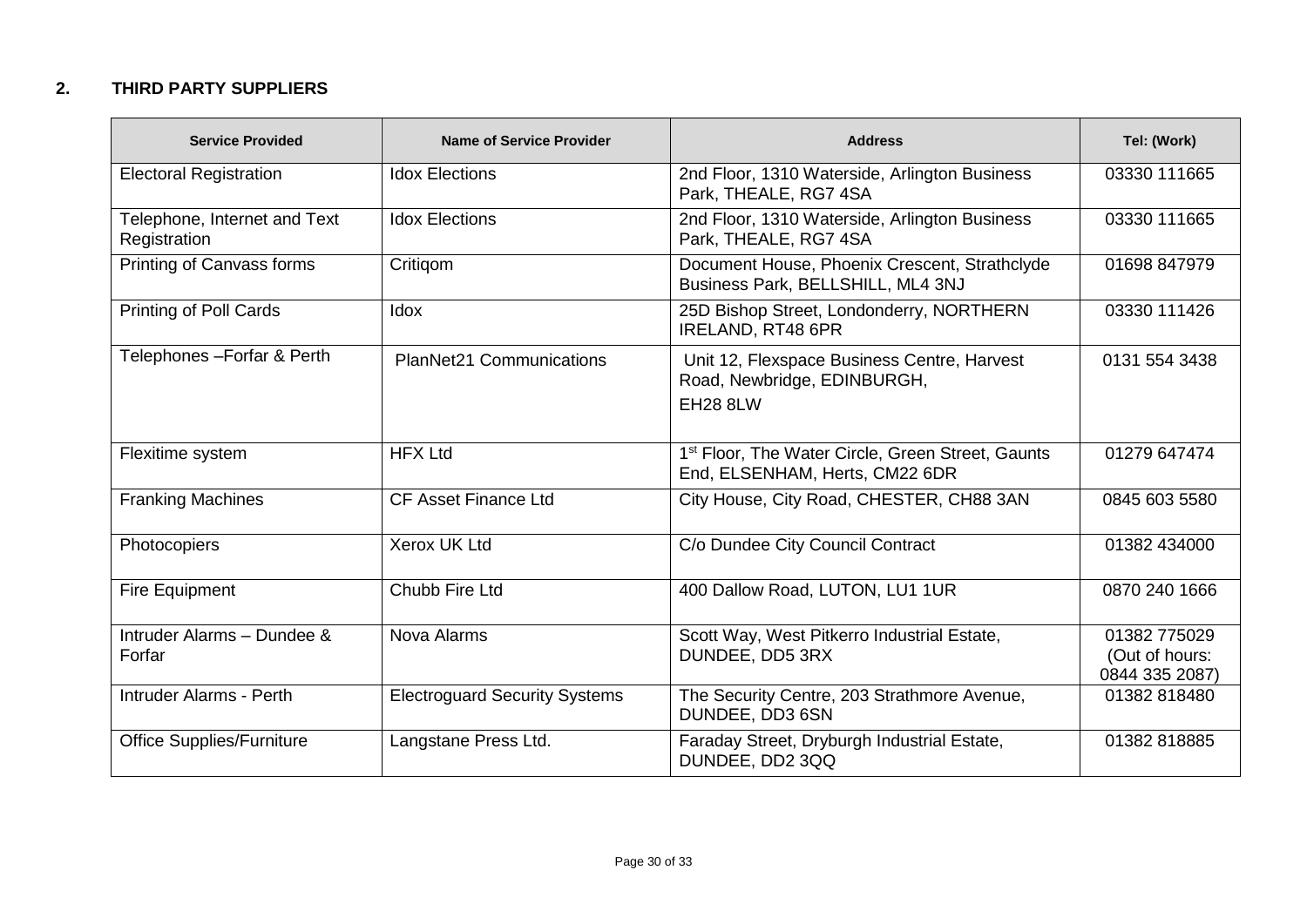### **3. EXTERNAL AGENCIES**

| <b>Details of External Agency</b>     | <b>Contact Name</b>                     | Tel: (Work)   |
|---------------------------------------|-----------------------------------------|---------------|
| Fire                                  | <b>Emergency Service</b>                | 999           |
| Police                                | <b>Emergency Service</b>                | 999           |
| Ambulance                             | <b>Emergency Service</b>                | 999           |
| Electricity                           | Scottish Hydro-Electric                 | 0800 300 999  |
| Water                                 | <b>Scottish Water</b>                   | 0845 601 8855 |
| <b>Postal Service</b>                 | Royal Mail                              | 08457 950 950 |
| <b>Building Landlords</b>             |                                         |               |
| Forfar - William Wallace House        | <b>Angus Council Corporate Services</b> | 01307 461460  |
| Perth - Robertson House               | Smart & Company                         | 01738 318100  |
| <b>Facilities Services (Cleaning)</b> |                                         |               |
| Tayside Contracts - Angus             | Gena Rice                               | 01307 460238  |
| Tayside Contracts - Perth             | <b>Lesley Stout</b>                     | 01738 588041  |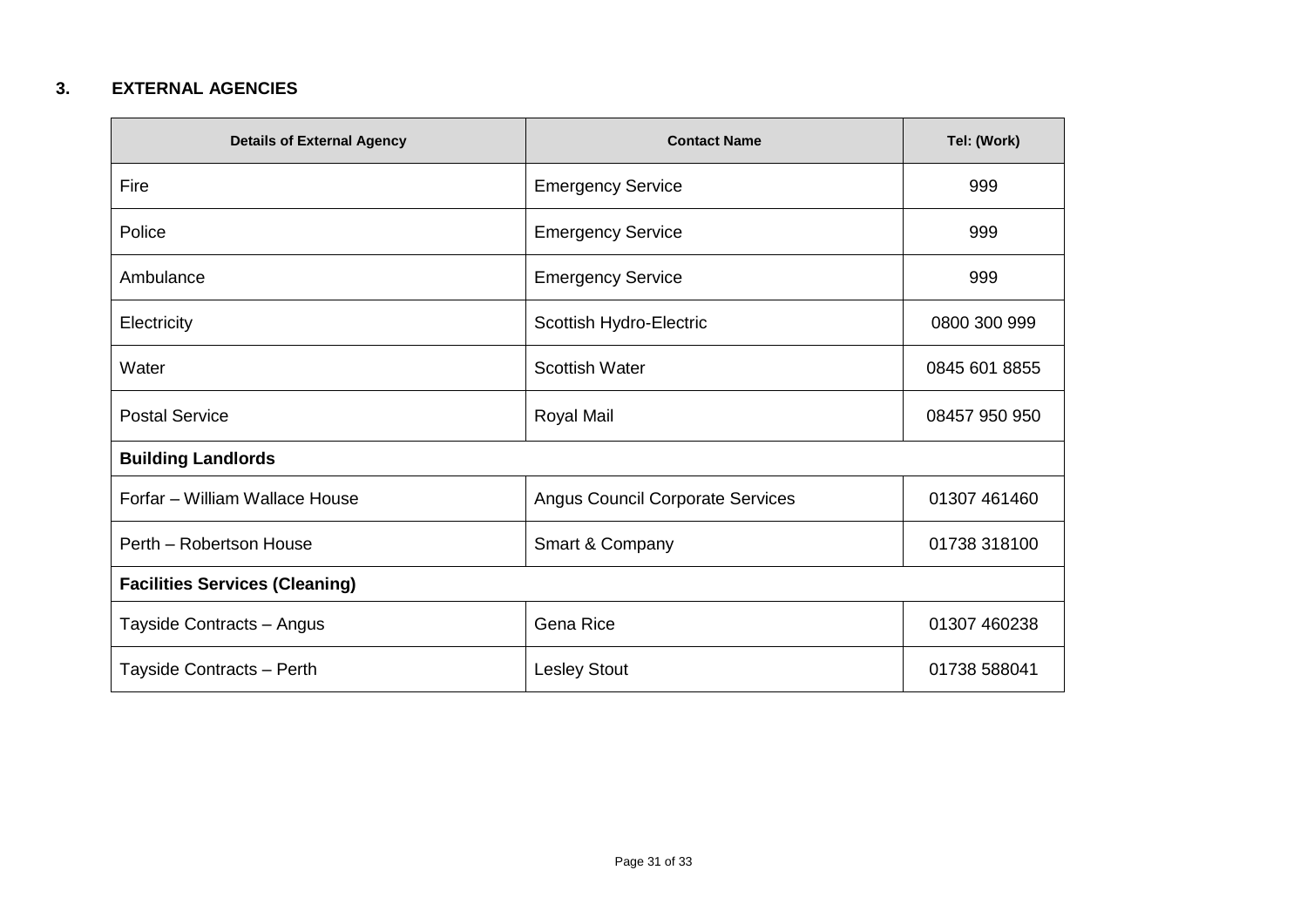### **4. STAKEHOLDERS/PARTNERSHIPS**

| <b>Stakeholder/Partnership Details</b> | <b>Contact Name</b>   | Tel: (Work)   |
|----------------------------------------|-----------------------|---------------|
| <b>Scottish Assessors Association</b>  | See list at 5 below   |               |
| Valuation Office Agency                | Alan Colston          | 03000 507545  |
| <b>Electoral Commission</b>            | <b>Martin McKeown</b> | 0131 2250210  |
| <b>Scottish Government</b>             | lan Storrie           | 0131 244 7805 |